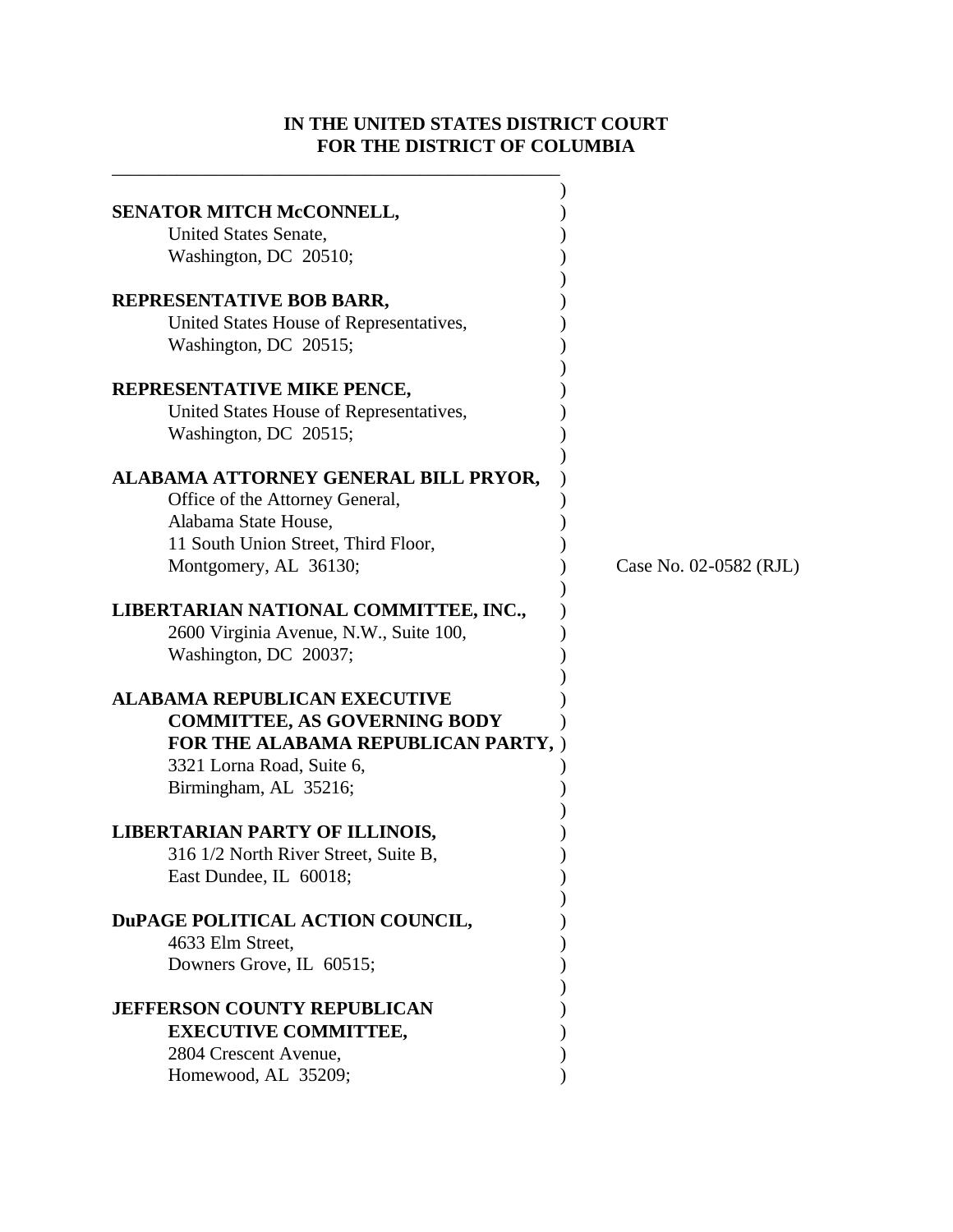| AMERICAN CIVIL LIBERTIES UNION,              |  |
|----------------------------------------------|--|
| 125 Broad Street,                            |  |
| New York, NY 10004;                          |  |
| <b>ASSOCIATED BUILDERS AND</b>               |  |
| CONTRACTORS, INC.,                           |  |
| 1300 North Seventeenth Street,               |  |
| Arlington, VA 22209;                         |  |
|                                              |  |
| <b>ASSOCIATED BUILDERS AND CONTRACTORS</b>   |  |
| POLITICAL ACTION COMMITTEE,                  |  |
| 1300 North Seventeenth Street,               |  |
| Arlington, VA 22209;                         |  |
|                                              |  |
| <b>CENTER FOR INDIVIDUAL FREEDOM,</b>        |  |
| 901 North Washington Street, Suite 402,      |  |
| Alexandria, VA 22314;                        |  |
|                                              |  |
| <b>CHRISTIAN COALITION OF AMERICA, INC.,</b> |  |
| 499 South Capitol Street, S.W., Suite 615,   |  |
| Washington, DC 20003;                        |  |
| <b>CLUB FOR GROWTH,</b>                      |  |
| 1776 K Street, N.W., Suite 300,              |  |
| Washington, DC 20006;                        |  |
|                                              |  |
| <b>INDIANA FAMILY INSTITUTE,</b>             |  |
| 55 Monument Circle, Suite 322,               |  |
| Indianapolis, IN 46204;                      |  |
|                                              |  |
| NATIONAL RIGHT TO LIFE COMMITTEE, INC.,      |  |
| 512 Tenth Street, N.W.                       |  |
| Washington, DC 20004;                        |  |
| NATIONAL RIGHT TO LIFE EDUCATIONAL)          |  |
| <b>TRUST FUND,</b>                           |  |
| 512 Tenth Street, N.W.,                      |  |
| Washington, DC 20004;                        |  |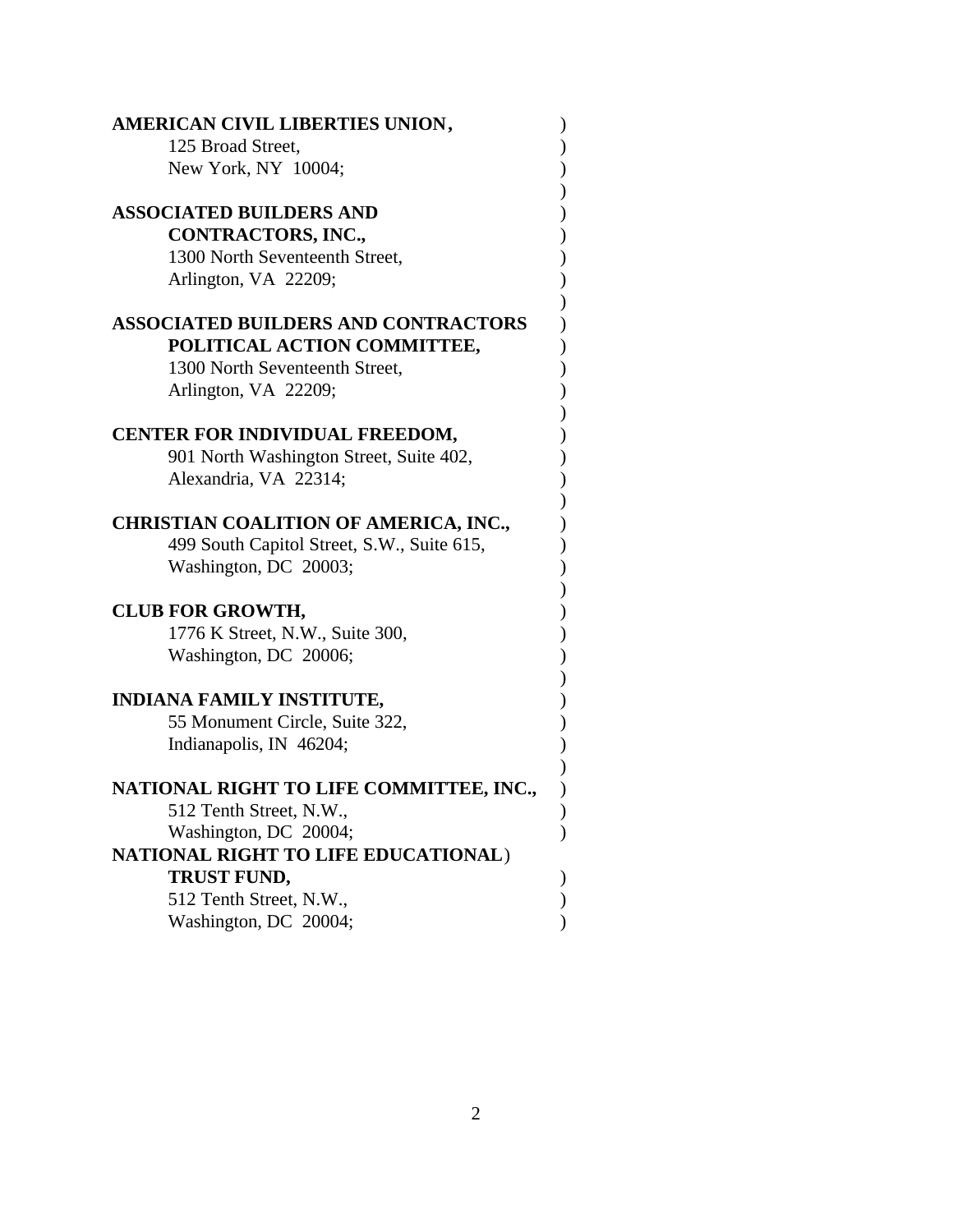| NATIONAL RIGHT TO LIFE POLITICAL ACTION |  |
|-----------------------------------------|--|
| <b>COMMITTEE,</b>                       |  |
| 512 Tenth Street, N.W.,                 |  |
| Washington, DC 20004;                   |  |
| THE NATIONAL RIGHT TO WORK COMMITTEE,   |  |
| 8001 Braddock Road, Suite 500,          |  |
| Springfield, VA 22160;                  |  |
|                                         |  |
| 60 PLUS ASSOCIATION, INC.,              |  |
| 1600 Wilson Boulevard, Suite 960,       |  |
| Arlington, VA 22209;                    |  |
|                                         |  |
| SOUTHEASTERN LEGAL FOUNDATION, INC.,    |  |
| 3340 Peachtree Road, Suite 2515,        |  |
| Atlanta, GA 30326;                      |  |
|                                         |  |
| U.S. d/b/a ProENGLISH,                  |  |
| 1601 North Kent Street, Suite 1100,     |  |
| Arlington, VA 22209;                    |  |
|                                         |  |
| <b>MARTIN CONNORS,</b>                  |  |
| 3321 Lorna Road,                        |  |
| Birmingham, AL 35236;                   |  |
|                                         |  |
| THOMAS E. McINERNEY,                    |  |
| 255 East 49th Street,                   |  |
| New York, NY 10017;                     |  |
|                                         |  |
| <b>BARRET AUSTIN O'BROCK,</b>           |  |
| 248 Lakepoint Drive,                    |  |
| Shreveport, LA 71109;                   |  |
|                                         |  |
| TREVOR M. SOUTHERLAND,                  |  |
| 42 Peppercorn Lane,                     |  |
| Rossville, GA 30741;                    |  |
|                                         |  |
| Plaintiffs,                             |  |
|                                         |  |
| v.                                      |  |
|                                         |  |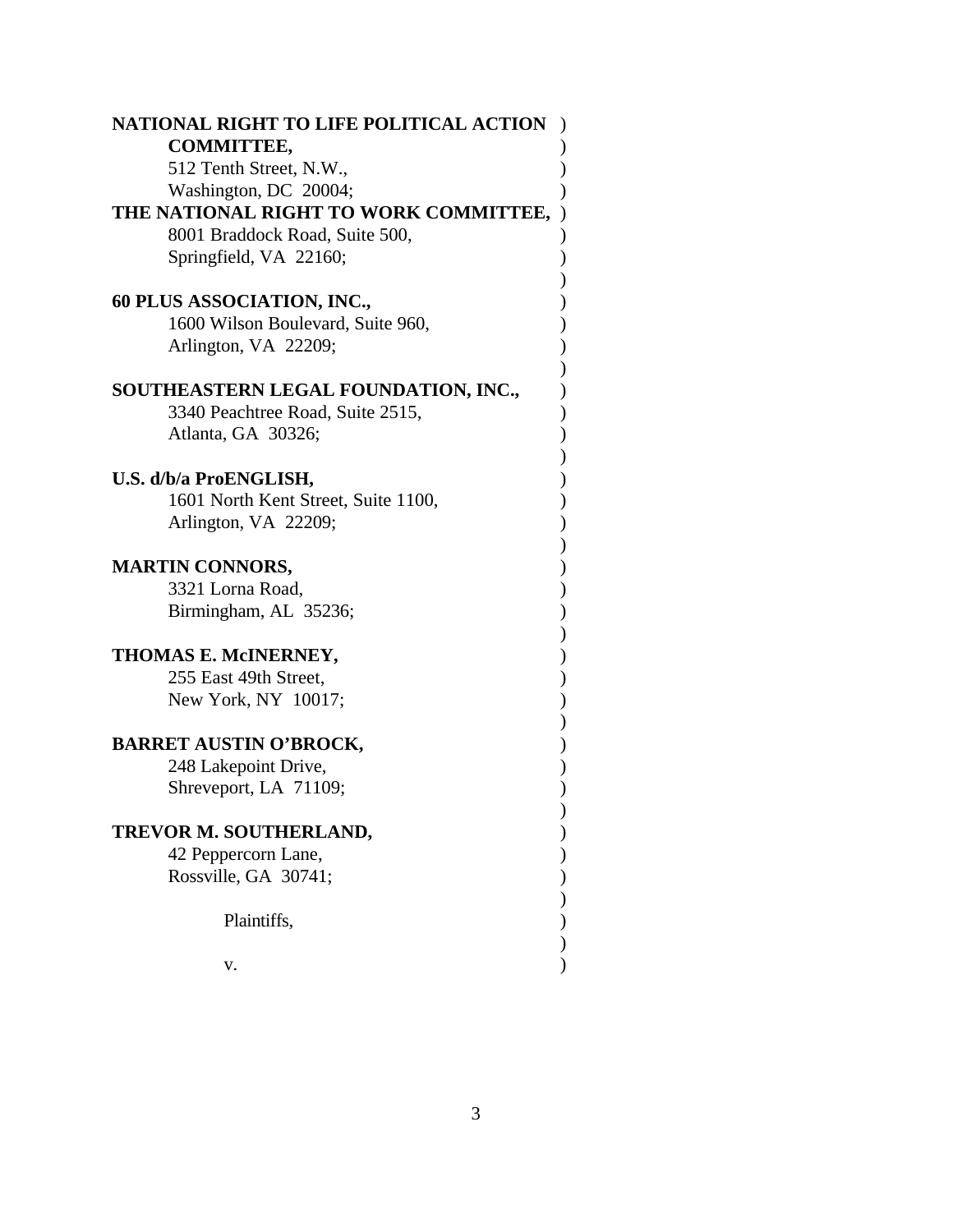| FEDERAL ELECTION COMMISSION,       |  |
|------------------------------------|--|
| 999 E Street, N.W.,                |  |
| Washington, DC 20463;              |  |
| FEDERAL COMMUNICATIONS COMMISSION, |  |
| 445 Twelfth Street, S.W.,          |  |
| Washington, DC 20554,              |  |
| Defendants.                        |  |

# **SECOND AMENDED COMPLAINT FOR DECLARATORY AND INJUNCTIVE RELIEF**

 $\lambda$ 

Plaintiffs bring this action for declaratory and injunctive relief, alleging as follows:

# **INTRODUCTION**

1. This is an action challenging numerous provisions of the Bipartisan Campaign Reform Act of 2002 (BCRA) as violating the United States Constitution. The BCRA limits and criminalizes speech and related activities touching on the widest range of public issues. In doing so, it dramatically extends the scope of the Federal Election Campaign Act of 1971 (FECA) and the Federal Communications Act of 1934 (FCA) in a manner that violates several provisions of the Constitution. The BCRA's 36 densely packed pages impose all manner of new federal rules that would radically alter, in a fundamental and unconstitutional fashion, the ways that citizens, corporations, labor unions, trade associations, officeholders, candidates, advocacy groups, taxexempt organizations, and national, state, and local political party committees are permitted to participate in our Nation's democratic process.

2. Central to the BCRA is its effort to regulate core political speech. When such speech, long and correctly viewed as entitled to the highest degree of First Amendment protection, is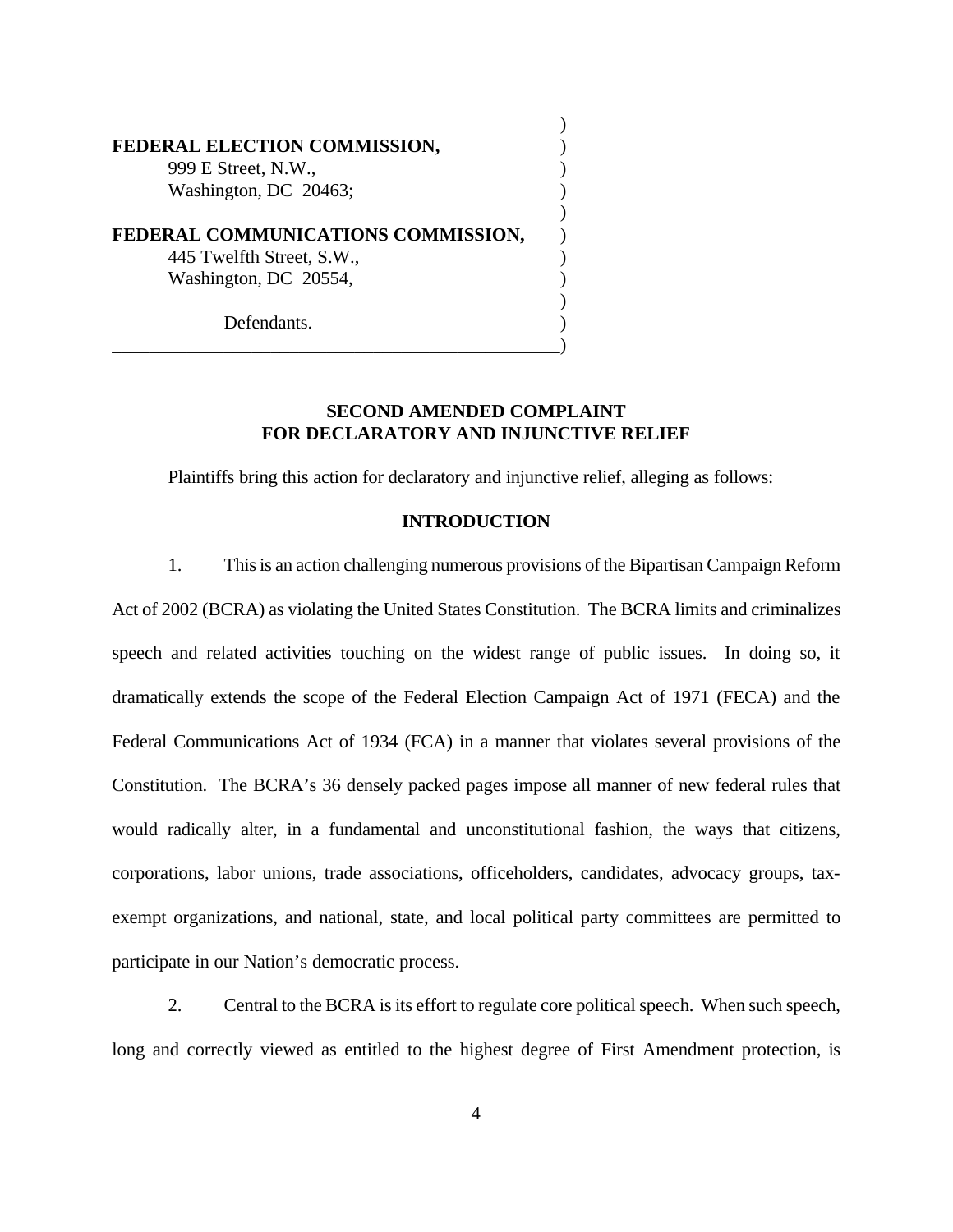broadcast in the form of an issue advertisement on television or radio and merely mentions a federal officeholder or candidate in the months leading up to an election, it can be a crime, with penalties of up to five years in prison. If the BCRA had been in effect in 2000, criminal punishments could have been meted out simply for the sponsorship of ads urging a Member of Congress to vote yes or no on pending proposals to expand the federal hate crimes law, to preempt Oregon's law permitting physician-assisted suicide, to regulate speech on the Internet, or to abolish the Electoral College and provide for direct popular election of the President. Not since the Alien and Sedition Acts, enacted in the earliest days of our Republic, could criminal sanctions be so easily incurred simply by engaging in such core political speech.

3. By creating a new crime of incitement to political action, the BCRA flagrantly contravenes more than a quarter century of unbroken Supreme Court and lower court precedent. In *Buckley v. Valeo*, for example, the Supreme Court held that the federal government could regulate spending for purposes of engaging in core political speech only when the speech "in express terms advocate[s] the election or defeat of a clearly identified candidate for federal office."\* By purporting to regulate spending for core political speech when such speech merely "refers to a clearly identified Federal candidate," the BCRA ignores *Buckley*'s express holding, sweeps well beyond the permissible scope of regulation under the First Amendment, and criminalizes vast quantities of fully protected speech.

4. Nor does it stop there. The BCRA attempts to re-engineer the way our democratic process works, and in doing so pervasively violates the Constitution. To take but a few examples:

 $\overline{a}$ 

**<sup>\*</sup> 424 U.S. 1, 44 (1976).**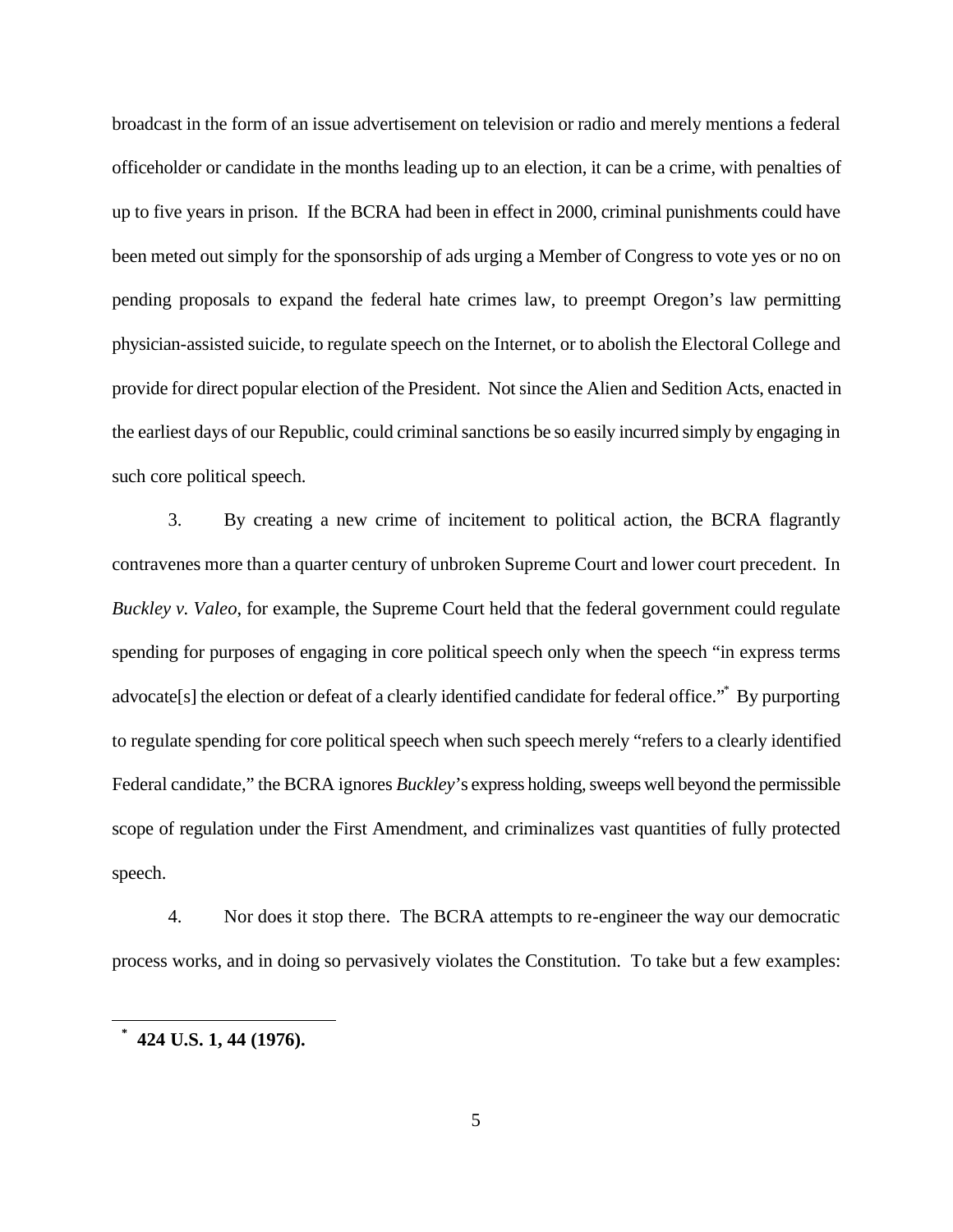- The BCRA unconstitutionally favors some speakers over others.
- The BCRA unconstitutionally constrains the rights of officeholders and candidates to raise money for tax-exempt organizations, political parties, and other candidates.
- The BCRA treads on First Amendment-protected associational rights by compelling organizations to disclose the identity of their supporters to a far greater, and more dangerous, extent than ever before contemplated, and imposes expensive and burdensome reporting requirements.
- The BCRA places unprecedented limits on political parties' ability to make expenditures for core political speech.

All this is accomplished by the use of language that is itself unconstitutionally vague and overbroad and, in some instances, violative of the constitutional guarantee of equal protection under the laws.

5. The far-reaching provisions of the BCRA, particularly those seeking to regulate and control issue advocacy by groups independent of any candidate or campaign, do not improve democracy. The impact of the law is not merely to suppress speech, but to insulate incumbent officeholders from effective criticism. The BCRA permits candidates for federal office to specify what topics are to be discussed during their campaigns and with what intensity. The First Amendment does not permit the government to impose any such regime.

6. Many of the BCRA's supporters have acknowledged that the BCRA raises serious constitutional questions, but these questions did not prevent the BCRA's enactment by the Congress and signature by the President, who likewise has noted the BCRA's grave constitutional implications. The federal courts therefore stand, as so often before in our history, as the ultimate guardians of the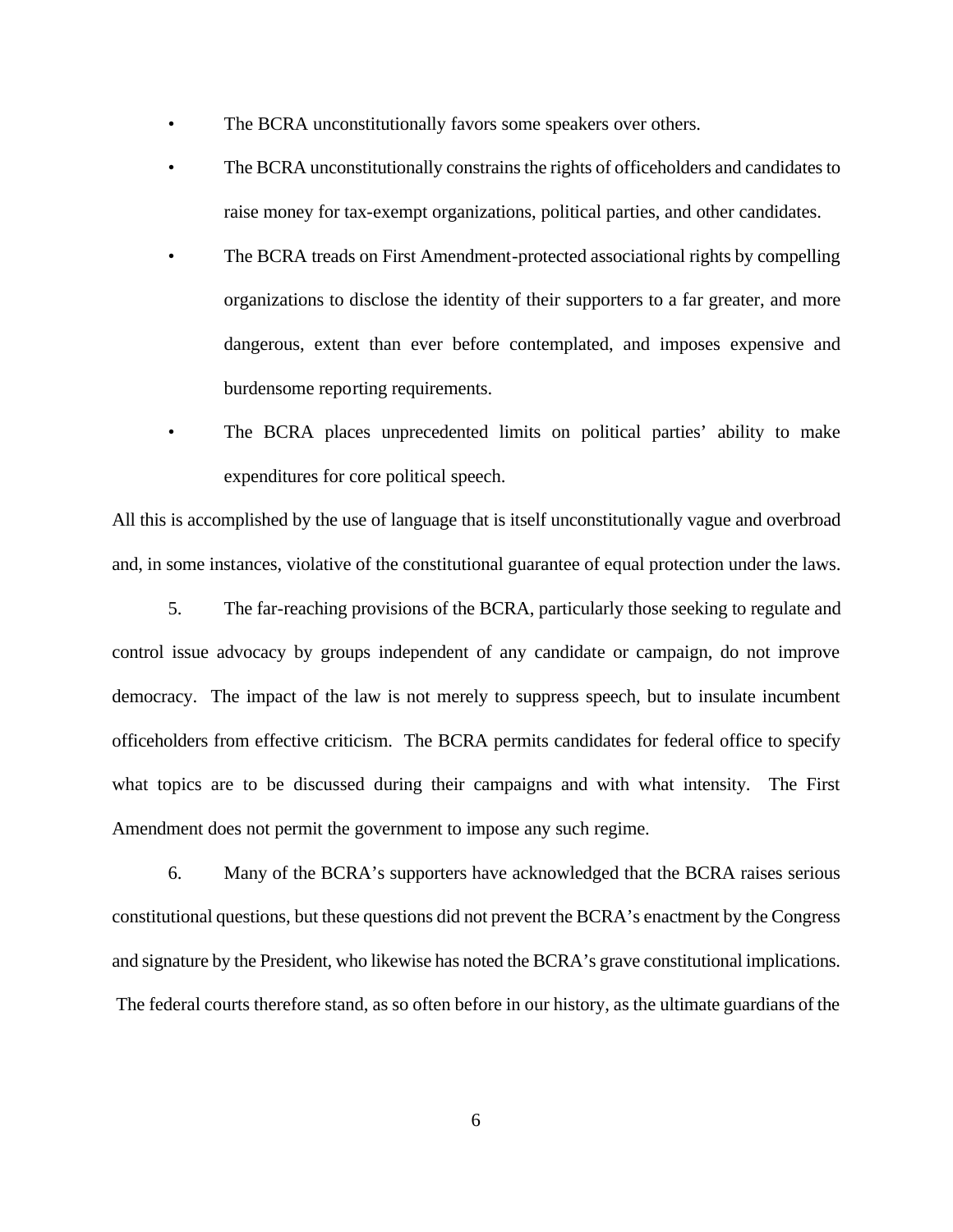Constitution and the Bill of Rights. Plaintiffs urge that this Court take up that solemn responsibility and invalidate the many constitutionally problematic provisions of the BCRA.

#### **BACKGROUND**

7. On February 14, 2002, and March 20, 2002, the House and Senate passed the BCRA. On March 27, 2002, the President signed the BCRA into law as Pub. L. No. 107-155.

8. Title I of the BCRA, captioned "Reduction of Special Interest Influence," includes a ban on so-called "soft money": that is, a prohibition on the solicitation, receipt, or use by national political party committees of any funds that were not raised subject to the so-called "hard money" source-and-amount restrictions of the FECA. It also requires that state, district, and local political party committees pay for what the BCRA defines as "federal election activity" only with money raised subject to the FECA's restrictions. The BCRA carves out a narrow exception for certain types of "federal election activity," including some voter registration, voter identification, and get-out-the-vote activity; for these activities, state, district, and local political party committees may use funds that are not raised subject to the FECA's restrictions, as long as the funds used for the state share of such activities are raised in amounts no greater than \$10,000, are segregated from the party committee's other funds, and are fully reported to the federal authorities. Title I generally prohibits federal officeholders and candidates from participating in raising or spending any funds, for themselves or others, for "federal election activity" if those funds are not raised subject to the FECA's restrictions. And Title I bars state candidates from spending funds on communications that promote or support candidates for federal office, even if those communications do not expressly advocate a vote for or against a candidate.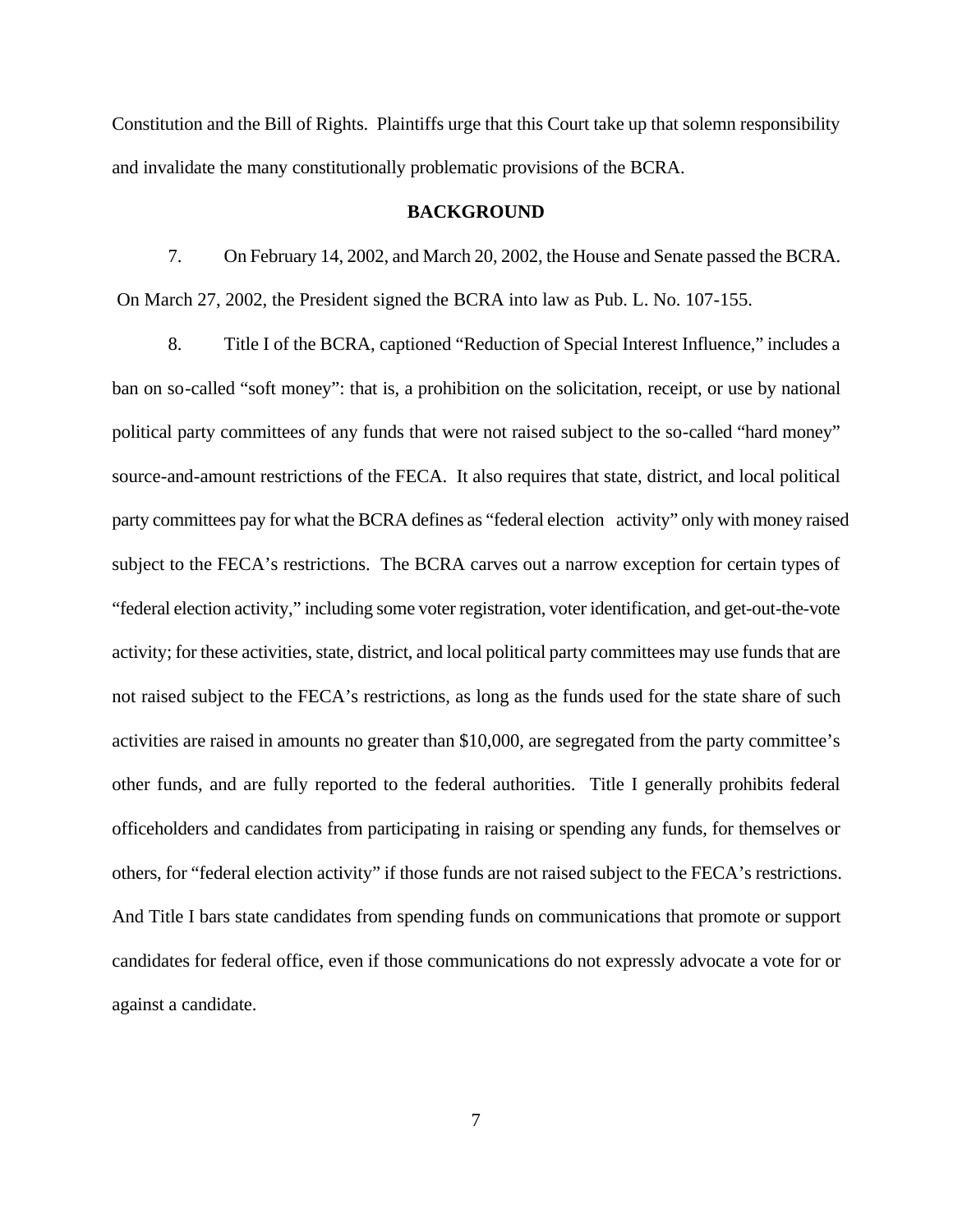9. Title II, entitled "Noncandidate Campaign Expenditures," prohibits corporations and labor unions from using funds not raised subject to the FECA's limitations to pay for so-called "electioneering communications": that is, for broadcast, cable, or satellite communications that refer to a clearly identified federal candidate and are made within sixty days of a general election or thirty days of a primary. The BCRA provides a "fall-back" definition of "electioneering communications" in the event that the primary definition is held to be unconstitutional. Both definitions include communications containing issue advocacy, which does not expressly advocate the election or defeat of clearly identified federal candidates. In addition to the limitations on corporations and labor organizations, any person who makes "electioneering communications" is subject to stringent new disclosure requirements. This required disclosure includes the disclosure of the names and addresses of any individual who contributes as little as \$1,000 to an organization that engages in "electioneering communications." Moreover, any disbursements for "electioneering communications" that are coordinated with candidates or their political parties are treated as contributions to the candidates, and are therefore subject to the source-and-amount limitations of the FECA. With respect to any given candidate, Title II requires political party committees to choose between making independent expenditures on behalf of that candidate and making coordinated expenditures with that candidate. Finally, Title II directs the FEC broadly to define the term "coordinated activity."

100 Title III, captioned "Miscellaneous," sets revised limits on contributions by individuals to candidates for federal office and to national party committees, and sets an aggregate limit on an individual's total contributions to candidates, political action committees, and political parties. These contribution limits are modified by the so-called "Millionaires' Provisions," which increase contribution limits by up to six times for the campaigns of congressional candidates whenever they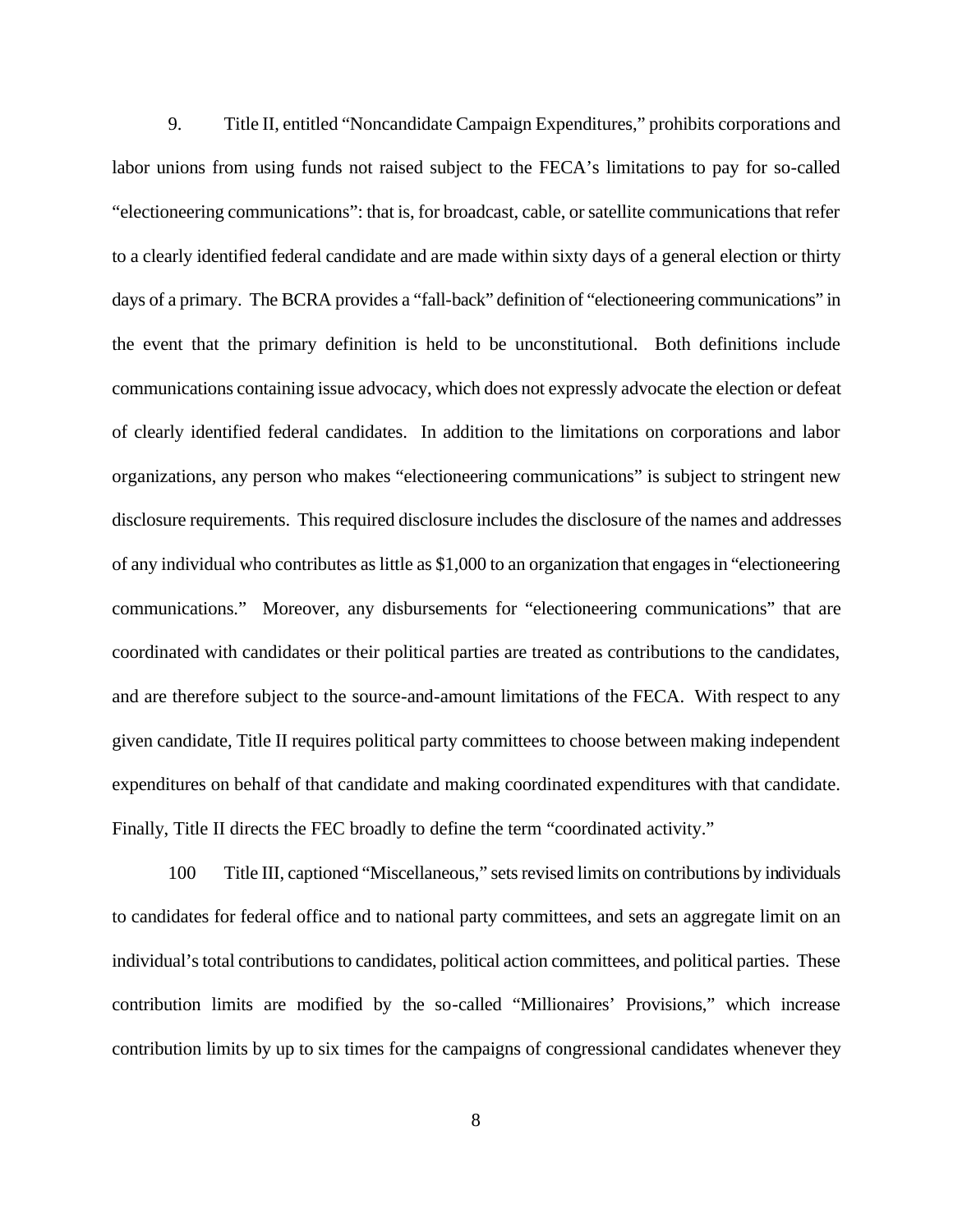confront opponents who expend substantial personal funds on their own campaigns. In certain cases, Title III also lifts limits on coordinated expenditures by political parties aiding wealthy candidates' opponents.

110 Title V, titled "Additional Disclosure Provisions," imposes additional disclosure obligations, including significant disclosure obligations on broadcasters with respect to political advertisements.

120 Finally, the BCRA dramatically enhances the criminal penalties for violations of the FECA. It increases the maximum prison sentence from one to five years and eliminates language capping the amount of any fine. The BCRA also lengthens the limitations period and orders the United States Sentencing Commission to promulgate sentencing guidelines for FECA violations.

130 The BCRA takes effect on November 6, 2002, although funds not raised subject to the FECA's limitations may be spent by national party committees for certain limited purposes until January 1, 2003. Recognizing the serious constitutional questions the BCRA raises, the law provides for immediate judicial review by a three-judge panel of this Court of any constitutional action for declaratory or injunctive relief, with expedited appellate review by the Supreme Court of the United States. The BCRA also gives any Member of Congress the right to bring suit challenging the BCRA's constitutionality.

# **JURISDICTION AND VENUE**

140 This Court has jurisdiction over this case pursuant to 28 U.S.C. §§ 1331 and 2201. Venue is proper in this Court pursuant to 28 U.S.C. § 1391(e) and section 403 of the BCRA.

#### **PARTIES**

9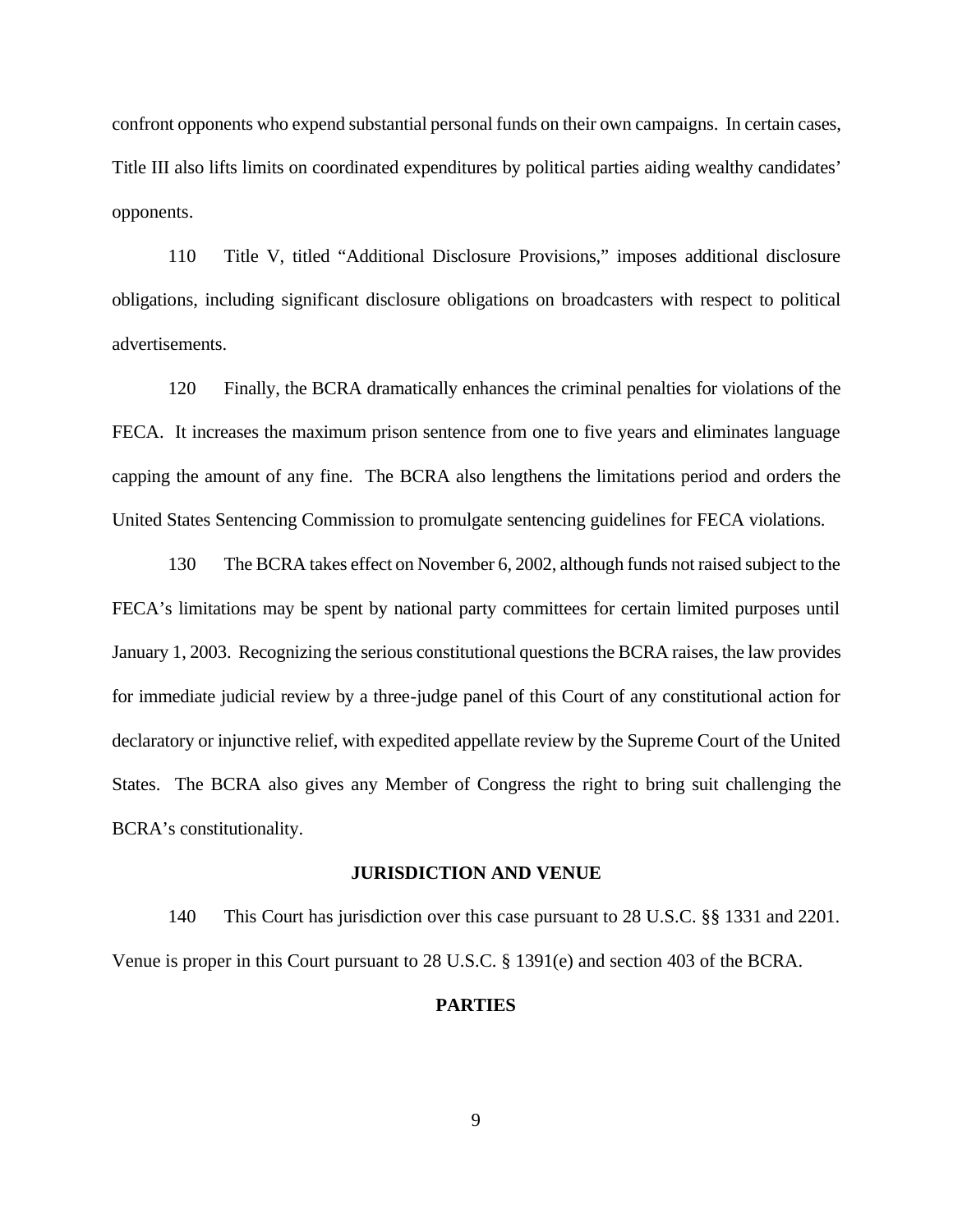150 Plaintiff Mitch McConnell is the senior United States Senator from the Commonwealth of Kentucky, and one of the Senate's foremost advocates for unfettered political speech and association. He was first elected in 1984 and is currently a candidate for reelection. He is the former Chairman and current Ranking Member of the Senate Committee on Rules and Administration, which has jurisdiction over federal election law. He has served as Chairman of the National Republican Senatorial Committee, which promotes issues and supports the campaigns of Republican candidates on the federal, state, and local level. Senator McConnell is a United States citizen, member of Congress, candidate, voter, donor, recipient, fundraiser, and party member, and has been, and will continue to be, injured by the BCRA in each of these capacities.

160 Plaintiff Bob Barr is a Representative from the Seventh Congressional District of the State of Georgia. He was first elected in 1994 and is currently a candidate for reelection. He is an Assistant Majority Whip, is Vice Chairman of the Government Reform Committee, and serves on the Judiciary and Financial Services Committees. Representative Barr is a United States citizen, member of Congress, candidate, voter, donor, recipient, fundraiser, and party member, and has been, and will continue to be, injured by the BCRA in each of these capacities.

170 Plaintiff Mike Pence is a Representative from the Second Congressional District of the State of Indiana. He was first elected in 2000 and is currently a candidate for reelection. He is an Assistant Majority Whip, is Chairman of the Small Business Subcommittee on Regulatory Reform and Oversight, and serves on the Judiciary and Agriculture Committees. Representative Pence has raised and assisted to raise, and wishes to continue to raise and assist in raising, funds for Plaintiff Indiana Family Institute ("IFI"), and he has communicated and wishes to continue to communicate with IFI with regard to raising and assisting in raising funds for IFI. Representative Pence is a United States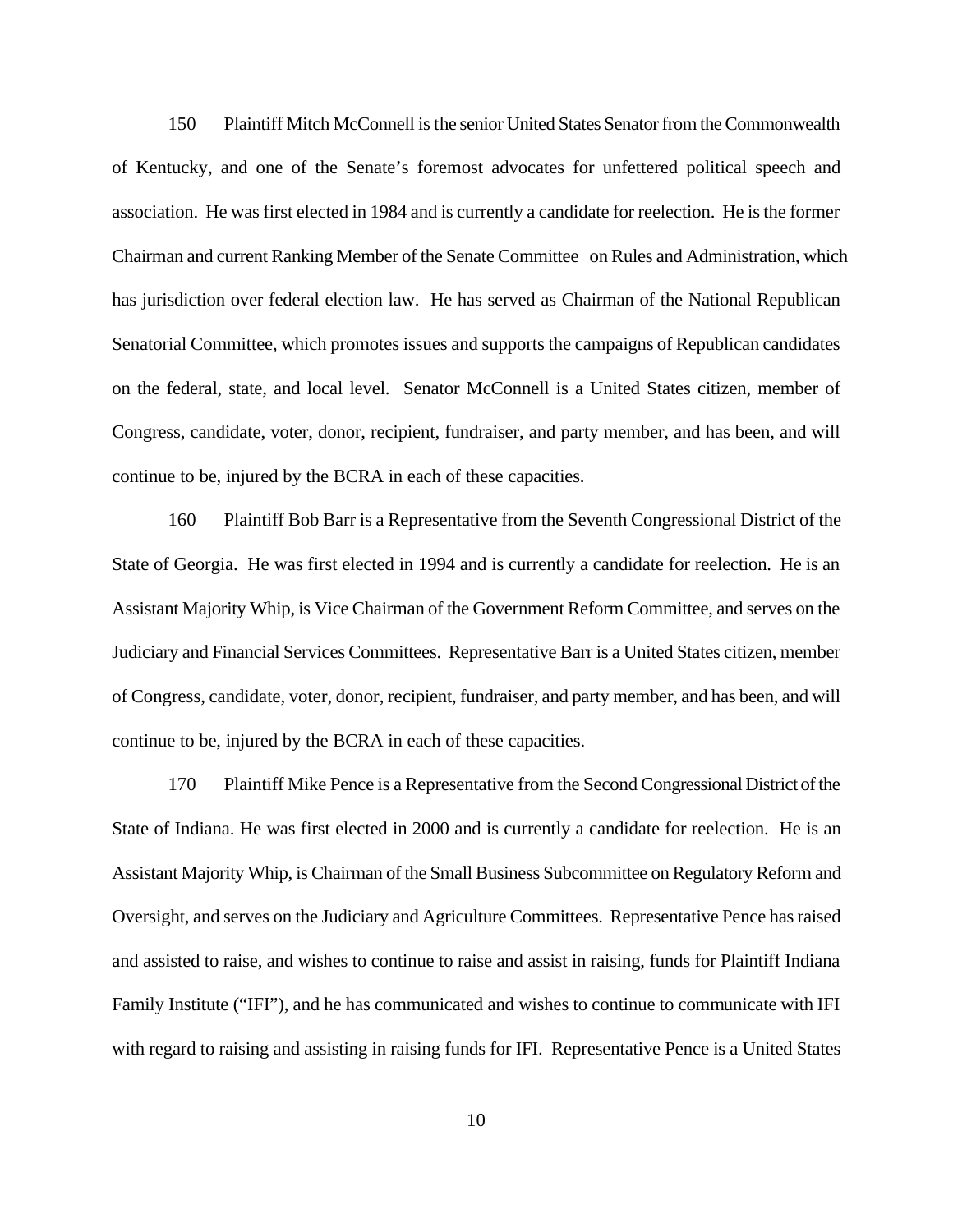citizen, member of Congress, candidate, voter, recipient, fundraiser, and party member, and has been, and will continue to be, injured by the BCRA in each of these capacities.

180 Plaintiff Bill Pryor is presently the Attorney General of the State of Alabama. He is the Alabama Republican Party candidate in this calendar year election for the office of Alabama Attorney General, and he intends to be a candidate for Alabama Attorney General or some other State office thereafter. As an officeholder, General Pryor intends this year and in the future to make public communications that refer to a clearly defined candidate for federal office and that promotes or supports a candidate or attacks or opposes a candidate for that office, including communications that do not expressly advocate a vote for or against a candidate. General Pryor has received, and he hopes and intends to receive in the future, "soft money" contributions from the Republican National State Elections Committee, a division of the Republican National Committee, which has given him such contributions in the past and would give them to him in the future. As a candidate, General Pryor intends this year and in the future to spend funds lawfully raised to campaign for state office, but raised and spent without regard to the limitations, prohibitions, and reporting requirements of the FECA as amended by the BCRA, for the purpose of: (a) making public communications that refer to a clearly identified candidate for federal office and that promote or support a candidate or attack or oppose a candidate for that office, including communications that do not expressly advocate a vote for or against a candidate; (b) engaging in voter registration activities conducted within 120 days of a federal election, and (c) engaging in voter identification, get-out-the-vote, and generic campaign activities conducted in connection with an election in which a candidate for federal office is on the ballot. As a candidate in association with or in a group of candidates for state or local office or of individuals holding state or local office, General Pryor intends this year and in the future to spend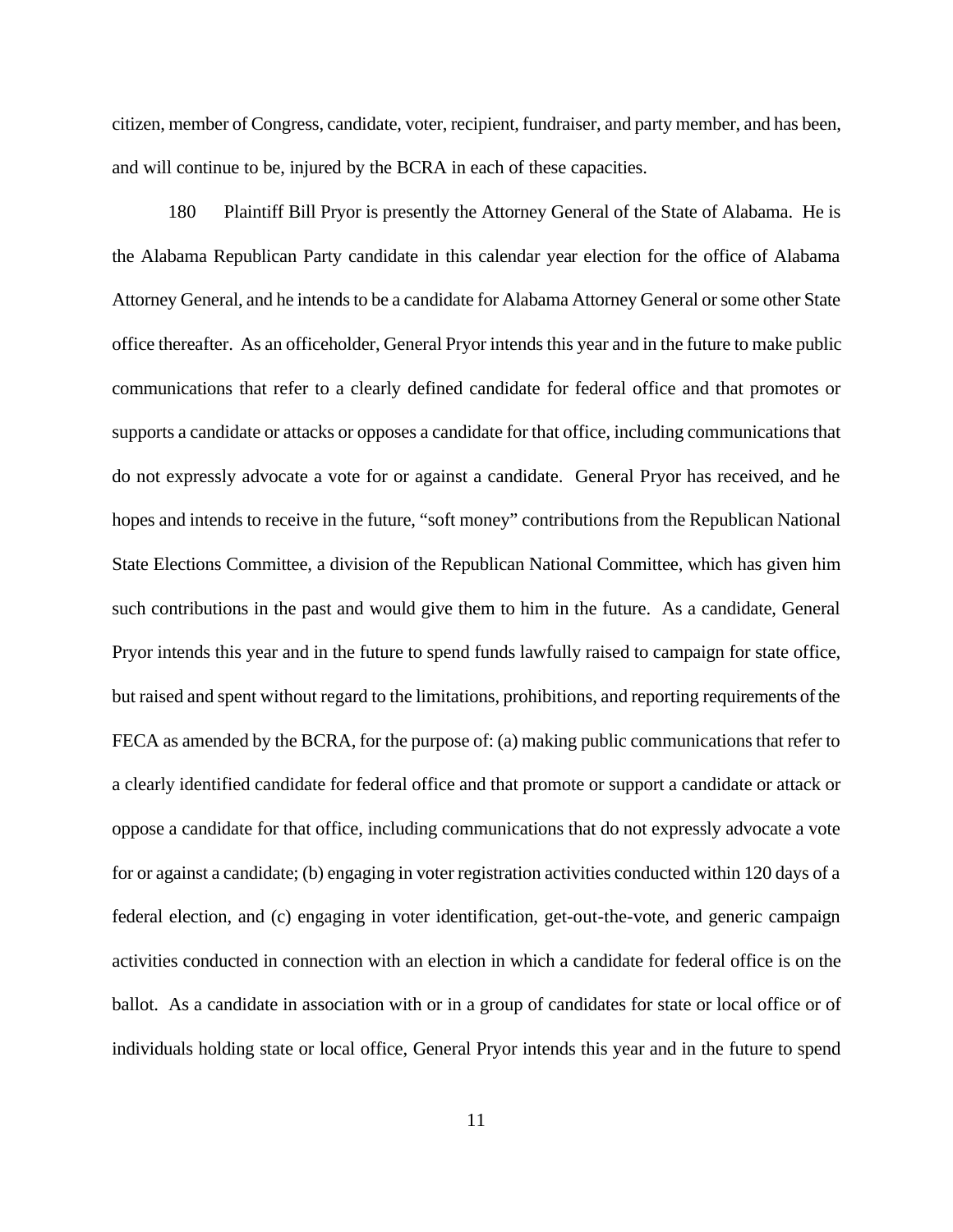funds lawfully raised to campaign for state office, but raised and spent without regard to the limitations, prohibitions, and reporting requirements of the FECA as amended by the BCRA, for the purpose of: (a) making public communications that refer to a clearly identified candidate for federal office and that promote or support a candidate or attack or oppose a candidate for that office, including communications that do not expressly advocate a vote for or against a candidate; (b) engaging in voter registration activities conducted within 120 days of a federal election, and (c) engaging in voter identification, get-out-the-vote, and generic campaign activities conducted in connection with an election in which a candidate for federal office is on the ballot. Attorney General Pryor have been and will continue to be injured by the BCRA in each of these capacities.

190 Plaintiff Libertarian National Committee, Inc. ("LNC") is the governing body of the Libertarian Party at the national level. The LNC is incorporated in the District of Columbia as a nonprofit corporation, and it is governed by I.R.C. § 527. The LNC seeks to represent the principle that all individuals have the right to exercise sole dominion over their lives, and have the right to live in whatever manner they choose, so long as they do not forcibly interfere with the equal right of others to live in whatever manner they choose. Notwithstanding its specific objections to the BCRA, the LNC and Libertarian Party oppose all federal campaign finance laws, and reserve the right to mount a broad challenge to the constitutionality of these laws in the future.

a. The LNC and Libertarian Party have in the past and intend in the future to solicit, receive, and use "soft money" and "hard money" to advocate issues, and as a means to this end support Libertarian Party candidates in campaigns for federal and state elective office; however, no Libertarian Party candidate has ever been elected to federal office. The LNC has in the past and intends in the future to solicit, receive, and use "soft money" funds, as such funds are defined by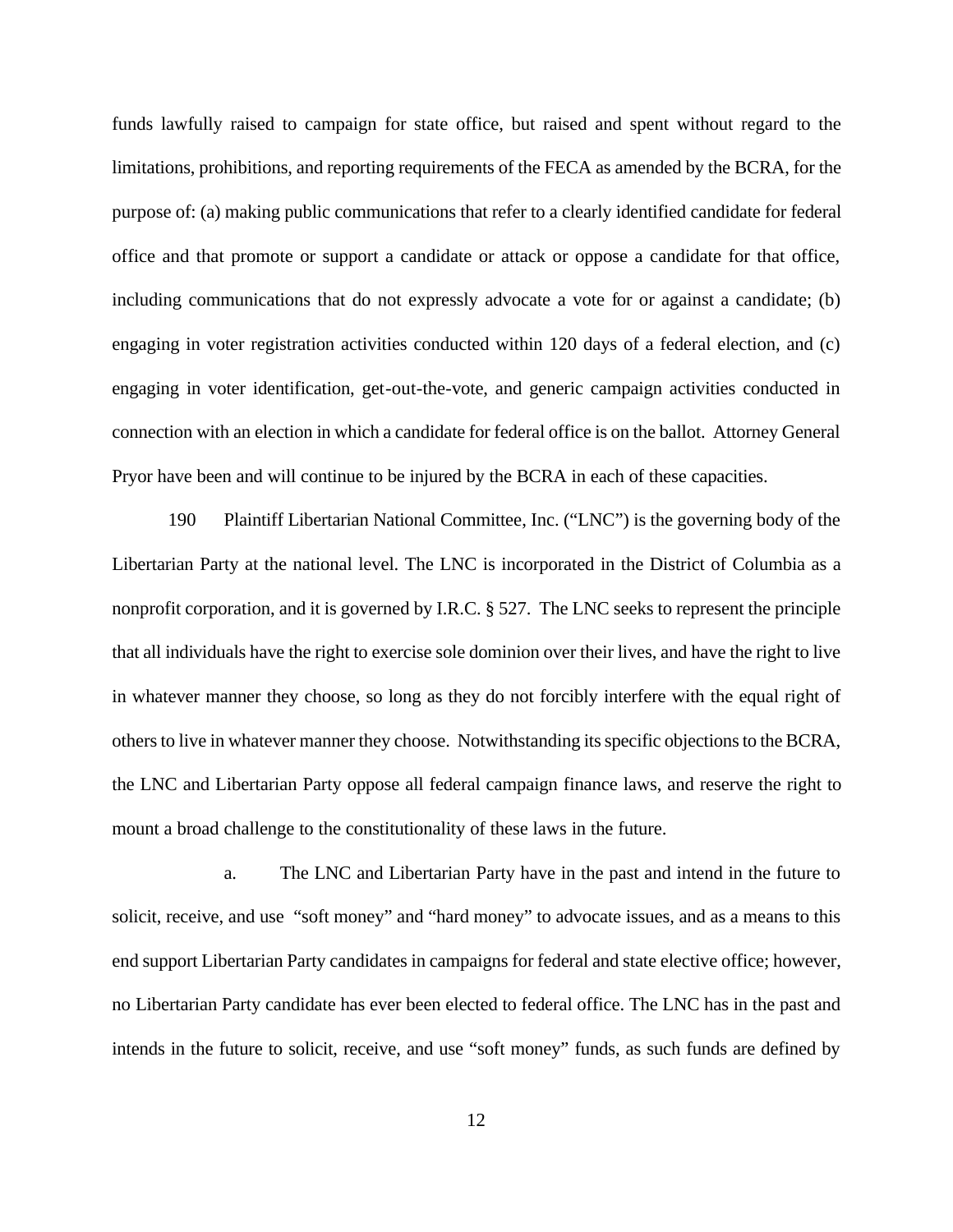BCRA, to finance issue advocacy communications. The LNC has in the past and intends in the future to transfer "soft money" funds to state-affiliated parties that have in the past and intend in the future to receive such funds.

b. The LNC has in the past and intends in the future to communicate with candidates for federal office and with federal officeholders and to spend "soft money" for issue advocacy communications regarding issues supported by such candidates and officeholders. As it has in the past and intends in the future, the LNC has made and intends to make both independent and coordinated expenditures on behalf of candidates for state and federal office after the party's candidates are nominated and to transfer funds between national, state, and local party committees.

c. As it has in the past and intends in the future, the LNC solicits funds for and makes donations to I.R.C. § 527 organizations. It intends in the future to solicit funds for and make donations to I.R.C. § 501(c) organizations that make expenditures and disbursements in connection with federal elections.

d. The national Libertarian Party is a membership organization that requires the regular payment of dues from members to the LNC. Dues are frequently paid to state-affiliated Libertarian Parties, with a portion to be distributed to the national Libertarian Party, so that those who pay dues may be members of both the state and national parties. Dues are often paid by one person on behalf of another, as a wife might pay for a husband, and are often paid with delays in forwarding them to the LNC. In these circumstances, the funds are appropriately deposited in state affiliates' "soft money" accounts. Under the BCRA, these funds may not be transferred to the LNC, so that members who pay dues in such a manner must be denied membership in the national Libertarian Party. Further, the national LNC is substantially sustained by "soft money" dues transfers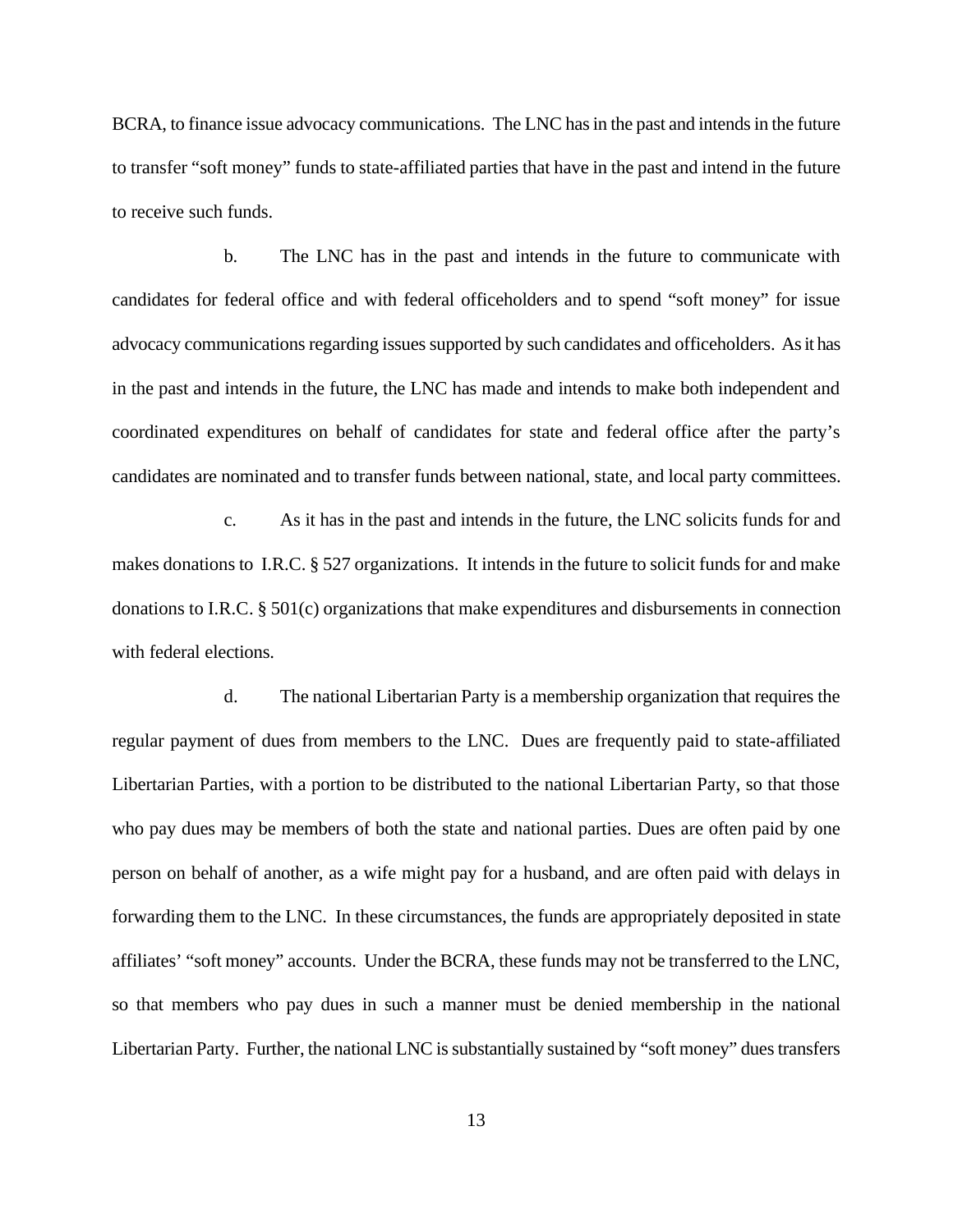from state-affiliated parties to the national LNC and by purchases of literature and other educational materials from the LNC by state-affiliated parties. By forbidding such "soft money" transfers, the BCRA thus effectively criminalizes the current structure of the national Libertarian Party as a membership organization.

e. The LNC has offered and intends to continue to offer advertising space in its monthly newsletters that has been and is to be purchased by corporate entities. The LNC frequently rents its mailing list through the use of a corporate rental agent, which in turn recompenses the LNC for use of its list. The mailing list is also often rented by corporate entities that in turn recompense the LNC. The LNC has planned and intends to purchase a building in which to conduct national Libertarian Party affairs, and it has planned and intends to solicit, receive, and use "soft money" for this purpose.

f. The LNC has in the past and intends in the future to use "soft money" to finance its ballot access drives and to finance all of its national conventions, which are held every other year. Libertarian Party conventions held in years when there are no federal presidential elections are solely devoted to discussion and advocacy of issues; no candidates for public office are nominated for or selected to run as Libertarian Party candidates at these conventions.

g. The national Libertarian Party presently has many, but an indeterminate number of, minor members; dues must be paid as a condition for membership in the national Libertarian Party. Minors are forbidden by the BCRA to contribute their membership dues as "hard money" to the LNC; persons are forbidden to contribute their dues as "soft money" to the LNC; any dues contributed as "soft money" to state-affiliated parties cannot be transferred to the LNC under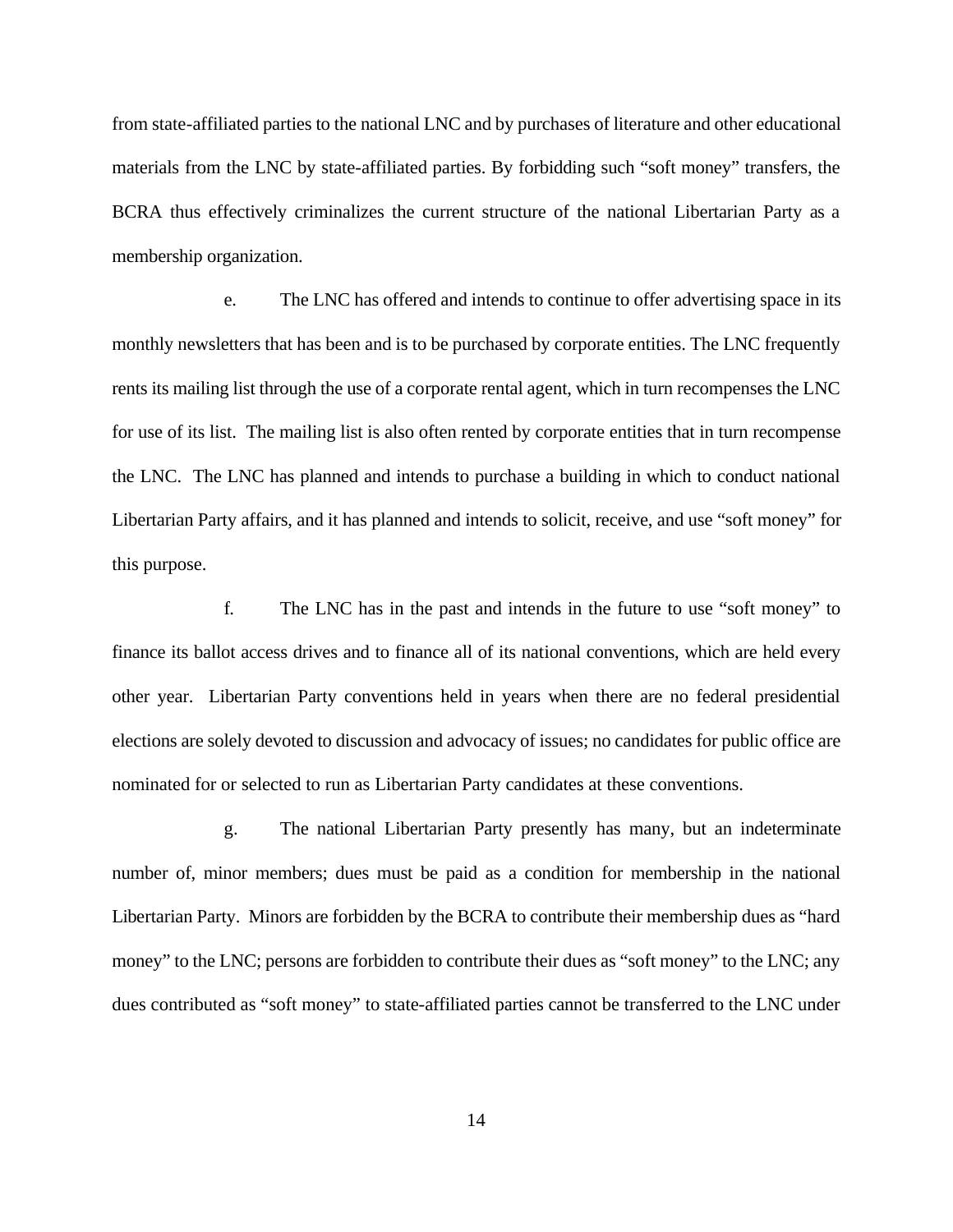the BCRA. As a consequence, the BCRA effectively forbids minors from being members of the national Libertarian Party.

h. Because many of the Libertarian Party's state affiliate party committees have a unified membership structure that requires state members to also contribute to the LNC and become national Libertarian Party members, and because only a state or national member may be elected as a Libertarian Party National Convention Delegate, the BCRA would effectively prohibit minors from serving as convention delegates, though many have done so in the past and intend to do so in the future. Because the LNC does not receive federal funding for its national conventions like the Republican and Democratic Parties, it must charge attendees for the cost of their participation. In the past, many minors have attended Libertarian Party national conventions and have paid the LNC to do so. As a consequence, BCRA effectively forbids minors from attending Libertarian Party national conventions, because minors are prohibited from contributing funds to the LNC to defray the costs of their participation at the conventions.

i. The LNC and the Libertarian Party have been and will continue to be injured in each of these capacities.

200 Plaintiff Alabama Republican Executive Committee ("AREC") is the governing body of the Alabama Republican Party. The Alabama Republican Party is an Alabama unincorporated, non-profit association governed by I.R.C. § 527. The object of the Alabama Republican Party is to build and promote the Republican Party in the State of Alabama, and it performs the duties imposed by law and custom on executive committees political parties, including the solicitation, receipt, and use of "soft money" funds to further the object of the Alabama Republican Party.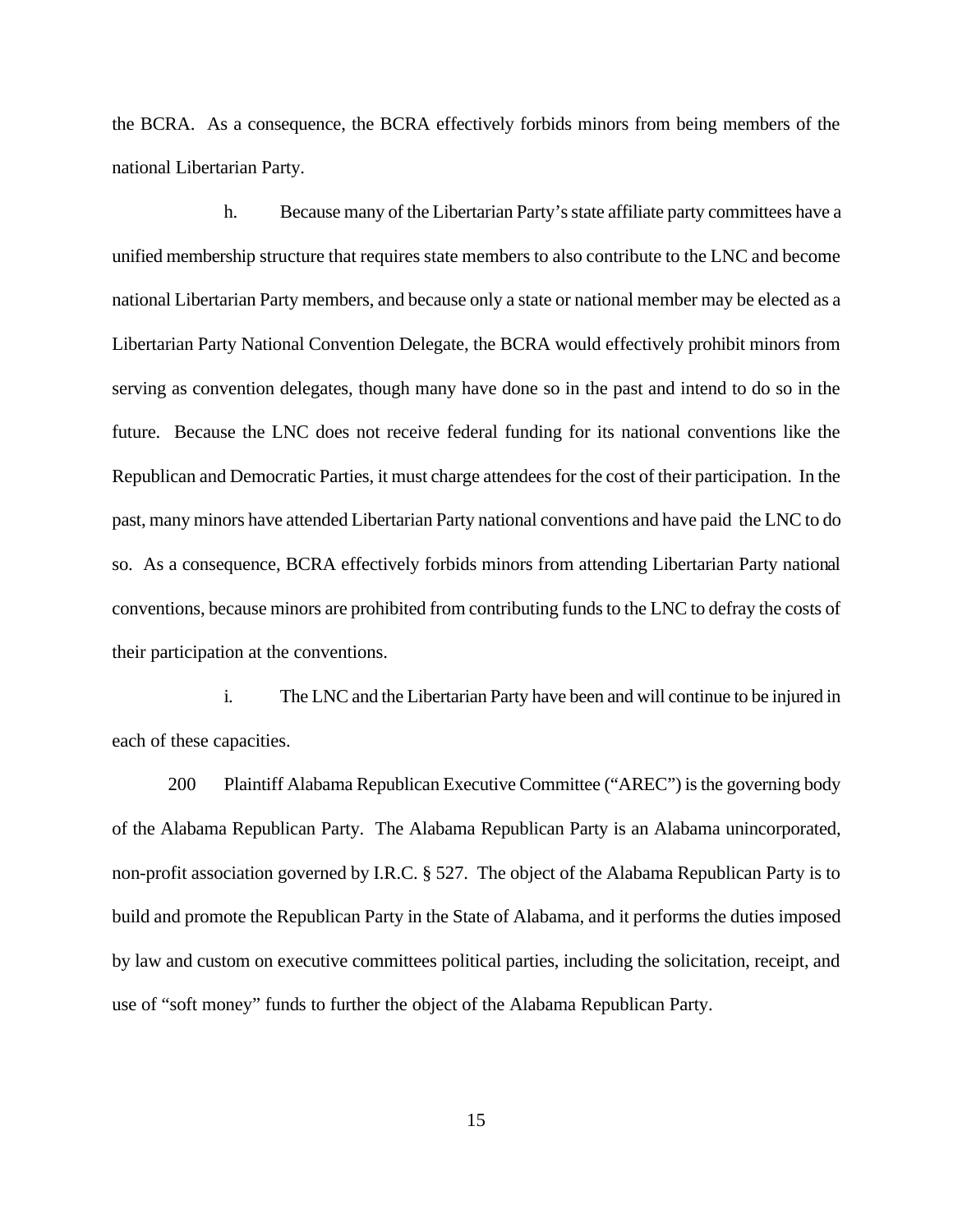a. The Alabama Republican Party has in the past and intends in the future to solicit, receive, and use both "soft money" and "hard money" funds, as these terms are defined by the BCRA, both to fund issue advocacy communications and to contributions to the campaigns for election of candidates for state and federal office. The Alabama Republican Party has in the past and intends in the future to transfer "soft money" funds to the Republican National Committee and to local and district party affiliates; it has in the past and intends in the future to receive "soft money" funds from the Republican National Committee and from local and district party affiliates.

b. The Alabama Republican Party has in the past and intends in the future to communicate with candidates for federal office and with federal officeholders and to spend "soft money" for issue advocacy communications regarding issues supported by such candidates and officeholders. As it has in the past and intends in the future, the Alabama Republican Party has made and intends to make independent expenditures on behalf of candidates after the party's candidates are nominated, as well as coordinated expenditures, as this term is defined by the BCRA, after the party's candidates are nominated.

c. As it has in the past and intends in the future, the Alabama Republican Party solicits funds for and makes donations to I.R.C. § 527 organizations. The Alabama Republican Party has planned and intends to purchase a building in which to conduct the affairs of the Alabama Republican Party and to solicit, receive, and use "soft money" funds for this purpose.

d. The Alabama Republican Party has in the past and intends in the future to use "soft money" to finance voter registration, voter identification, and get-out-the-vote activities with regard to elections in which there are candidates for state and federal office. As it has in the past and intends in the future, the Alabama Republican Party uses non-federal money for broadcast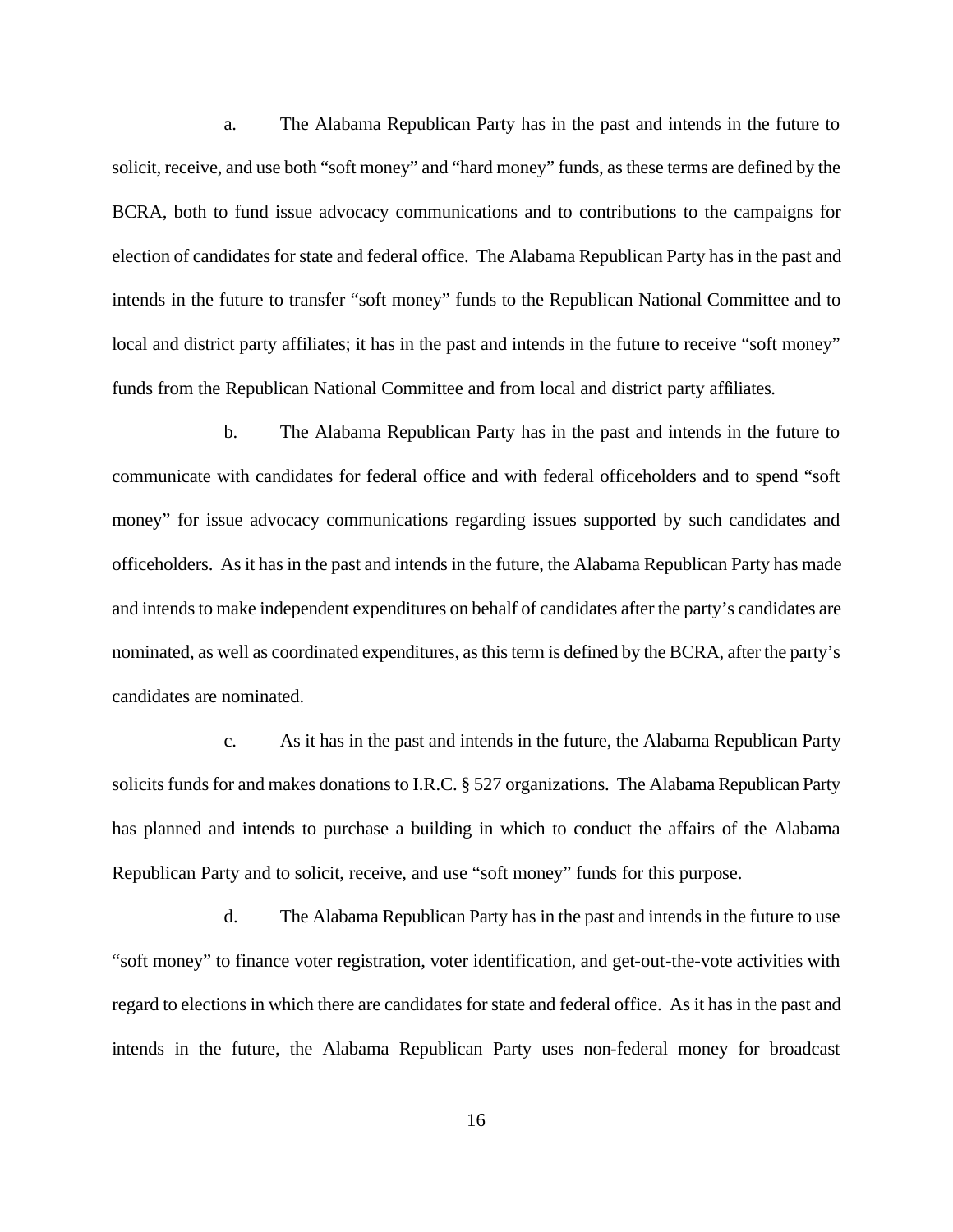communications that do not solely refer to clearly identified candidates for state or local office; it receives amounts in aggregate excess of \$10,000 contributed by a single person to the Alabama Republican Party.

e. The AREC and the Alabama Republican Party have been and will continue to be injured in each of these capacities.

210 Plaintiff Libertarian Party of Illinois, Inc. (LPI) is an Illinois non-profit corporation governed by I.R.C. § 527. The object of LPI is to build and promote the principles of libertarianism in Illinois. The LPI performs the duties imposed by law and custom on executive committees political parties, including the solicitation, receipt, and use of "soft money" funds to further the principles of the LPI.

a. The LPI has in the past and intends in the future to solicit, receive, and use both "soft money" and "hard money" funds, as these terms are defined by the BRCA, both to fund issues advocacy communications and to fund the campaigns for election of candidates for state and federal office. The LPI has in the past and intends in the future to transfer "soft money" funds to the national Libertarian Party and to local party affiliates; it has in the past and intends in the future to receive "soft money" funds from the national Libertarian Party and from local party affiliates.

b. The LPI has in the past and intends in the future to communicate with candidates for federal office and with federal officeholders and to spend "soft money" for issue advocacy communications regarding issues supported by such candidates and officeholders. The LPI has made and intends to make both independent and coordinated expenditures on behalf of candidates after the party's candidates are nominated.

17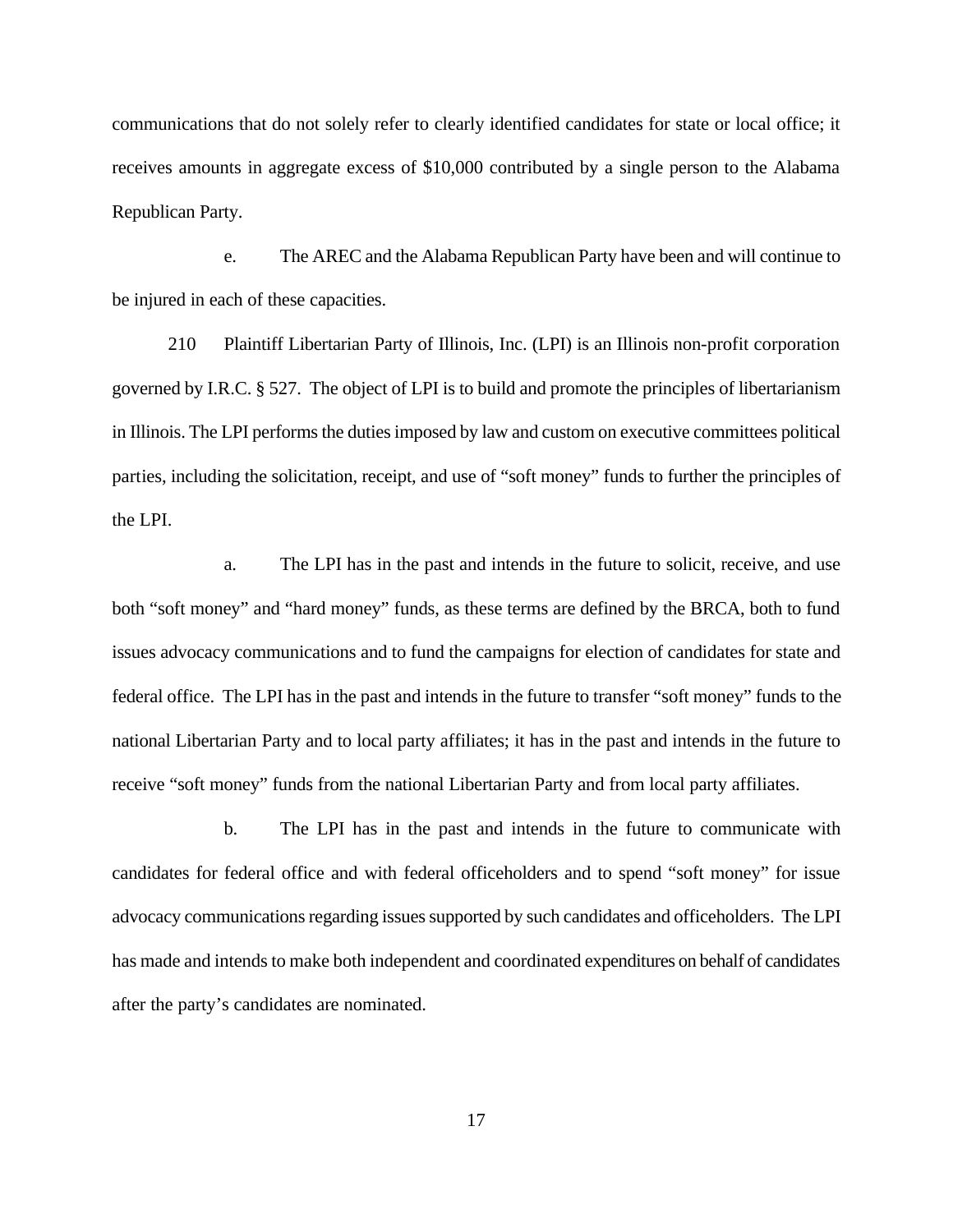c. As it has in the past and intends in the future, the LPI on its own behalf and through entities established, financed, and controlled by the LPI solicits funds for and makes donations to both I.R.C. § 501(c) organizations that make expenditures and disbursements in connection with federal elections and I.R.C. § 527 organizations.

d. The LPI has in the past and intends in the future to use "soft money" to finance voter registration, voter identification, and get-out-the-vote activities with regard to elections in which there are candidates for state and federal office. As it has in the past and intends in the future, the LPI uses non-federal money for broadcast communications that do not solely refer to clearly identified candidates for state or local office; it receives amounts in aggregate excess of \$10,000 contributed by a single person to state, district, and local party committees; it raises funds with district and local party committees and on behalf of one another for activities that are regulated by the FECA, as amended by the BCRA.

e. The LPI is a membership organization that requires the regular payment of dues from members of the LPI. Dues are paid to the LPI, and a portion of the dues are apportioned to the national Libertarian Party, so that members of LPI become members of the national Libertarian Party. A significant but indeterminate number of the members of the LPI are minors.

f. The Libertarian Party of Illinois has been and will continue to be injured by the BCRA in each of its capacities.

220 Plaintiff DuPage Political Action Council (DPAC) is an Illinois non-profit corporation governed by I.R.C. § 527. DPAC is the political committee of the Libertarian Club of DuPage County, Illinois, which is an affiliate of the Libertarian Party of Illinois. The object of the DPAC is to build and promote the principles of libertarianism in DuPage County. The DPAC performs the duties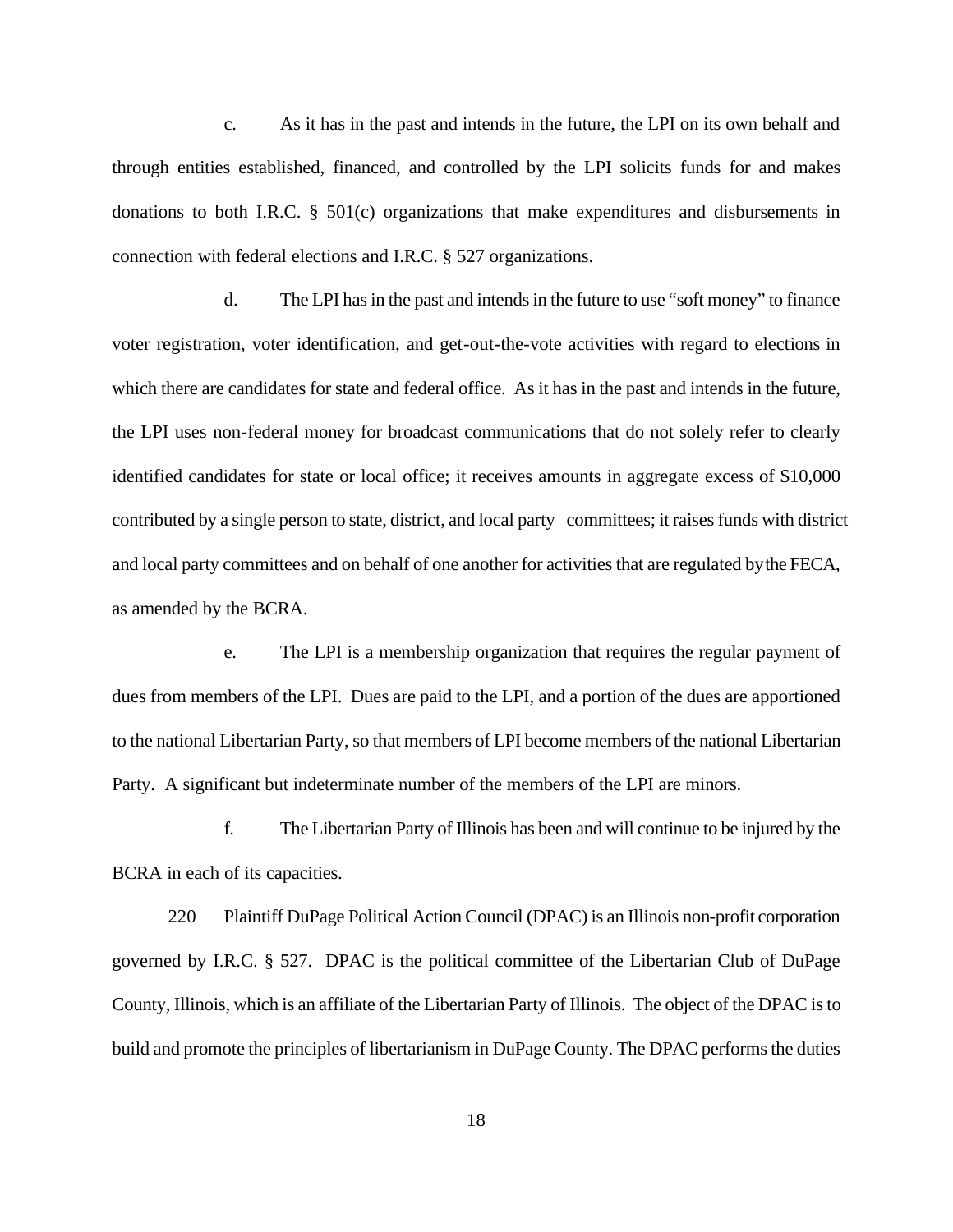imposed by law and custom on executive committees of political parties, including the solicitation, receipt, and use of "soft money" funds to further the principles of the DPAC.

a. The DPAC has in the past and intends in the future to solicit, receive, and use both "soft money" and "hard money" funds, as these terms are defined by the BRCA, both to fund issue advocacy communications and to fund the campaigns for election of candidates for state and federal office. The DPAC has in the past and intends in the future to transfer "soft money" funds to the national Libertarian Party and to local party affiliates; it has in the past and intends in the future to receive "soft money" funds from the national Libertarian Party and from local party affiliates.

b. The DPAC has in the past and intends in the future to communicate with candidates for federal office and with federal officeholders and to spend "soft money" for issue advocacy communications regarding issues supported by such candidates and officeholders. As it has in the past and intends in the future, the DPAC has made and intends to make both independent and coordinated expenditures on behalf of candidates after the party's candidates are nominated.

c. As it has in the past and intends in the future, the DPAC on its own behalf and through entities established, financed, and controlled by the DPAC solicits funds for and makes donations to both I.R.C. § 501(c) organizations that make expenditures and disbursements in connection with federal elections and I.R.C. § 527 organizations.

d. The DPAC has in the past and intends in the future to use "soft money" to finance voter registration, voter identification, and get-out-the-vote activities with regard to elections in which there are candidates for state and federal office. As it has in the past and intends in the future, the DPAC uses non-federal money for broadcast communications that do not solely refer to clearly identified candidates for state or local office; it intends to receive amounts in aggregate excess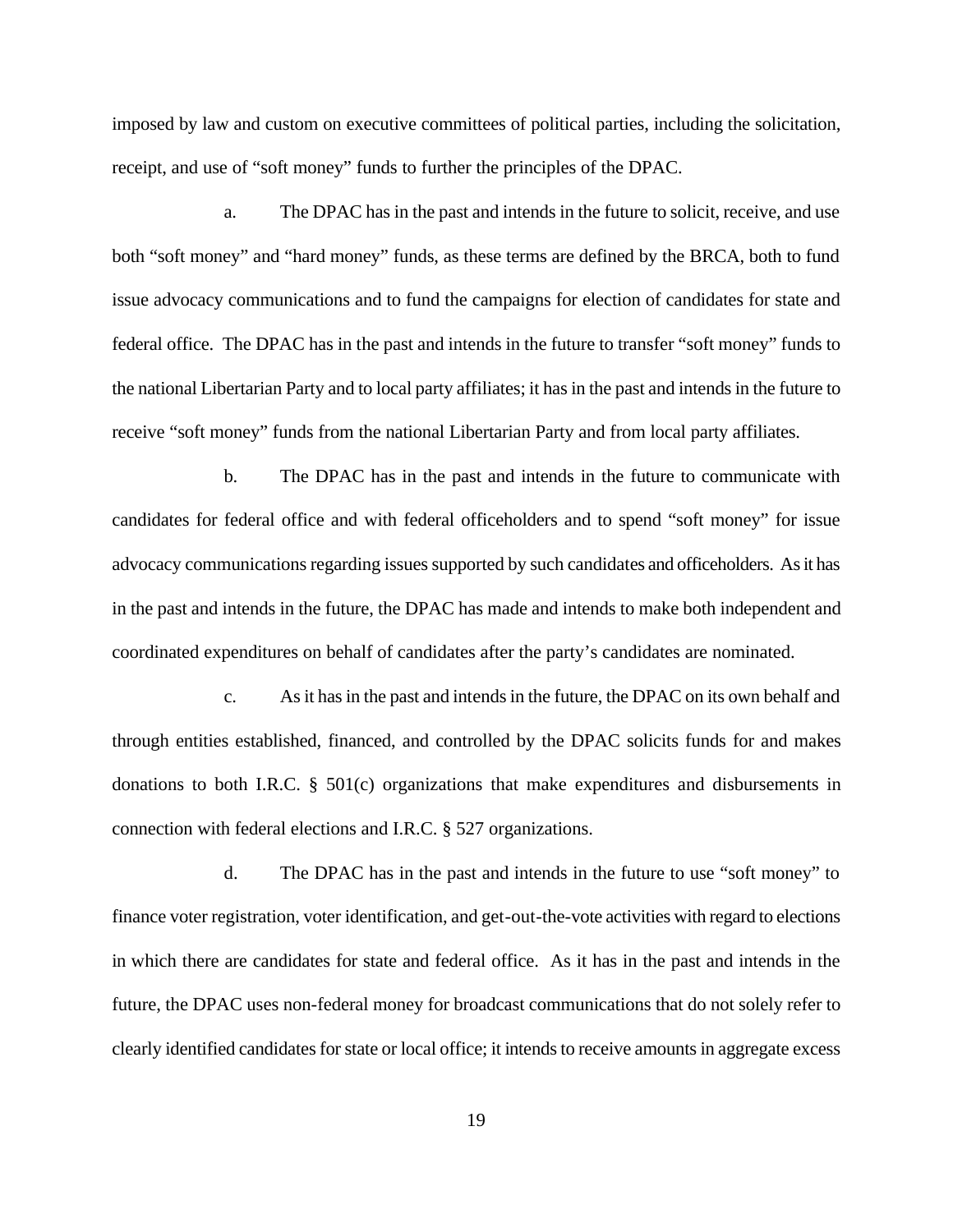of \$10,000 contributed by a single person to state, district, and local party committees; it raises funds with district and local party committees and on behalf of one another for activities that are regulated by the FECA as amended by the BCRA.

e. The DPAC is a membership organization that requires the regular payment of dues from members of the DPAC. Dues are paid to the DPAC, and a portion of the dues are transferred to other causes on a local and state level.

f. The DPAC has been and will continue to be injured in each of these capacities.

230 Plaintiff Jefferson County Republican Executive Committee (JCREC) is the governing body for the Republican Party of Jefferson County, Alabama. The JCREC is organized as a political committee and is governed by I.R.C. § 527. The objective of the JCREC is to build and promote the Republican Party in Jefferson County, Alabama. The JCREC also encourages and aids the campaigns of Republican nominees for public office.

a. The JCREC has in the past and intends in the future to solicit, receive, and use both "soft money" and "hard money" funds, as these terms are defined by the BCRA, both to fund issue advocacy communications and to help fund the campaigns for election of candidates for state and federal office. The JCREC has in the past and intends in the future to transfer "soft money" funds to its state Republican Party affiliate; it has in the past and intends in the future to receive "soft money" funds from its state Republican Party affiliate.

b. The JCREC has in the past and intends in the future to communicate with candidates for federal office and with federal officeholders and to spend "soft money" for issue advocacy communications regarding issues supported by such candidates and officeholders. As it has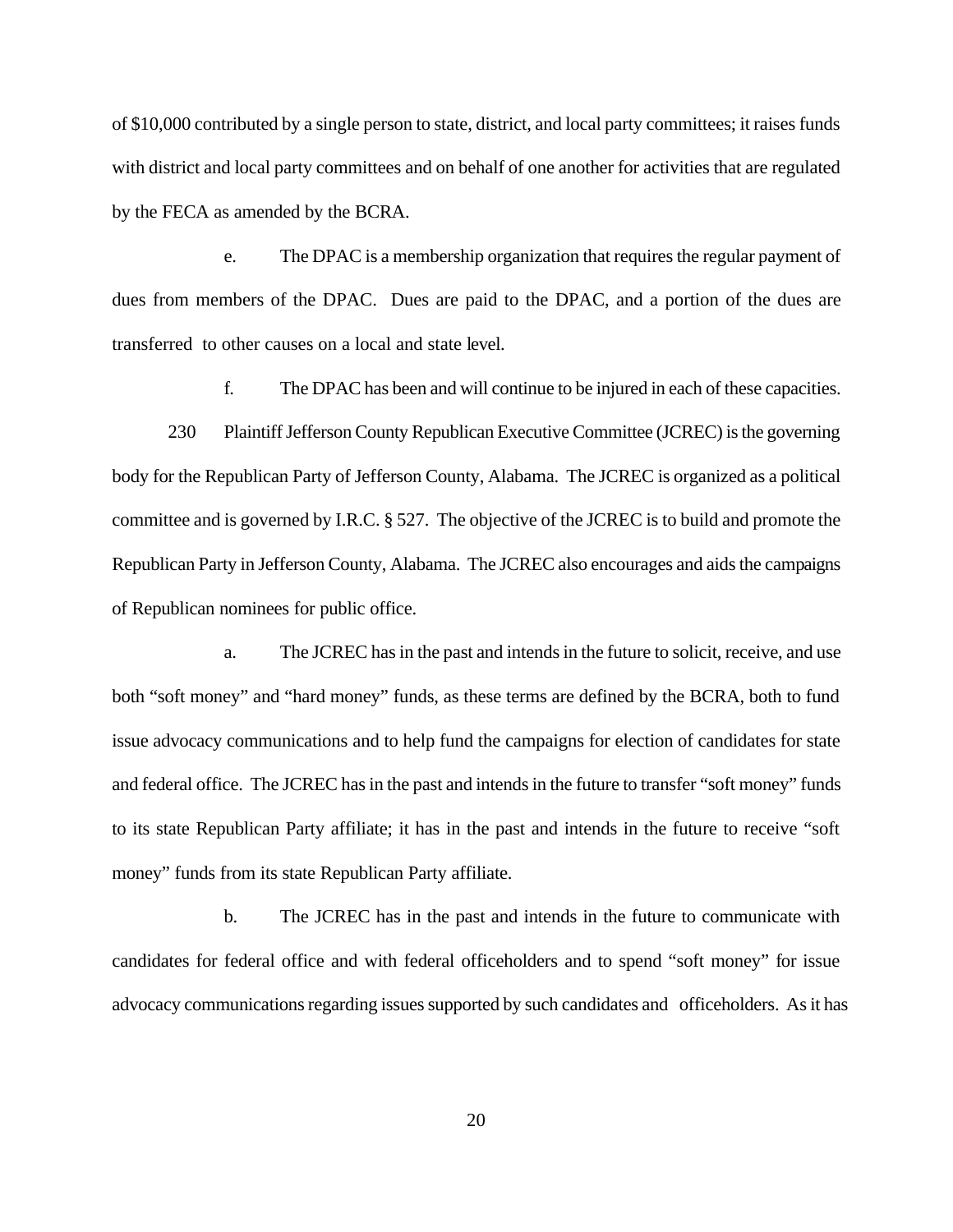in the past and intends in the future, the JCREC has made and intends to make both independent and coordinated expenditures on behalf of candidates after the party's candidates are nominated.

c. The JCREC has in the past and intends in the future to use "soft money" to finance voter registration, voter identification, and get-out-the-vote activities with regard to elections in which there are candidates for state and federal office. As it has in the past and intends in the future, the JCREC uses non-federal money for broadcast communications that do not solely refer to clearly identified candidates for state or local office; it receives amounts in aggregate excess of \$10,000 contributed by a single person to state, district, and local party committees; it raises funds with district and local party committees and on behalf of one another for activities that are regulated by the FECA, as amended by the BCRA.

d. The JCREC has been and will continue to be injured in each of these capacities.

240 Plaintiff American Civil Liberties Union (ACLU) is a nationwide, non-profit, nonpartisan organization with approximately 300,000 members snationwide dedicated to the principles of liberty and equality embodied in the Constitution. It is also a tax-exempt organization under §501(c)(4) of the Internal Revenue Code. The ACLU is incorporated in Washington, D.C.

a. The ACLU has never taken a position in a partisan political election in its 82 year history. However, it frequently takes positions on public issues of significance to the organization and its members. For example, on March 15-18, the ACLU purchased a radio ad that, upon information and belief, was broadcast to more than 50,000 people in the congressional district of Dennis Hastert, Speaker of the House of Representatives. The ad called on Speaker Hastert to permit a floor vote on the Employment Non-Discrimination Act (ENDA), a bill to prohibit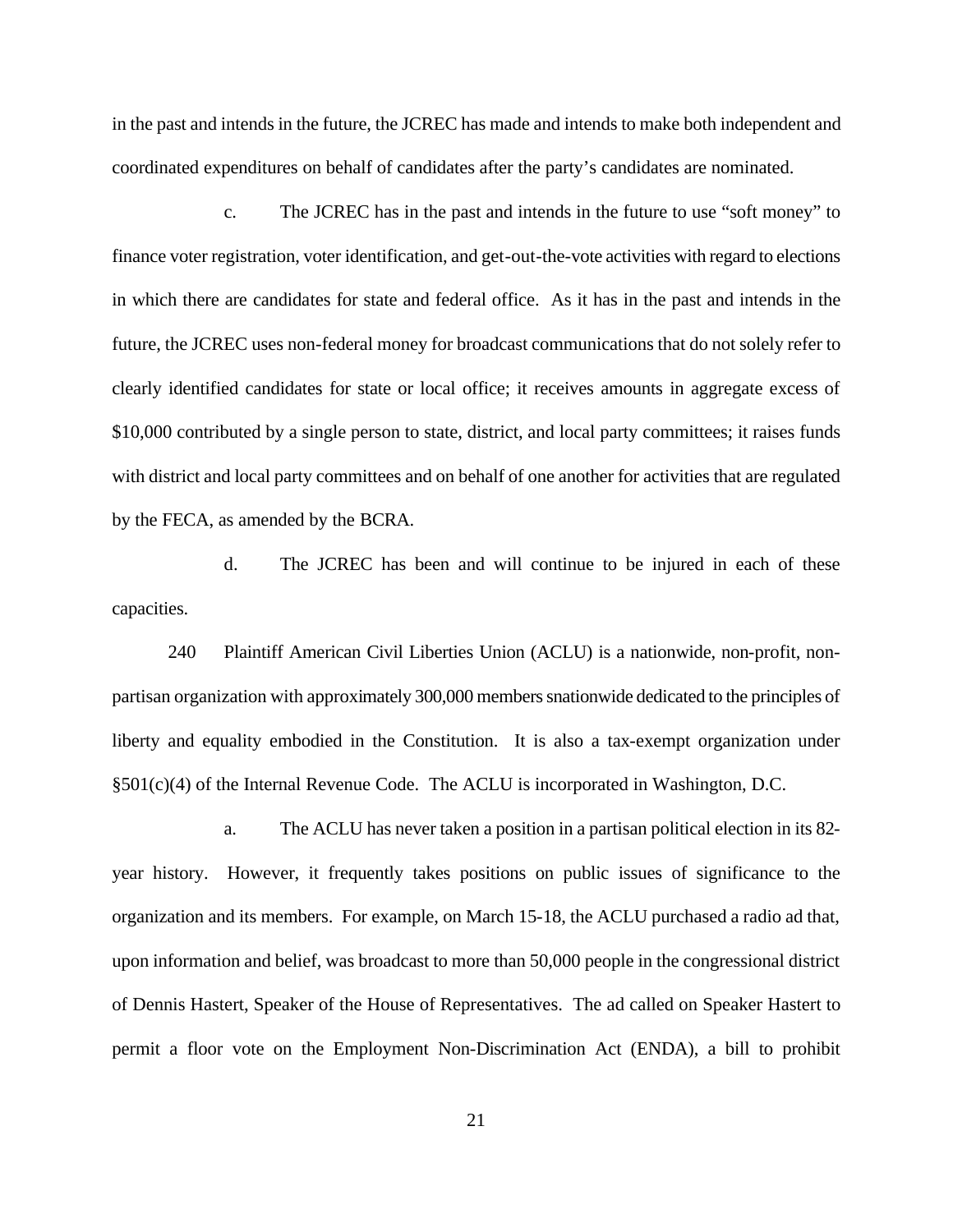employment discrimination against gays and lesbians. The ad was broadcast within 30 days of a primary election in which Speaker Hastert was running unopposed. Under the BCRA, the ad would have been prohibited even though it did not mention the primary or urge voters to support or oppose Speaker Hastert's reelection. At the same time, the ACLU purchased a newspaper ad containing a substantially similar message. That print ad would not have been prohibited under the BCRA. In pursuit of its advocacy goals, the ACLU would like to retain the option of purchasing both print and broadcast ads in the future.

b. As an advocacy organization, the ACLU also has frequent conversations with federal officials and candidates about civil liberties issues. However, neither those conversations nor any subsequent communications by the ACLU are intended to encourage individuals to support or oppose a candidate for federal office.

c. The ACLU has never operated a PAC and has no interest in establishing one. The creation of a PAC would be fundamentally inconsistent with the ACLU's mission and identity as a nonpartisan organization.

d. The ACLU has consistently defended the First Amendment right of its members and donors to remain anonymous if they so choose.

250 Plaintiff Associated Builders & Contractors, Inc. ("ABC") is a Maryland nonprofit corporation exempt from federal income tax pursuant to I.R.C.  $\S 501(c)(6)$  that is funded primarily by individual and corporate membership dues. ABC is a national trade association representing more than 23,000 contractors and related firms in the construction industry. ABC's members, which include both unionized and non-union employers, share the philosophy that construction work should be awarded and performed on the basis of merit, regardless of labor affiliation. Representatives of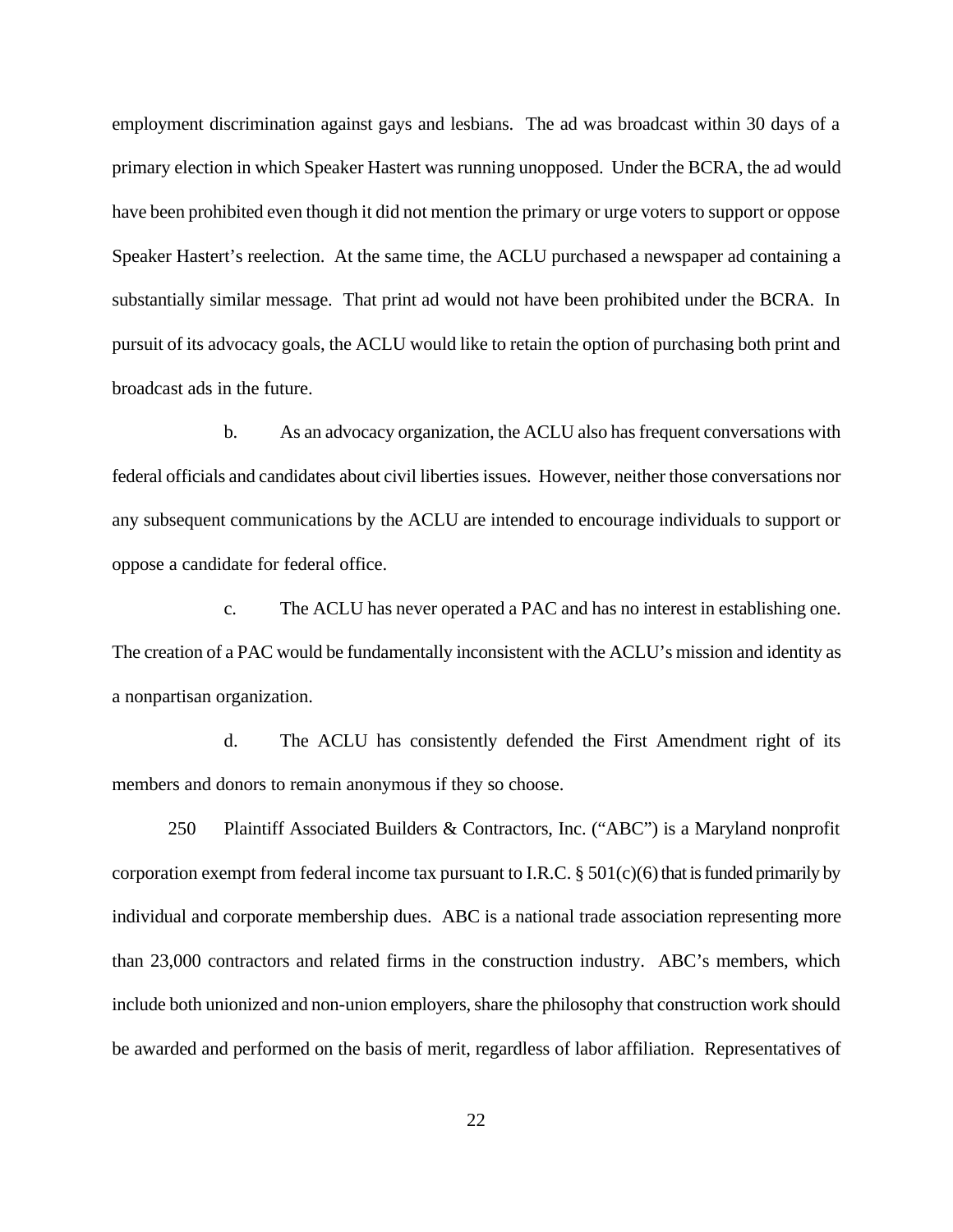ABC meet with officeholders, candidates, political party officials, and their respective staffs to encourage their support of legislation that advances ABC's goals. In addition, ABC has paid for broadcast communications that referred to clearly identified candidates for federal office and that aired within 60 days of a general election and within 30 days of a primary election.

260 Plaintiff Associated Builders & Contractors Political Action Committee ("ABC PAC") is a political committee within the meaning of 2 U.S.C. § 431(4) and I.R.C. § 527(e)(1), and is the separate segregated fund of ABC pursuant to 2 U.S.C.  $\S$  441b(b)(4)(B). ABC pays the administrative and support costs of ABC PAC as permitted by the FECA. ABC PAC solicits contributions from individual members of ABC and from the restricted classes of corporate members of ABC that have given their prior written approval pursuant to 2 U.S.C. § 441b(b)(4)(B). ABC PAC makes contributions to candidates for federal office who support the principles of ABC and funds independent expenditure communications on their behalf. The board of directors of ABC PAC works closely with ABC's leadership to determine which candidates merit contributions.

270 Plaintiff Center for Individual Freedom ("CIF") is a Virginia non-stock corporation exempt from federal income tax under I.R.C.  $\S$  501(c)(4). CIF was formed for the purpose of protecting and defending individual rights and freedoms, as guaranteed by federal and state constitutions. CIF focuses its efforts on attracting public, legislative, and judicial attention to its favored issues. Representatives of CIF meet with officeholders, candidates, political party officials, and their respective staffs to encourage them to support legislation consistent with CIF's mission, and CIF subsequently runs advertisements advancing the issues discussed with these persons. CIF also promotes its favored issues over its Internet site (www.cfif.org). CIF is a recipient of private financial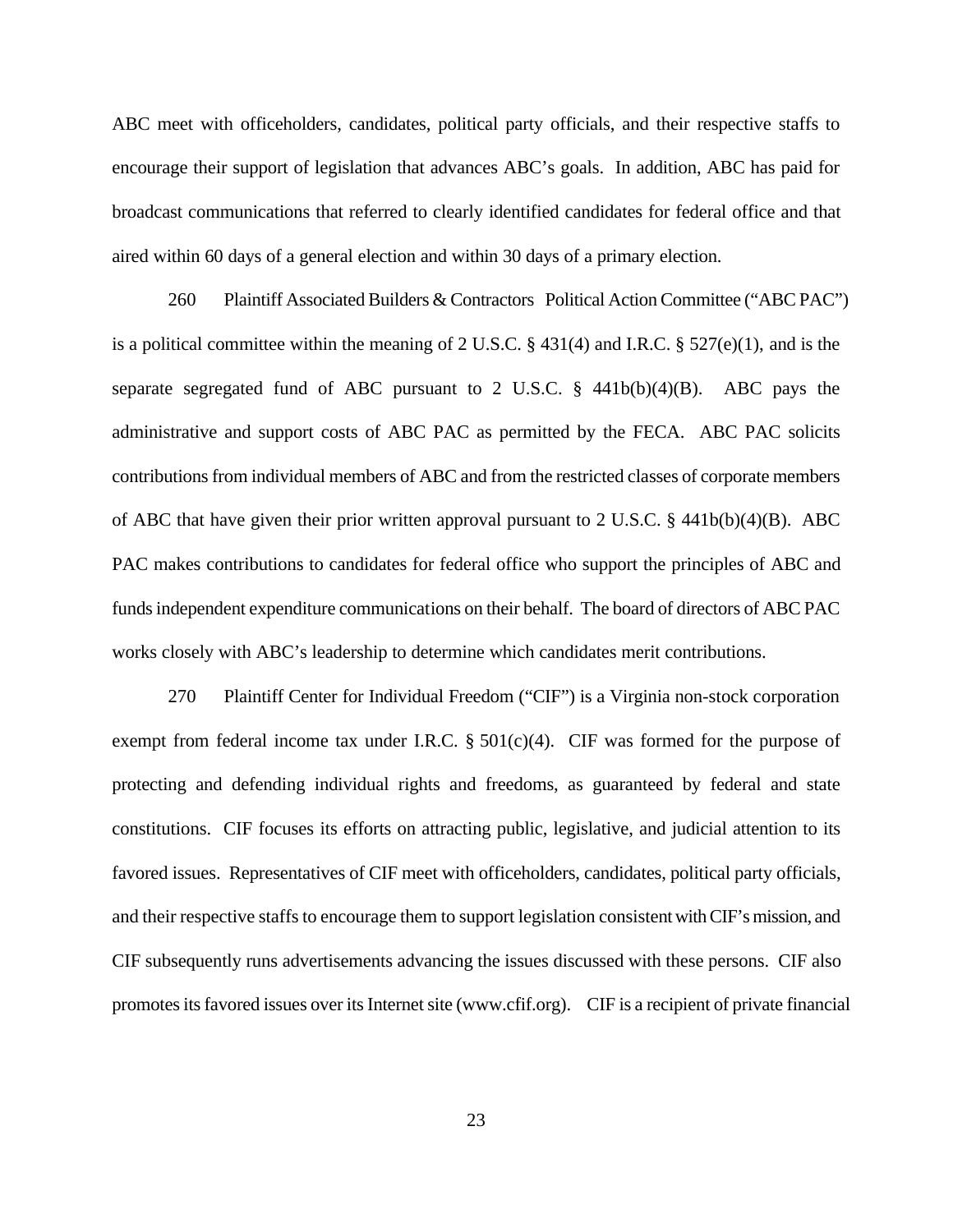support from individuals, associations, and corporations. CIF has been, and will continue to be, injured by the BCRA in each of these capacities.

280 Plaintiff Christian Coalition of America, Inc. ("CCA") represents a growing group of nearly two million people of faith to have a voice in the conversation called democracy. CCA is driven by the belief that people of faith have a right and a responsibility to be involved in the world around them, including involvement in community, social, and political action. CCA is a Texas nonprofit corporation exempt from federal income tax under I.R.C.  $\S 501(c)(4)$ . CCA regularly makes disbursements for the direct costs of producing and airing "electioneering communications" in excess of \$10,000 in a calendar year that: (a) refer to clearly identified candidates for federal office, (b) are made within 60 days before general, special, and runoff elections for the offices sought by the candidates and within 30 days before primary elections, preference elections, and conventions and caucuses of political parties with authority to nominate candidates for the offices sought by the candidates, and (c) are targeted to relevant electorates. On a regular and recurring basis, CCA (a) lobbies candidate legislators on legislation, (b) consults with both incumbent and challenger candidates on their positions on issues, (c) engages in "electioneering communications" (as defined by the Act), and (d) publishes printed materials, including voter guides and scorecards. Some of these communications are (a) done without any communication with any candidate, (b) done after communication with a candidate, and (c) done with the agreement and/or formal collaboration of a candidate. CCA qualifies as an "MCFL-type" organization under *FEC v. Massachusetts Citizens for Life*, 479 U.S. 238 (1986), in that it was not established as a business corporation or a labor union, and has no shareholders or other persons affiliated with it who have a claim on its assets or earnings; its organizational purposes are to engage in public welfare activities, and its major purpose is not to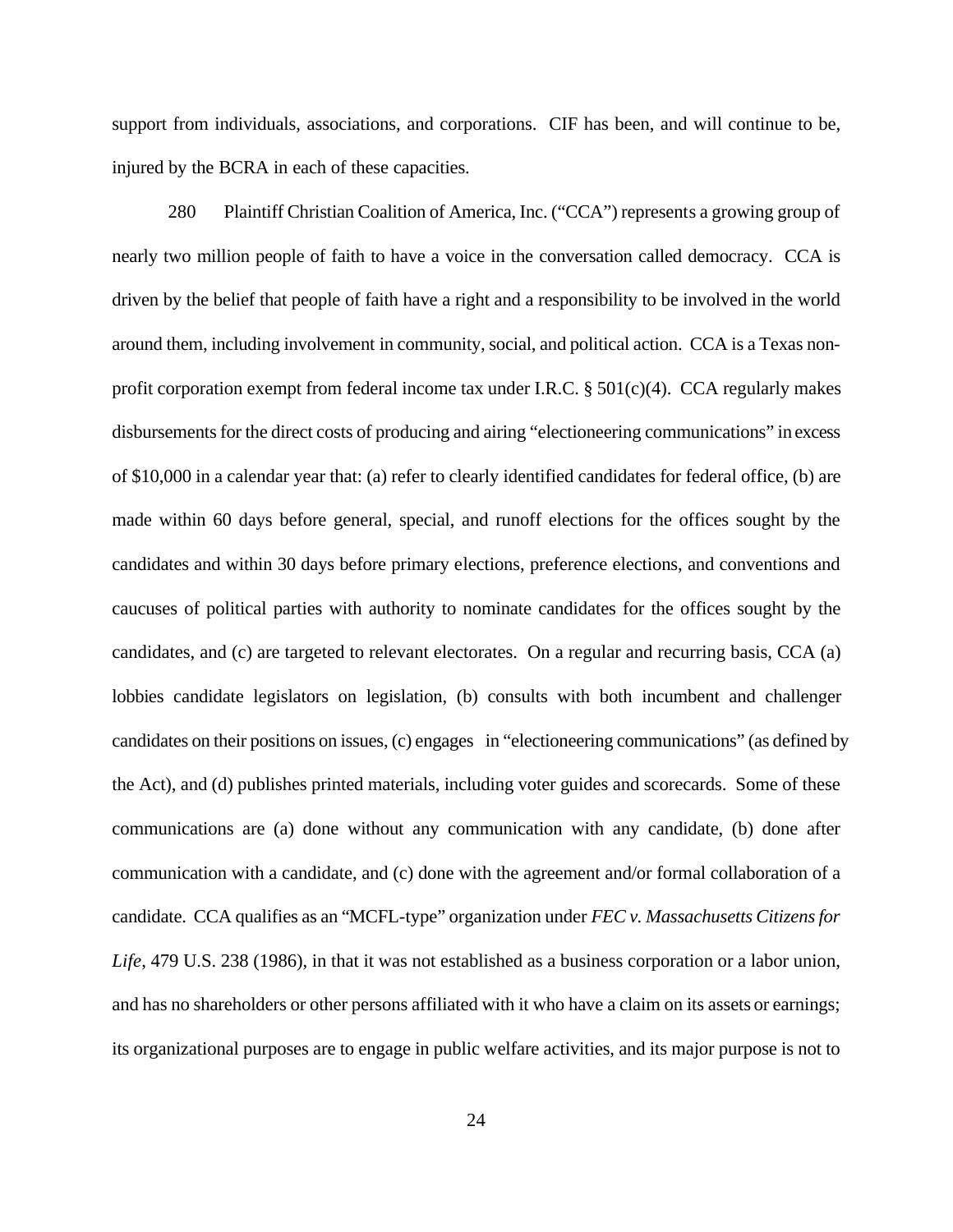nominate, elect, or defeat federal or state candidates; no part of its net earnings inure to the benefit of any private shareholder or individual, and except for reasonable compensation for services rendered to the corporation it does not afford any pecuniary gains to its members, directors, officers, or any other persons; it has no capital stock; receipts from other corporations, if any, are *de minimis*, and its business income is insubstantial; and the entity is not affiliated with any political candidate, political party, or campaign committee. CCA is an "expressive association" as described in *Boy Scouts of America v. Dale*, 530 U.S. 640 (2000). CCA intends to continue in its described activities that are banned by the BCRA, but will not do so while the BCRA is in effect.

290 The Club for Growth ("the Club") is a nationwide political membership organization with approximately 5,000 members dedicated to advancing public policies that promote economic growth. The mission of the Club is to identify for its members the political candidates running for elected office who believe in these ideals, to monitor their performance in elected office, and to help finance their elections through the Club's connected PAC. The Club also helps finance strategic issue campaigns to advance its policy goals. The Club works broadly for economic growth policy goals, and its board is not comprised of any current or former political party or elected officials. The Club is a Virginia corporation, organized under § 527 of the Internal Revenue Code. The Club regularly makes disbursements for the direct costs of producing and airing "electioneering communications" in excess of \$10,000 in a calendar year that: (a) refer to clearly identified candidates for federal office, (b) are made within 60 days before general, special, and runoff elections for the offices sought by the candidates and within 30 days before primary elections, and (c) are targeted to relevant electorates. The Club regularly talks with candidates about their positions on the issues in interviews and forums. On a regular and recurring basis, the Club (1) consults with both incumbent and challenger candidates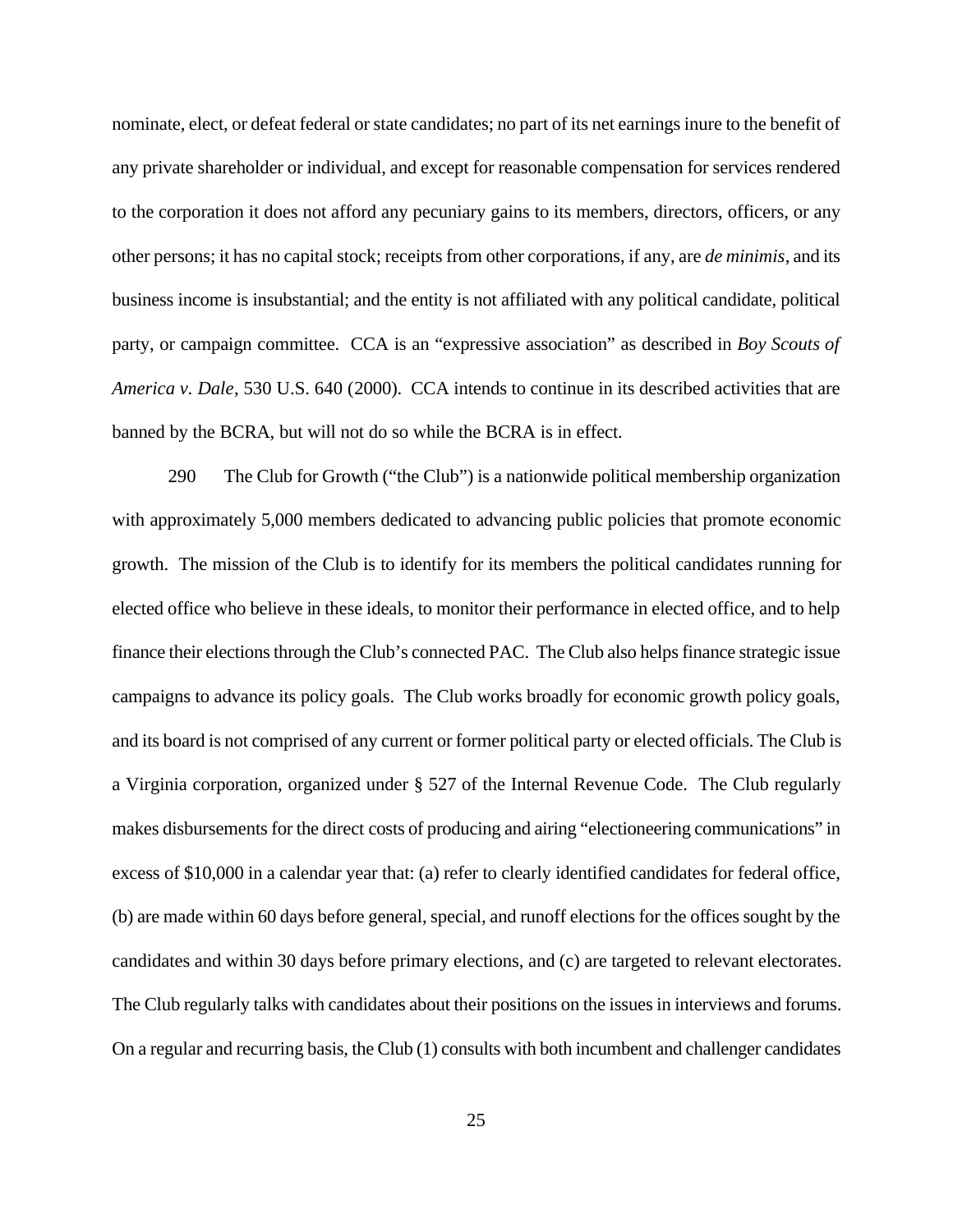on their positions on issues, (2) does "electioneering communications" (as defined by the Act), and (3) publishes communications with information about candidates' positions on issues. Some of these communications are done without any communication with any candidate and some are done after a communication with a candidate. As a § 527 organization, the Club sends required reports to the IRS, and the Club also has a connected PAC that reports to the FEC. The Club is an "expressive association" as described in *Boy Scouts of America v. Dale*, 530 U.S. 640 (2000). The Club intends to continue in its described activities that are banned by the BCRA, but will not do so while the BCRA is in effect. The Club takes no position on provisions of the BCRA that it has no standing to challenge.

300 Plaintiff Indiana Family Institute, Inc. ("IFI"), is dedicated to encouraging and invigorating Indiana families by offering them time-proven solutions to problems which harm the family, the church, and society. Over 10,000 Indiana residents receive IFI publications and many hear IFI radio programs and commentaries throughout the State of Indiana. IFI is an Indiana corporation exempt from federal taxation under I.R.C.  $\S$  501(c)(3). IFI intends to make disbursements for the direct costs of producing and airing "electioneering communications" in excess of \$10,000 in this year's campaigns for election and in election cycles thereafter that: (a) refer to clearly identified candidates for federal office, (b) are made within 60 days before general, special, and runoff elections for the offices sought by the candidates and within 30 days before primary elections, preference elections, and conventions and caucuses of political parties with authority to nominate candidates for the offices sought by the candidates, and (c) are targeted to relevant electorates. On a regular and recurring basis, IFI (a) lobbies candidate legislators on legislation, (b) consults with both incumbent and challenger candidates on their positions on issues, (c) engages in "electioneering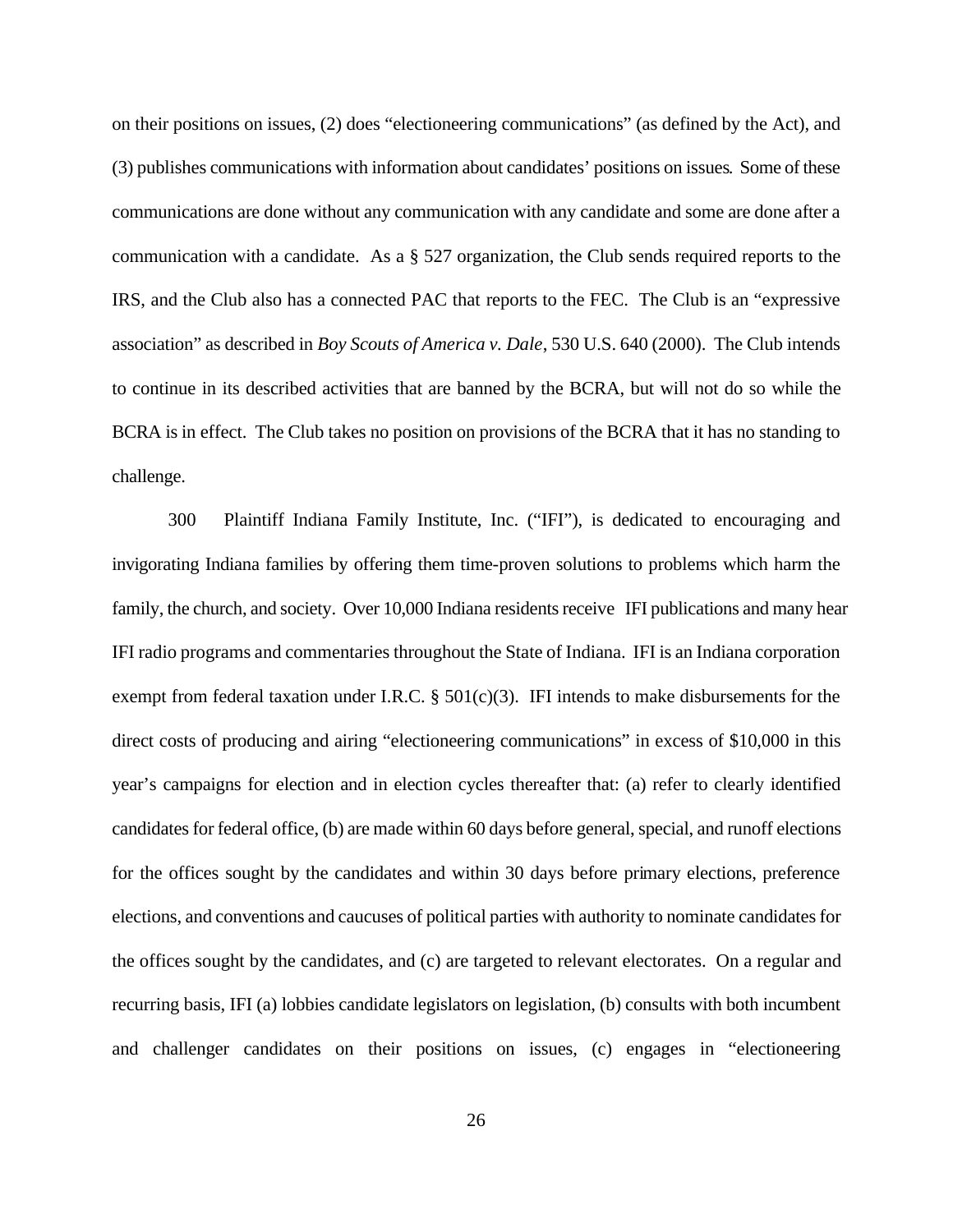communications" (as defined by the Act), and (d) publishes printed materials, including voter guides. Some of these communications are (a) done without any communication with any candidate, (b) done after communication with a candidate, and (c) done with the agreement and/or formal collaboration of a candidate. Plaintiff Mike Pence has and will continue to raise and to assist in raising funds for IFI; IFI has communicated and will continue to communicate with Representative Pence with regard to raising and assisting in raising funds for IFI. IFI entity qualifies as an "MCFLtype" organization under *FEC v. Massachusetts Citizens for Life*, 479 U.S. 238 (1986), in that it was not established as a business corporation or a labor union, and has no shareholders or other persons affiliated with it who have a claim on its assets or earnings; its organizational purposes are to engage in public welfare activities, and its major purpose is not to nominate, elect, or defeat federal or state candidates; no part of its net earnings inure to the benefit of any private shareholder or individual, and except for reasonable compensation for services rendered to the corporation it does not afford any pecuniary gains to its members, directors, officers, or any other persons; it has no capital stock; receipts from other corporations, if any, are *de minimis*, and its business income is insubstantial; and the entity is not affiliated with any political candidate, political party, or campaign committee. IFI is an "expressive association" as described in *Boy Scouts of America v. Dale*, 530 U.S. 640 (2000). IFI intends to continue in its described activities that are banned by the BCRA, but will not do so while the BCRA is in effect.

310 Plaintiff National Right to Life Committee, Inc. ("NRLC") is a non-profit corporation whose purpose is to promote respect for the worth and dignity of all human life from conception to natural death. It is a District of Columbia corporation exempt from federal taxation under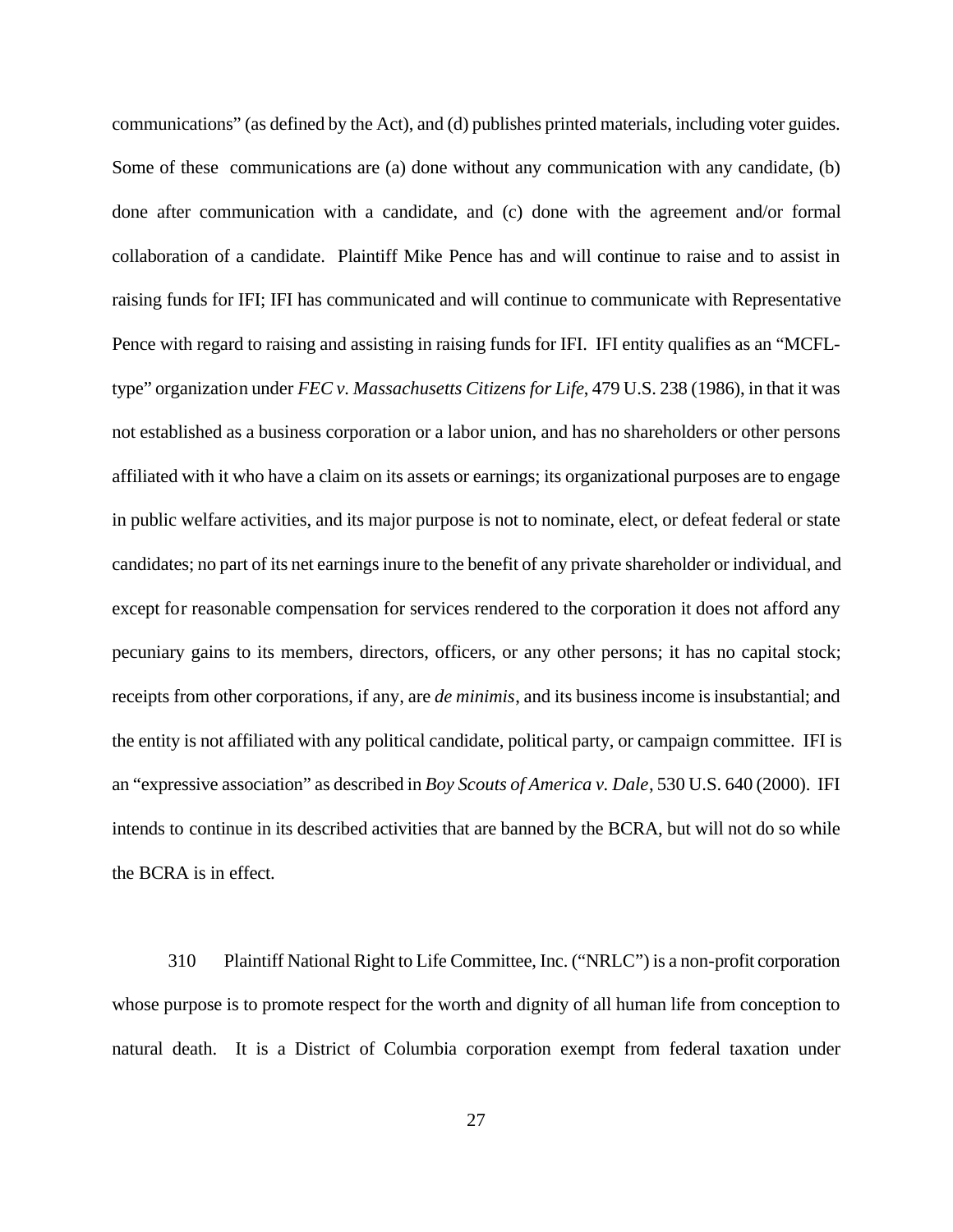I.R.C.§ 501(c)(4). NRLC regularly makes disbursements for the direct costs of producing and airing "electioneering communications" in excess of \$10,000 in a calendar year that: (a) refer to clearly identified candidates for federal office, (b) are made within 60 days before general, special, and runoff elections for the offices sought by the candidates and within 30 days before primary elections, preference elections, and conventions and caucuses of political parties with authority to nominate candidates for the offices sought by the candidates, and (c) are targeted to relevant electorates. On a regular and recurring basis, NRLC (a) lobbies candidate legislators on legislation, (b) consults with both incumbent and challenger candidates on their positions on issues, (c) engages in "electioneering communications" (as defined by the Act), and (d) publishes printed communications, including voter guides. Some of these communications are done without any communication with any candidate and some are done after a communication with a candidate. NRLC qualifies as an "MCFL-type" organization under *FEC v. Massachusetts Citizens for Life*, 479 U.S. 238 (1986), in that it was not established as a business corporation or a labor union, and has no shareholders or other persons affiliated with it who have a claim on its assets or earnings; its organizational purposes are to engage in public welfare activities, and its major purpose is not to nominate, elect, or defeat federal or state candidates; no part of its net earnings inure to the benefit of any private shareholder or individual, and except for reasonable compensation for services rendered to the corporation it does not afford any pecuniary gains to its members, directors, officers, or any other persons; it has no capital stock; receipts from other corporations, if any, are *de minimis*, and its business income is insubstantial; and it is not affiliated with any political candidate, political party, or campaign committee. NRLC is an "expressive association" as described in *Boy Scouts of America v. Dale*, 530 U.S. 640 (2000).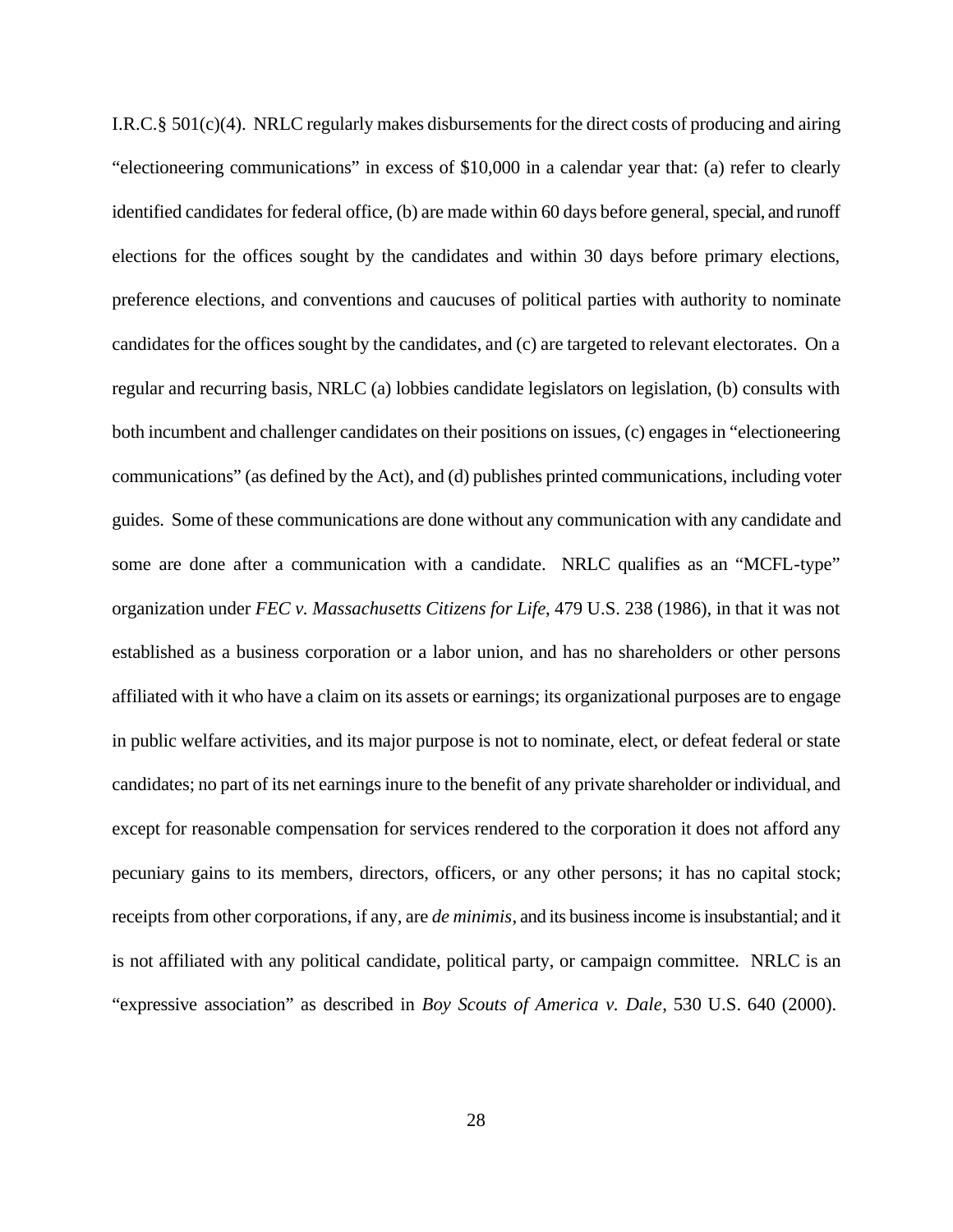NRLC intends to continue in its described activities that are banned by the BCRA, but will not do so while the BCRA is in effect.

320 Plaintiff National Right to Life Educational Trust Fund ("NRL Ed Fund") is an internal § 501(c)(3) fund of NRLC. NRL Ed Fund has spent, and intends to do so again, more than \$10,000 in a calendar year on broadcast and print communications that mention no candidate but advocate for or against issues that are hotly contested in contemporaneous political campaigns on which candidates running in the same geographic area have taken a position. Under the vague alternative definition of "electioneering communication," which examines whether a "communication . . . promotes or supports" or "attacks or opposes a candidate," BCRA § 201(a), it is unclear whether such conduct would be considered an "electioneering communication" in that context. NRL Ed Fund qualifies as an "MCFL-type" organization under *FEC v. Massachusetts Citizens for Life*, 479 U.S. 238 (1986), in that it was not established as a business corporation or a labor union, and has no shareholders or other persons affiliated with it who have a claim on its assets or earnings; its organizational purposes are to engage in public welfare activities, and its major purpose is not to nominate, elect, or defeat federal or state candidates; no part of its net earnings inure to the benefit of any private shareholder or individual, and except for reasonable compensation for services rendered to the corporation it does not afford any pecuniary gains to its members, directors, officers, or any other persons; it has no capital stock; receipts from other corporations, if any, are *de minimis*, and its business income is insubstantial; and it is not affiliated with any political candidate, political party, or campaign committee. NRL Ed Fund is an "expressive association" as described in *Boy Scouts of America v. Dale*, 530 U.S. 640 (2000). NRL Ed Fund intends to continue in its described activities that are banned by the BCRA, but will not do so while the BCRA is in effect.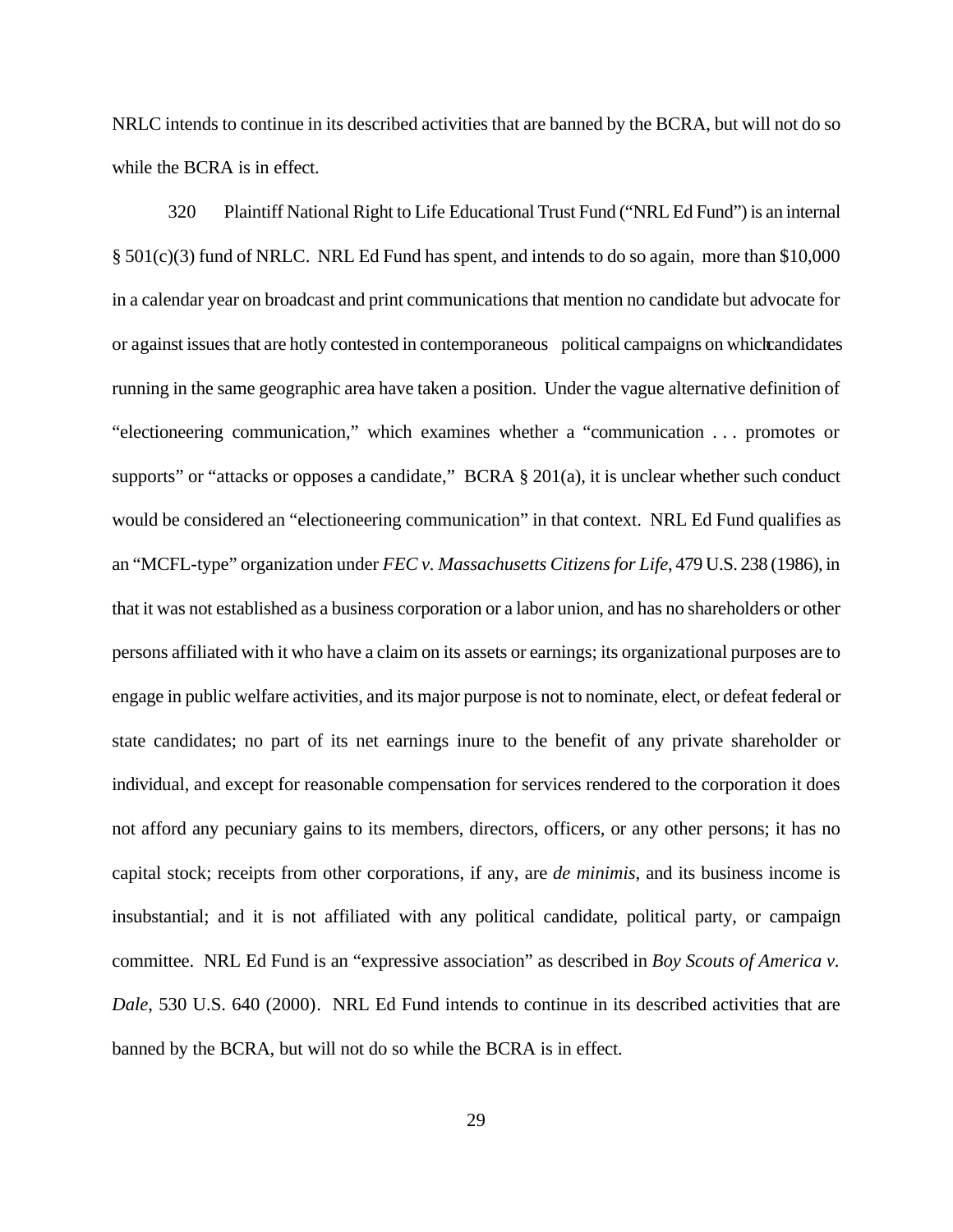330 National Right to Life Political Action Committee ("NRL PAC") is an internal § 527 fund of NRLC that is registered with the Federal Election Commission as a PAC subject to the FECA. NRL PAC regularly makes contracts for independent expenditure communications in federal elections days, weeks, and months in advance of the time the actual independent expenditures are made. NRL PAC has suffered harassment and interference with contractual relationships as a result of federal candidates learning about arrangements with broadcasters to air independent expenditure communications in opposition to these candidates. NRL PAC intends to continue making independent expenditures, but its freedom of expression is burdened by the necessity of reporting when contracts are made instead of when the independent expenditure is made.

340 Plaintiff The National Right to Work Committee ("NRTWC") is a Virginia non-stock corporation exempt from federal income tax under I.R.C. § 501(c)(4). It supports the right to work, free of compulsory unionization in the workplace. NRTWC advertises on radio and television in proximity to primary and general elections for the purpose of communicating its views to the electorate and encouraging citizens to lobby politicians to support right-to-work principles. Representatives of NRTWC meet with officeholders, candidates, political party officials, and their respective staffs to encourage them to support right-to-work legislation, and NRTWC subsequently runs advertisements advancing the issues discussed with these persons. NRTWC also promotes its favored issues over its Internet site (www.nrtwc.org). NRTWC is a recipient of private financial support from individuals, associations, and corporations. NRTWC has been, and will continue to be, injured by the BCRA in each of these capacities.

350 Plaintiff 60 Plus Association, Inc. ("60 Plus") is a Virginia non-stock corporation exempt from federal income tax under I.R.C.  $\S501(c)(4)$ . It was formed for the purpose of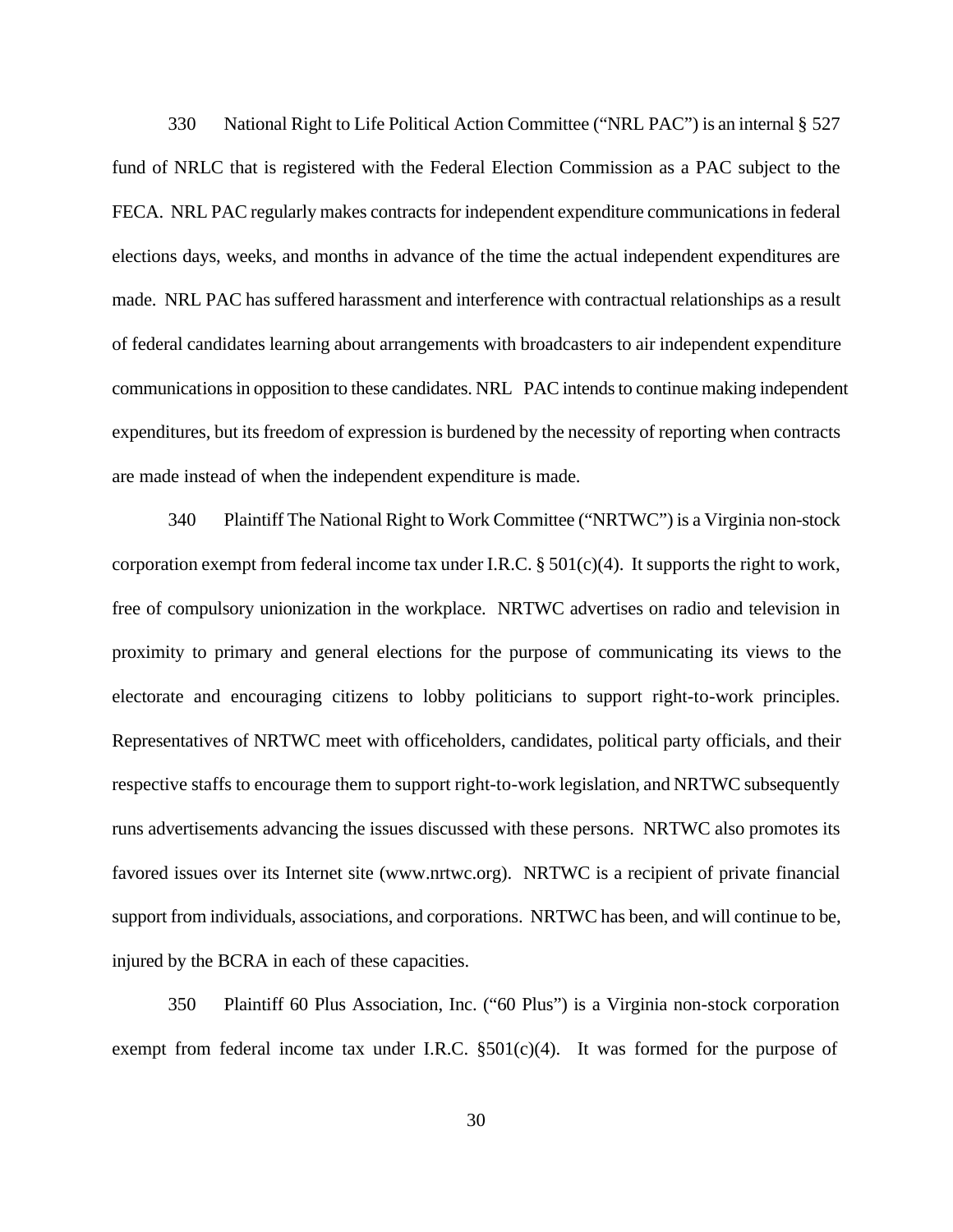representing the interests of senior citizens in initiatives to promote lower taxes, Social Security and Medicare reforms, and the provision of prescription drugs to needy senior citizens. Representatives of 60 Plus meet with officeholders, candidates, political party officials, and their respective staffs to encourage them to support public policy legislation, and 60 Plus subsequently runs advertisements advancing the issues discussed with these persons. 60 Plus also promotes its favored issues over its Internet site (www.60plus.org). 60 Plus is a recipient of private financial support from individuals, associations, and corporations. 60 Plus has been, and will continue to be, injured by the BCRA in each of these capacities.

360 Plaintiff Southeastern Legal Foundation, Inc. ("SLF") is a Georgia non-stock corporation exempt from federal income tax under I.R.C.  $\S$  501(c)(3). SLF was founded for the purpose of promoting limited government, individual economic freedom, and the free-enterprise system. SLF engages in issue advocacy and litigation in support of these principles. SLF engages in issue advocacy by taking advertisements in the news media, and has run radio advertisements referring to elected officials and candidates in order to promote legislative initiatives. SLF also promotes its favored issues over its Internet site (www.southeasternlegal.org). SLF is a recipient of private financial support from individuals, associations, and corporations. SLF has been, and will continue to be, injured by the BCRA in each of these capacities.

370 Plaintiff U.S. d/b/a ProEnglish ("ProEnglish") is a self-governing project of U.S., a Michigan non-stock corporation, and is exempt from federal income tax under I.R.C. § 501(c)(3). ProEnglish was formed for the purpose of promoting the use of the English language. In addition to conducting research and providing *pro bono* legal assistance, ProEnglish conducts a range of public education activities aimed at enacting laws making English the official language. ProEnglish uses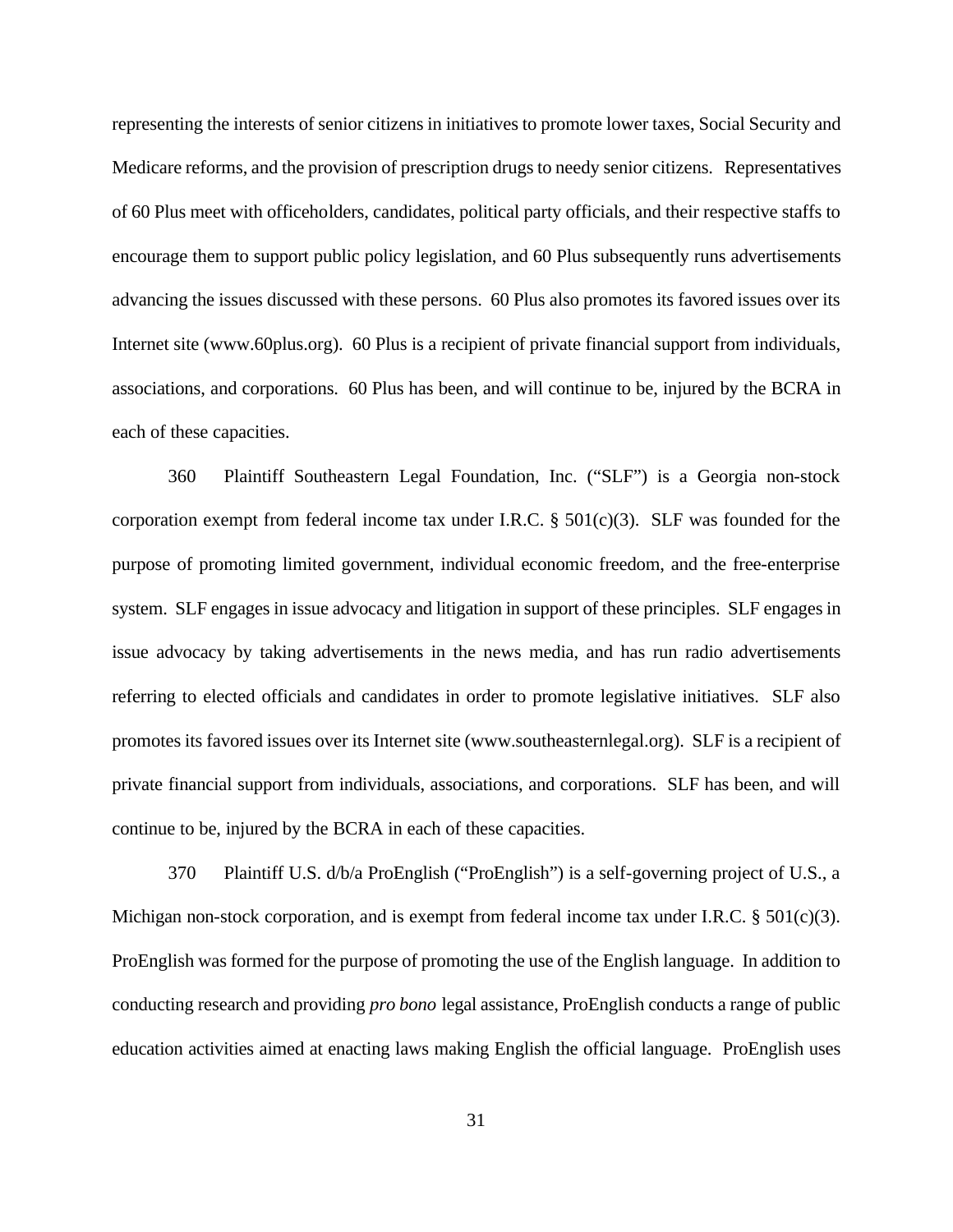radio advertisements to encourage citizens and politicians to support its principles. ProEnglish also promotes its favored issues over its Internet site (www.proenglish.org). ProEnglish is a recipient of private financial support from individuals, associations and corporations. ProEnglish has been, and will continue to be, injured by the BCRA in each of these capacities.

380 Plaintiff Martin J. Connors is Chairman of the Alabama Republican Executive Committee, which governs the Alabama Republican Party, and, as such, he is also a member of the Republican National Committee. He has in the past and intends in the future to raise "soft money" funds for the Alabama Republican Party and the Republican National Committee. However, he cannot and will not raise "soft money" funds for either entity as long as the BCRA remains in effect.

390 Plaintiff Thomas E. McInerney is a New York resident and U.S. citizen. He is a registered voter in the State of New York, and a member of various organizations and committees of the Republican Party at the national, state, and local levels. Plaintiff is interested in promoting and supporting public policy issues and candidates at the national, state and local level through donating money to parties, candidates, and political action committees. He has pursued his public policy goals by donating in the past and would donate in the future amounts in excess of \$57,500 per cycle to national parties and in excess of \$10,000 per year to state and local parties for grassroots voter mobilization efforts. Plaintiff has been, and will continue to be, injured by the BCRA in each of these capacities.

400 Plaintiff Barret Austin O'Brock, age 14 on April 9, 2002, is a Louisiana resident and U.S. citizen. He intends to make contributions to federal candidates in future elections, including the 2002 and 2004 elections. Specifically, he intends to contribute at least \$20 of his own money (not received from any other person for purposes of the contribution) to John Milkovich, candidate for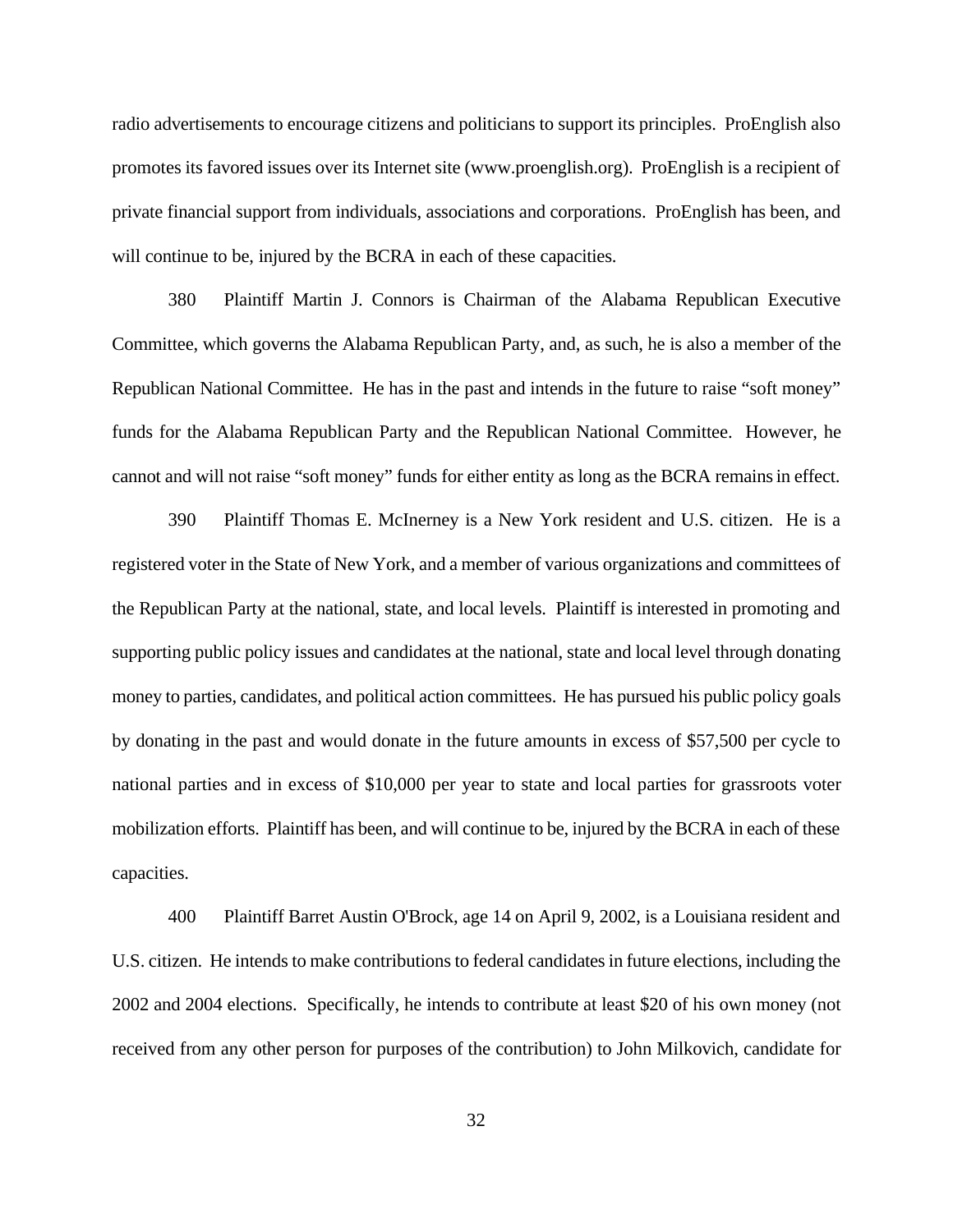United States Representative for the Fourth Congressional District of Louisiana, prior to the November 2002 general election. Mr. O'Brock knows candidate Milkovich personally because the candidate was the Plaintiff's Sunday School teacher for two years. In addition, Mr. O'Brock intends to make contributions to federal candidates, running for election after 2002, who share his views on the issues. However, he cannot and will not make contributions after the 2002 election as long as the BCRA remains in effect.

410 Plaintiff Trevor M. Southerland, age 16 on May 28, 2001, is a Georgia resident and U.S. citizen. He is Affiliate Development Director of the Libertarian Party of Georgia and, as such, is a member of the Libertarian Party of Georgia State Executive Committee. He has in the past and intends in the future to pay his annual membership dues of \$25 to the Libertarian Party of Georgia, which has in the past and intends in the future to transfer a portion of his dues to the national Libertarian Party so that he will be and remain a member of both parties. However, as a minor, Mr. Southerland is prohibited from contributing "hard money" dues to the national Libertarian Party, dues contributed as "soft money" to the Georgia Libertarian Party cannot be transferred to the national Libertarian Party, and the national Libertarian Party cannot accept "soft money" dues under the BCRA. As a consequence, Mr. Southerland is effectively forbidden to continue to be a member of the national Libertarian Party. Mr. Southerland has been and will continue to be injured by the BCRA in the described capacities.

420 Plaintiffs have differing views on many political, social and jurisprudential subjects, and sometimes even on certain legal theories articulated in this complaint. Plaintiff American Civil Liberties Union, for example, differs with the legal theory set forth in paragraphs 96, 105, 110, and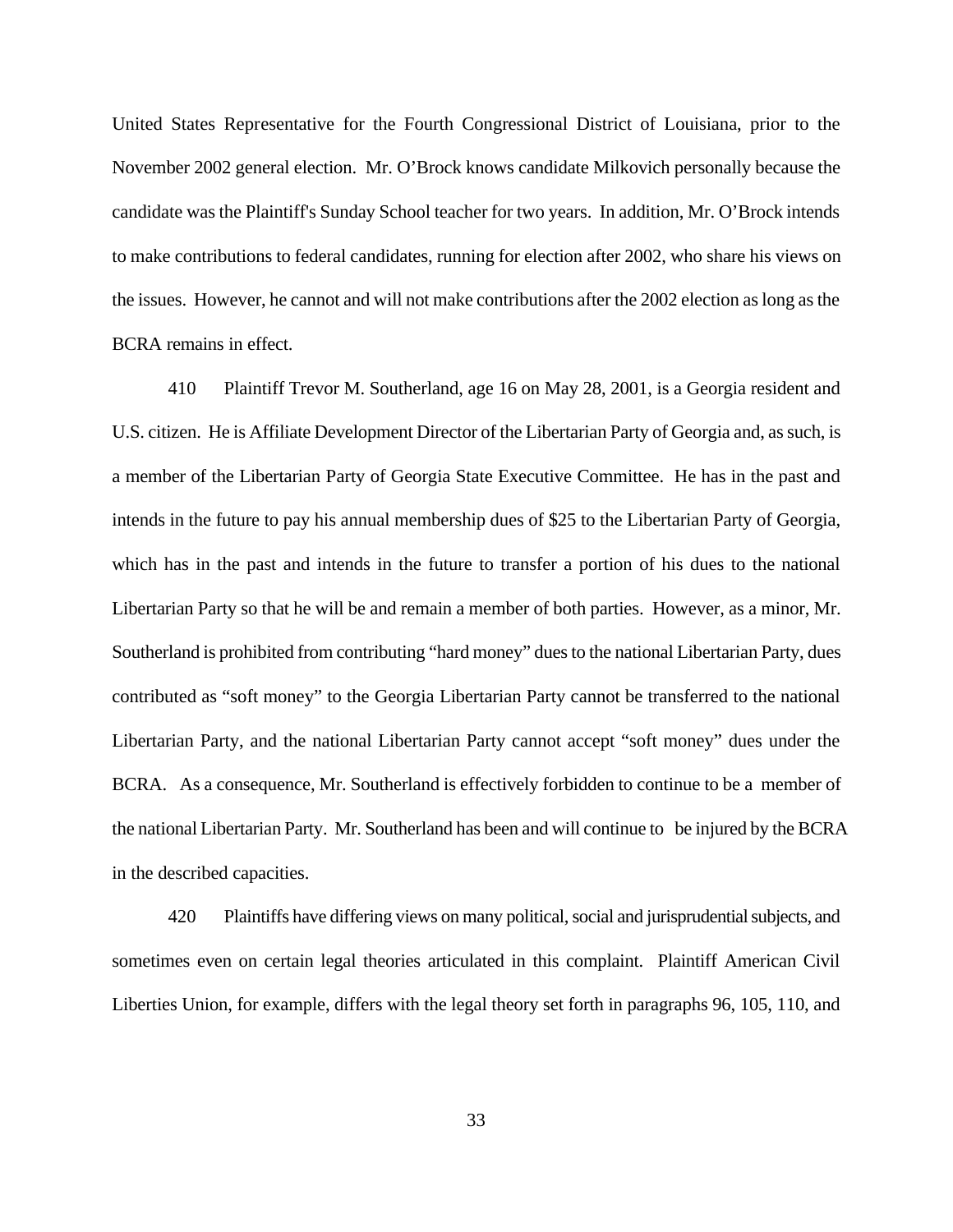115 of this complaint. All plaintiffs agree, however, that significant portions of the BCRA cannot be squared with the Constitution.

430 Defendants Federal Election Commission (FEC) and Federal Communications Commission (FCC) are government agencies charged with enforcing the relevant provisions of the BCRA.

# **COUNT I**

### **Prohibition of "Electioneering Communications"**

440 Plaintiffs reallege and incorporate by reference all of the allegations contained in all of the preceding paragraphs.

450 Section 201(a) of the BCRA adds new section 304(f) of the FECA, which defines an "electioneering communication" as "any broadcast, cable, or satellite communication which . . . refers to a clearly identified candidate for Federal office . . . 60 days before a general, special, or runoff election for the office sought by the candidate; or . . . 30 days before a primary or preference election, or a convention or caucus of a political party that has authority to nominate a candidate, for the office sought by the candidate; and . . . in the case of a communication which refers to a candidate for an office other than President or Vice President, is targeted to the relevant electorate."

46. Anticipating that this definition of "electioneering communication" may be declared unconstitutional, section 201(a) provides a fall-back definition. It defines "electioneering communication" as "any broadcast, cable, or satellite communication which promotes or supports a candidate for that office, or attacks or opposes a candidate for that office (regardless of whether the communication expressly advocates a vote for or against a candidate) and which also is suggestive of no plausible meaning other than an exhortation to vote for or against a specific candidate."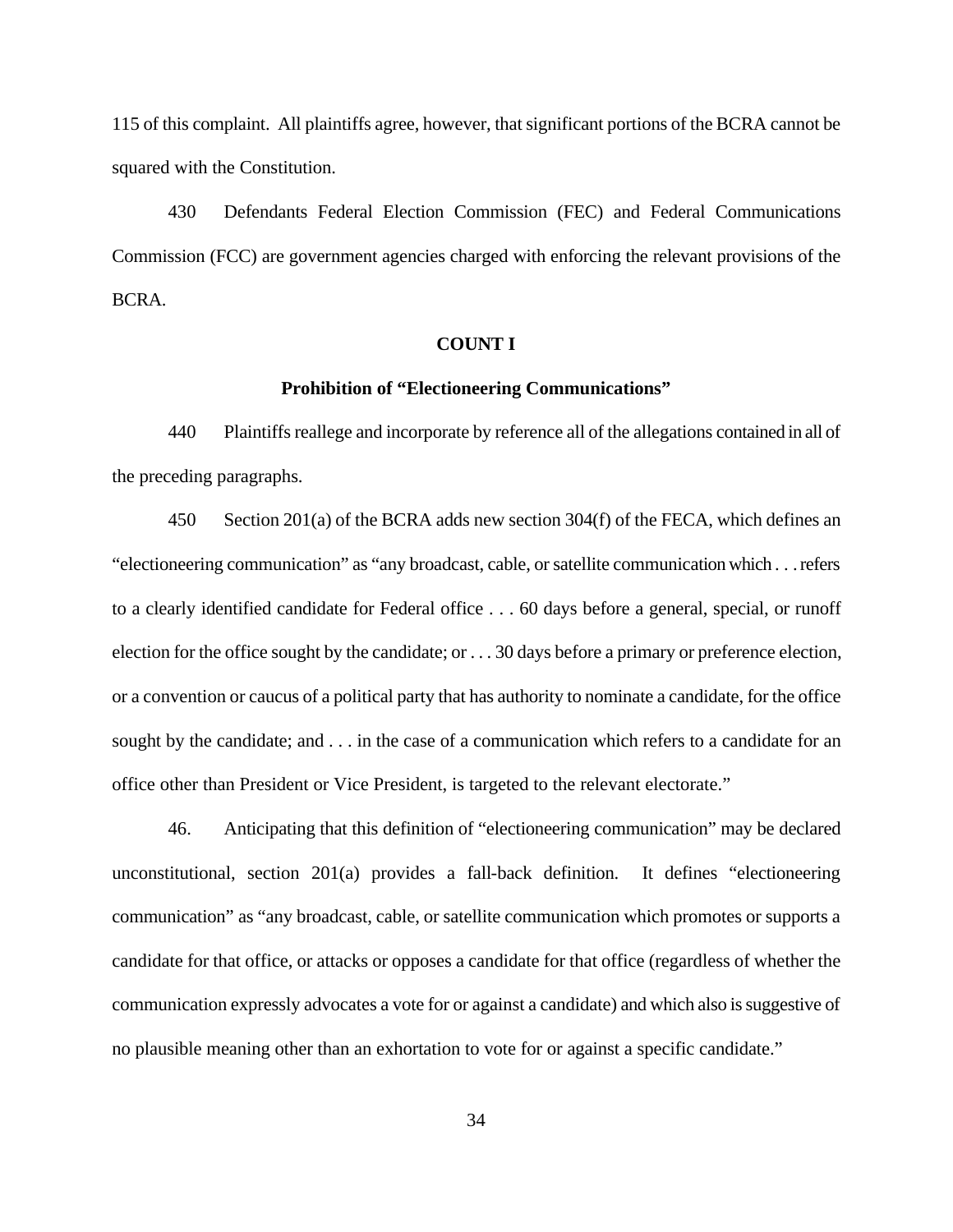47. Section 203(a) of the BCRA amends section 316(b)(2) of the FECA to prohibit corporations and labor unions from engaging in "electioneering communications." Section 203(b) of the BCRA adds new section  $316(c)(1)$  to the FECA, which prohibits any other persons from engaging in "electioneering communications" using funds donated by corporations or labor unions.

48. By prohibiting or limiting speech that does not expressly advocate the election or defeat of a clearly identified candidate, either under the original definition or the fall-back definition of "electioneering communication," sections 201 and 203 burden the right of free speech in violation of the First Amendment.

49. By prohibiting or limiting the speech of corporations without making an exception for those organizations identified in *FEC v. Massachusetts Citizens for Life*, 479 U.S. 238 (1986); organizations whose major purpose is not the nomination or the election of candidates; or for expressive associations, sections 201 and 203 burden the rights of free speech and free association in violation of the First Amendment.

50. Moreover, by specifying in so vague and overbroad a manner what speech is prohibited or limited, sections 201 and 203 violate the First Amendment and the Due Process Clause of the Fifth Amendment.

51. By arbitrarily limiting disbursements for broadcast, cable, and satellite communications but allowing disbursements for other forms of communications, sections 201 and 203 violate the First Amendment and the equal protection component of the Due Process Clause of the Fifth Amendment.

52. By imposing limitations on corporations and labor unions that are not imposed on other groups such as certain non-profit organizations, political organizations, and corporations that

35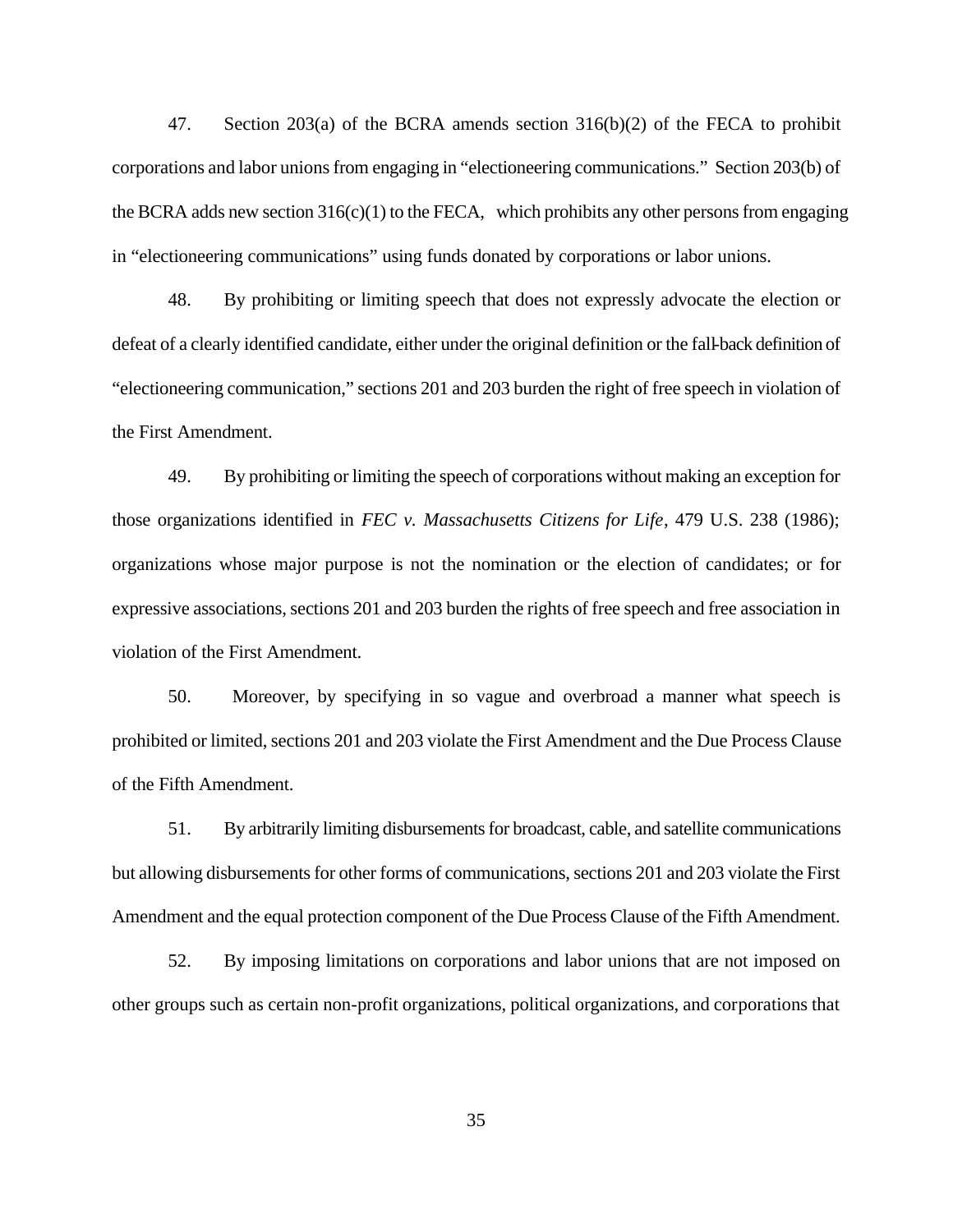own news-media organizations, sections 201 and 203 violate the First Amendment and equal protection component of the Due Process Clause of the Fifth Amendment.

#### **COUNT II**

# **Disclosures Relating to "Electioneering Communications"**

53. Plaintiffs reallege and incorporate by reference the allegations contained in all of the preceding paragraphs.

54. Section 201(a) of the BCRA also requires that any person (including any individual) who spends more than \$10,000 on "electioneering communications" in a calendar year make disclosures to the FEC. In those disclosures, the person must specify, *inter alia*, the amount of any disbursement over \$200; the person to whom the disbursement was made; the election to which the "electioneering communication" pertains; and the candidate identified or to be identified in the "electioneering communication."

55. In addition, section 201(a) requires that, where an organization makes disbursements for "electioneering communications" from funds donated by individuals, the names and addresses of any individuals donating \$1,000 or more also be disclosed.

56. Section 201(a) also requires disclosures not only when a person has made disbursements for "electioneering communications," but also when a person has entered into a contract to make disbursements, prior to any disbursement and even if the disbursement never actually takes place.

57. In addition, section 311 of the BCRA, amending section 318 of the FECA, requires that, when any person makes a disbursement for an "electioneering communication," that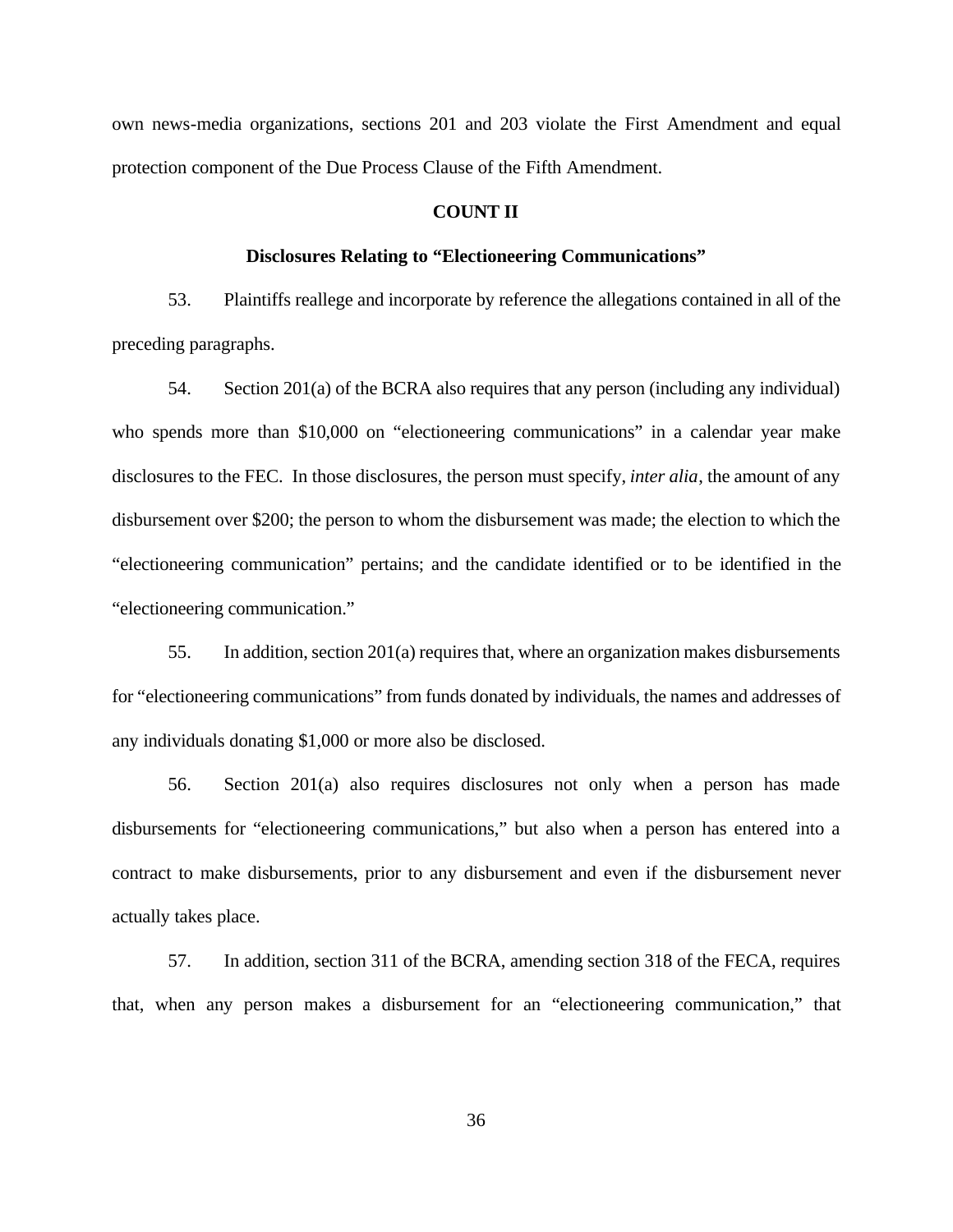communication must itself contain a specified statement and/or image disclosing the identity of the person.

58. By requiring these disclosures, sections 201 and 311 burden the rights of free speech and free association in violation of the First Amendment.

# **COUNT III**

# **Non-Profit and Political Organizations and "Electioneering Communications"**

59. Plaintiffs reallege and incorporate by reference the allegations contained in all of the preceding paragraphs.

60. Section 203(a) of the BCRA bars incorporated non-profit organizations, as defined by I.R.C. § 501(c)(4), and political organizations, as defined by I.R.C. § 527, from making disbursements for "electioneering communications," just as it bars corporations and labor unions from doing so. Section 203(b) contains a narrow exception seemingly allowing section 501(c)(4) and section 527 organizations to make "electioneering communications" if the communications are paid for exclusively out of funds provided directly by individuals. However, section 204 of the BCRA, adding section  $316(c)(6)$  to the FECA, then appears to shut the door on this exception, stating that "electioneering communications" (which, according to the primary definition in section 201, must be "targeted"), cannot be "targeted," or broadcast to voters for the named candidate. Like corporations and labor unions, therefore, section  $501(c)(4)$  and section 527 organizations appear to be precluded altogether by the BCRA from making "electioneering communications."

61. The unconstitutional disclosure obligations of section 201 apply both to section 501(c)(4) and section 527 organizations making disbursements for "electioneering communications."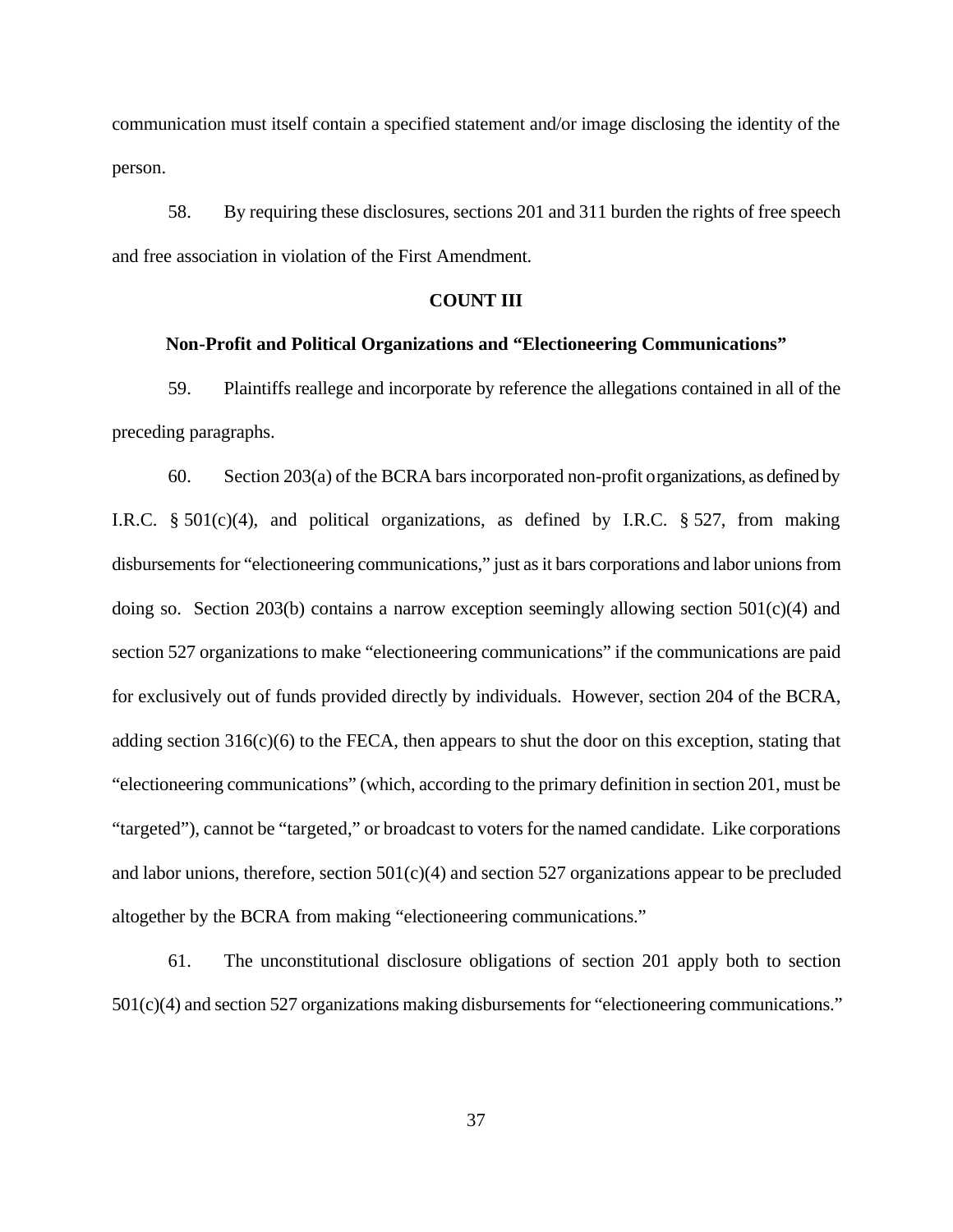For the reasons given in Count II, section 201 burdens the rights of free speech and free association in violation of the First Amendment.

62. Because sections 201, 203, and 204 bar or severely restrict section  $501(c)(4)$  and section 527 organizations from engaging in speech that does not expressly advocate the election or defeat of a clearly identified candidate, they burden the right of free speech and free association in violation of the First Amendment.

63. By imposing advocacy limitations on corporations, unions, section  $501(c)(4)$  nonprofit organizations, and section 527 political organizations that are not imposed on individuals and other organizations, sections 201, 203, and 204 violate the First Amendment and the equal protection component of the Due Process Clause of the Fifth Amendment.

# **COUNT IV**

# **Coordinated "Electioneering Communications"**

64. Plaintiffs reallege and incorporate by reference the allegations contained in all of the preceding paragraphs.

65. Section 202 of the BCRA amends section  $315(a)(7)$  of the FECA to treat coordinated disbursements for "electioneering communications" as "contributions" to the "supported" candidates. These "contributions," in turn, are subject to the source-and-amount limitations of the FECA.

66. Section 214(c) directs the FEC to define the concept of coordination broadly, and specifically directs that any promulgated regulations shall not require agreement or formal collaboration between the candidate or political party and the entity making the disbursement in order to establish coordination. Under this definition, for instance, a Member of Congress could be liable for receiving, and a citizen group liable for making, a "contribution" simply because the Member met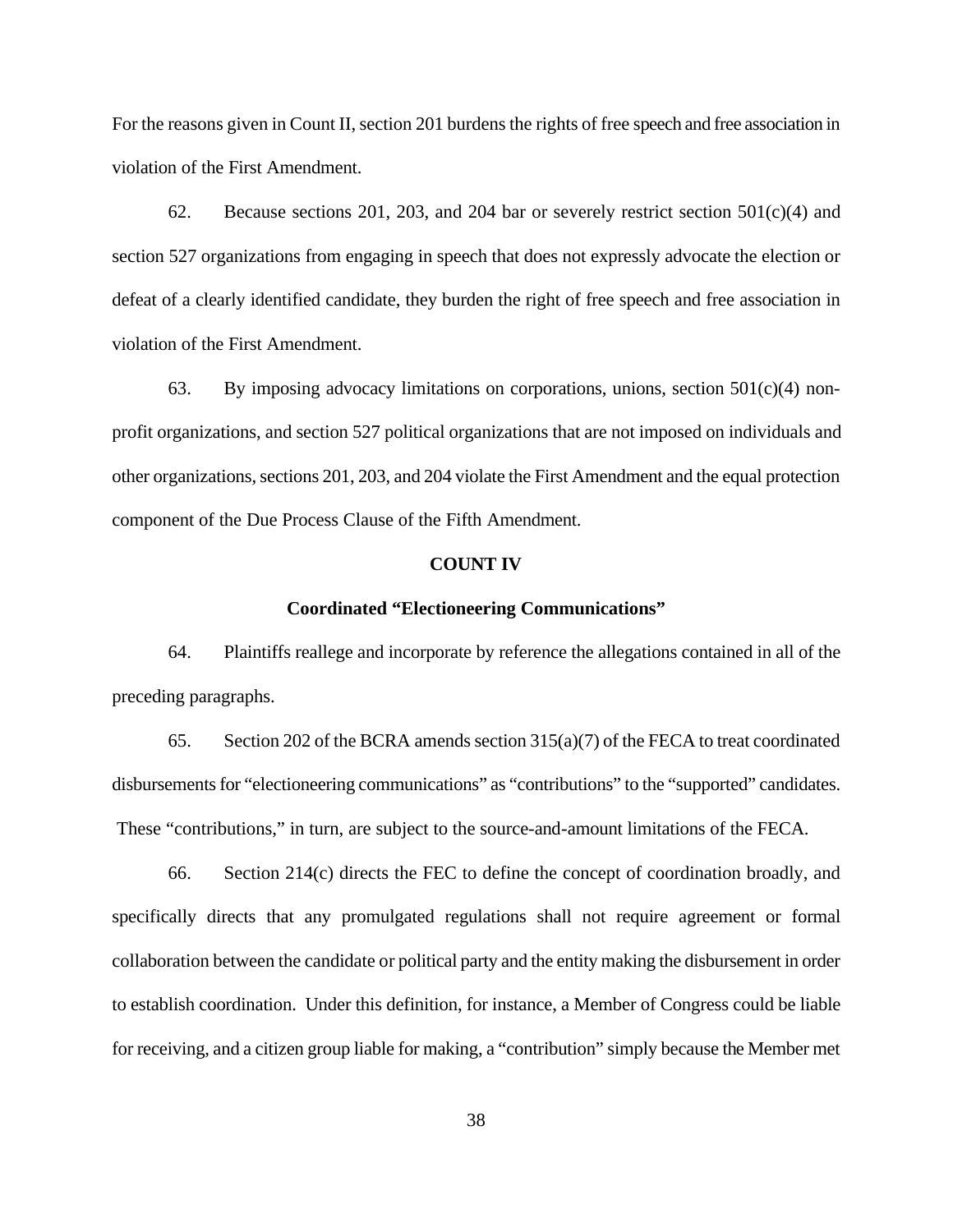with the group about pending legislation and the group then took out an advertisement to promote that legislation.

67. In addition, section 214(a) states that any expenditure made by a person "in cooperation, consultation, or concert with, or at the request or suggestion of," a party committee shall be treated as a "contribution" to that committee.

68. By specifying in so overbroad a manner what constitutes coordination with candidates and party committees, sections 202 and 214 burden the rights of free speech and free association and the right to petition the government for redress of grievances, all in violation of the First Amendment.

69. Moreover, by specifying in so vague a manner what constitutes coordination with candidates and party committees, sections 202 and 214 violate the First Amendment and the Due Process Clause of the Fifth Amendment.

# **COUNT V**

### **Independent and Coordinated Expenditures**

70. Plaintiffs reallege and incorporate by reference the allegations contained in all of the preceding paragraphs.

71. Section 213 of the BCRA, amending section 315(d) of the FECA, requires that a national, state, district, or local political party committee make an irrevocable choice as to whether to make independent or coordinated expenditures on behalf of any given candidate at the time the party's candidate is nominated. In addition, section 213 restricts transfers of funds between political party committees that have elected to make only independent expenditures and those that have made only coordinated expenditures, regardless of the purpose of such transfers.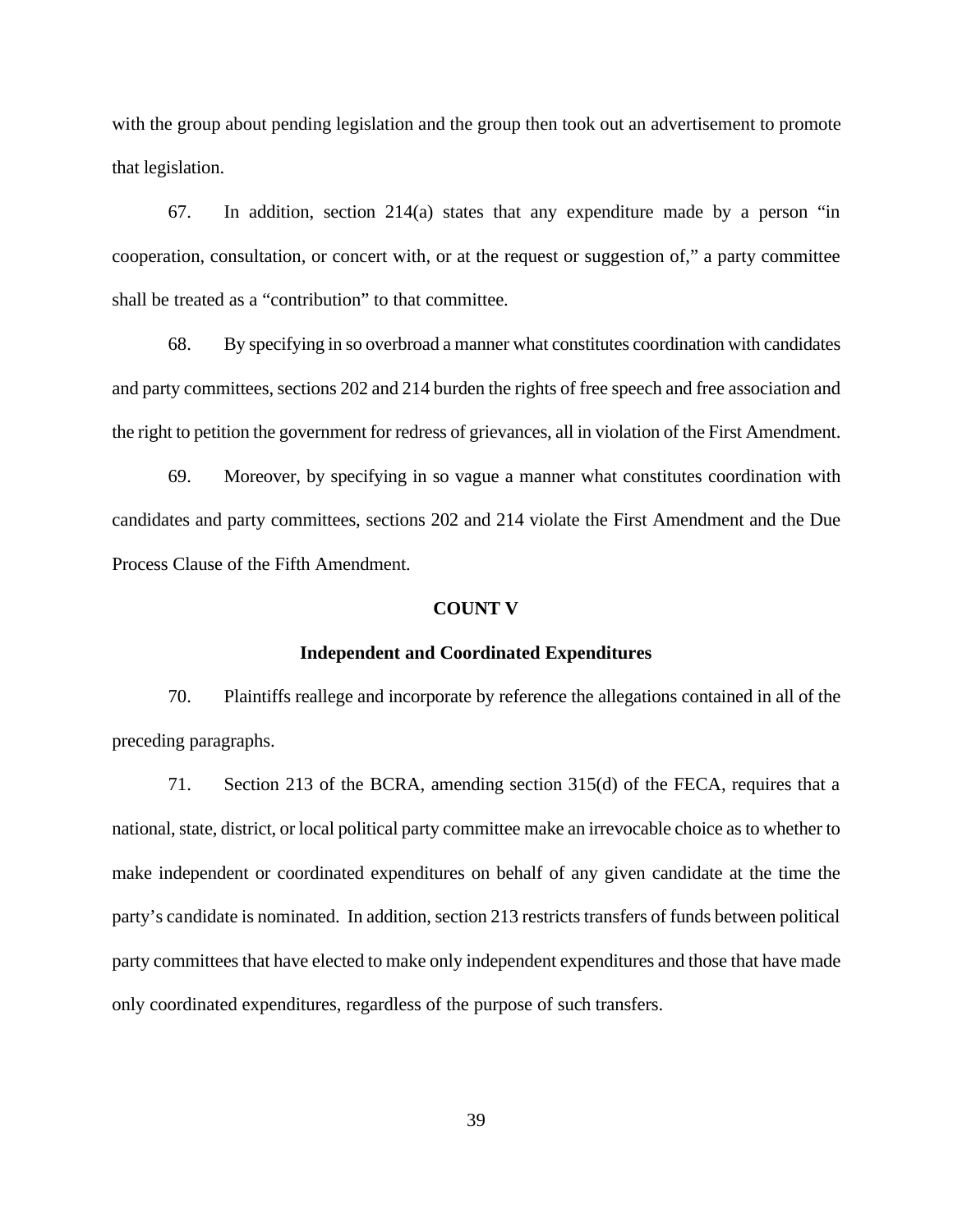72. By restricting political party committees from making otherwise permissible expenditures, section 213 burdens the rights of free speech and free association in violation of the First Amendment.

73. Moreover, by restricting "all political committees established and maintained by" a national or state political party from making expenditures of one type or the other "with respect to the candidate," and by barring transfers from committees that have made or "intend[] to make" independent expenditures, section 213 is excessively vague and overbroad, in violation of the First Amendment and the Due Process Clause of the Fifth Amendment.

### **COUNT VI**

# **Disclosures Relating to Independent Expenditures**

74. Plaintiffs reallege and incorporate by reference the allegations contained in all of the preceding paragraphs.

75. Section 212(a) of the BCRA, amending section 304 of the FECA, requires that any person (including any individual) who spends more than \$1,000 on independent expenditures within 20 days of an election, or more than \$10,000 on independent expenditures up to 20 days before an election, make disclosures to the FEC. In those disclosures, which must be made within 24 or 48 hours, respectively, the person must specify, *inter alia*, the name and address of the recipient of the expenditure; the date, amount, and purpose of the expenditure; and, if the expenditure supports or opposes a candidate, the name of the candidate. The person must also certify whether the expenditure was made "in cooperation, consultation, or concert, with, or at the request or suggestion of, any candidate or any authorized committee or agent of such candidate."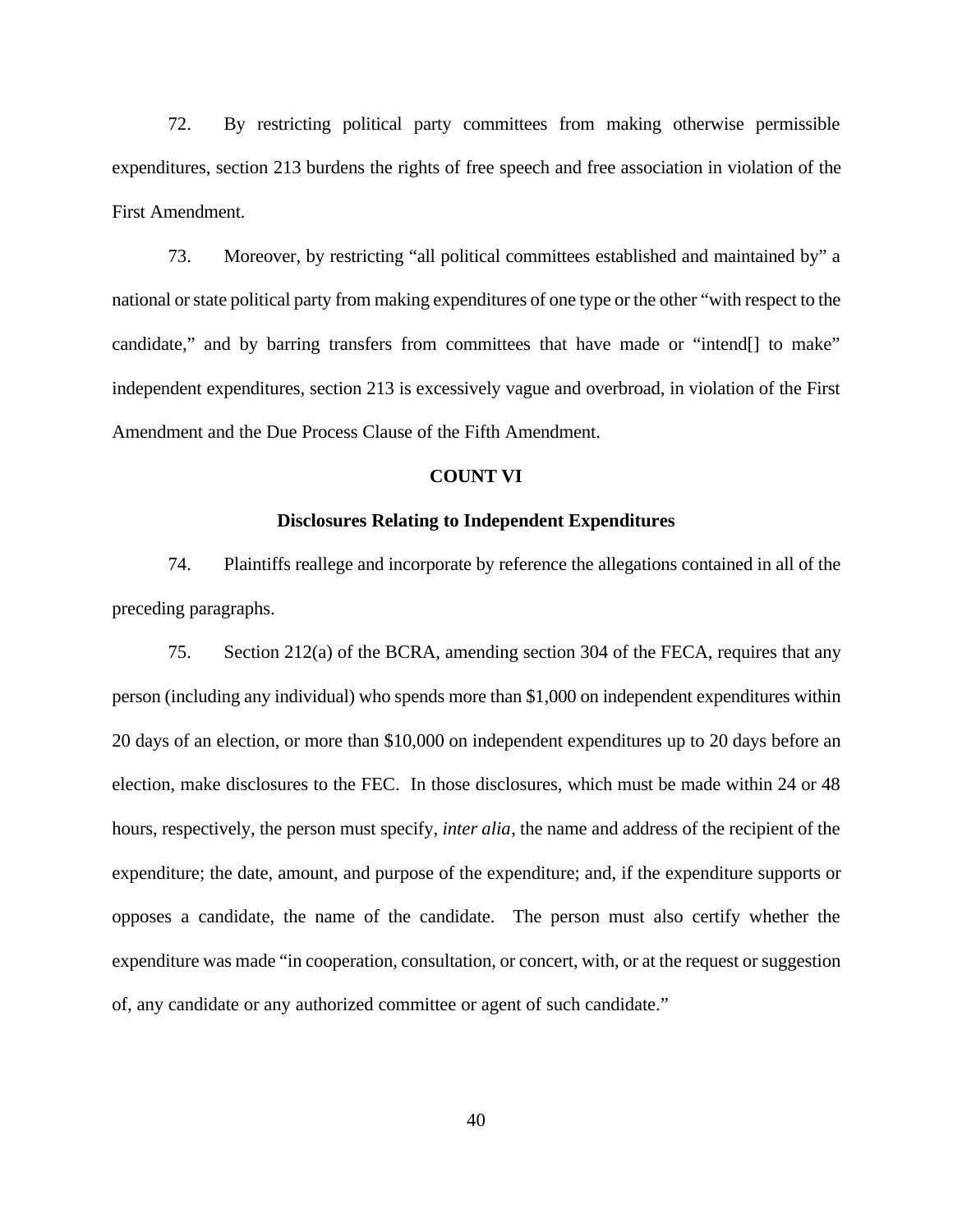76. Section 212(a) also requires disclosures not only when a person has made independent expenditures above a certain level, but also when a person has entered into a contract to make independent expenditures, prior to such an expenditure and even if the expenditure never actually takes place.

77. By requiring these disclosures, section 212(a) burdens the rights of free speech and free association in violation of the First Amendment.

# **COUNT VII**

### **Broadcasting Records**

78. Plaintiffs reallege and incorporate by reference the allegations contained in all of the preceding paragraphs.

79. Section 504 of the BCRA amends section 315 of the FCA to require licensees to collect and disclose records of requests to purchase broadcast time for communications "relating to any political matter of national importance," including communications relating to "a legally qualified candidate" or "any election to Federal office."

80. Section 504 also requires disclosures not only when communications have actually been broadcast, but also when a person has made "a request to purchase broadcast time," prior to any broadcast actually taking place.

81. By requiring these disclosures, section 504 burdens the rights of free speech and free association in violation of the First Amendment.

82. Moreover, by requiring disclosures when communications "relating to any matter of national importance" are made, section 504 is excessively vague and overbroad, in violation of the First Amendment and the Due Process Clause of the Fifth Amendment.

41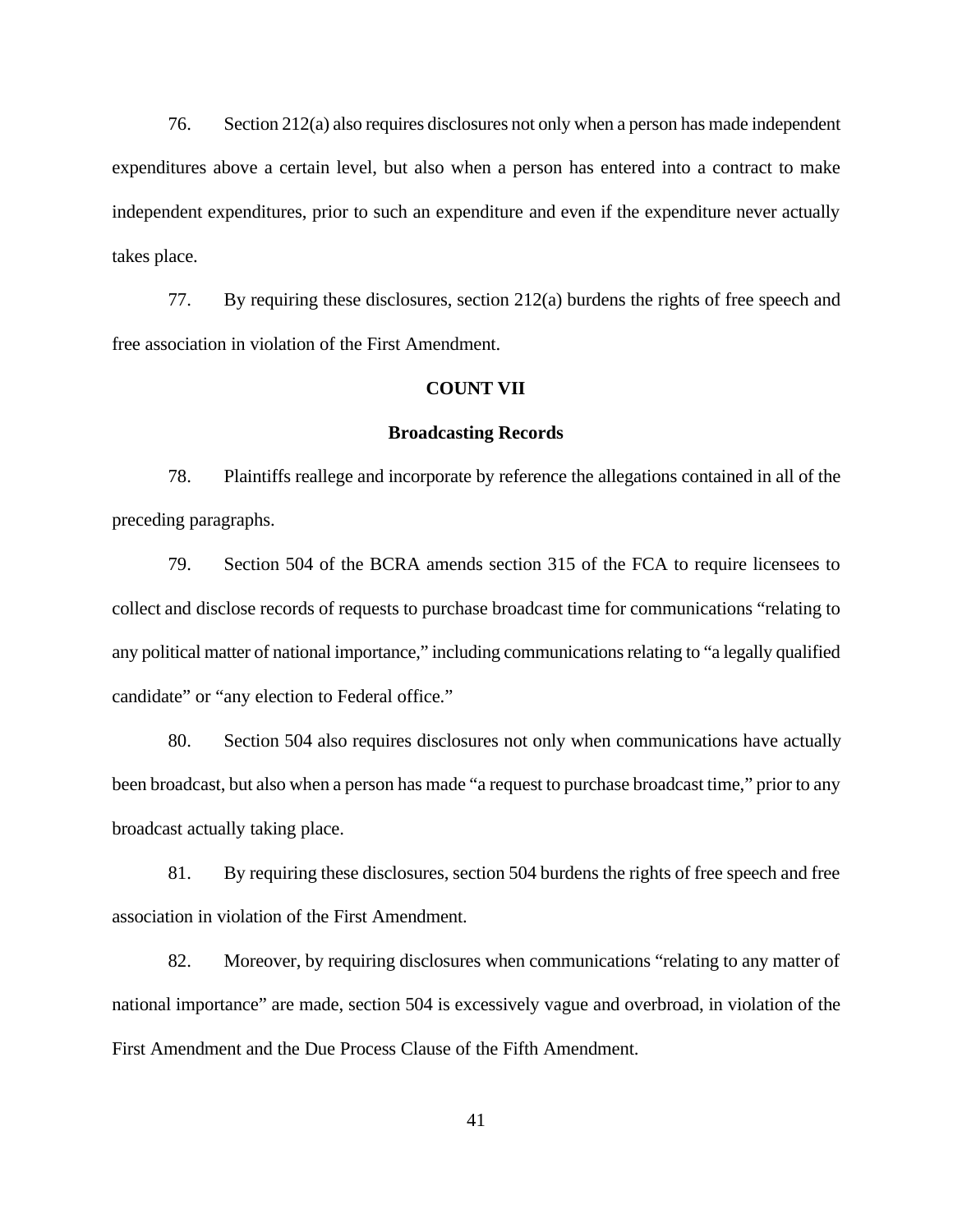#### **COUNT VIII**

#### **Limitations on Contributions**

83. Plaintiffs reallege and incorporate by reference the allegations contained in all of the preceding paragraphs.

84. Sections 102 and 307 of the BCRA amend section 315 of the FECA to alter the limits on political contributions by individuals. Section 301, inserting new section 313 in the FECA, specifies the permissible uses of those contributions.

85. Sections 304(a) and 316 of the BCRA amend section 315 of the FECA to allow a candidate for the United States Senate to accept and spend contributions in excess of the otherwise applicable limits where that candidate's opponent expends substantial personal funds. Specifically, the otherwise applicable contribution limits may be increased by as much as sixfold, and the limitations on coordinated expenditures by the candidate's political party lifted altogether, depending on how much in personal funds the opponent expends. Section 304(b) of the BCRA amends section 304(a)(6) of the FECA to require a candidate for the Senate who intends to expend substantial personal funds to notify the FEC and his opponents, within 15 days of becoming a candidate, stating the total amount of expenditures from personal funds that the candidate intends to make. Section 319 of the BCRA amends section 315 of the FECA, and adds new section 315A of the FECA, to impose similar requirements for candidates for the United States House of Representatives.

86. By increasing the limits on contributions for the opponent of a candidate who spends his own funds on his campaign, and thereby punishing a candidate for using his own money to engage in core political speech, sections 304, 316, and 319 burden the exercise of the rights of free speech and free association in violation of the First Amendment.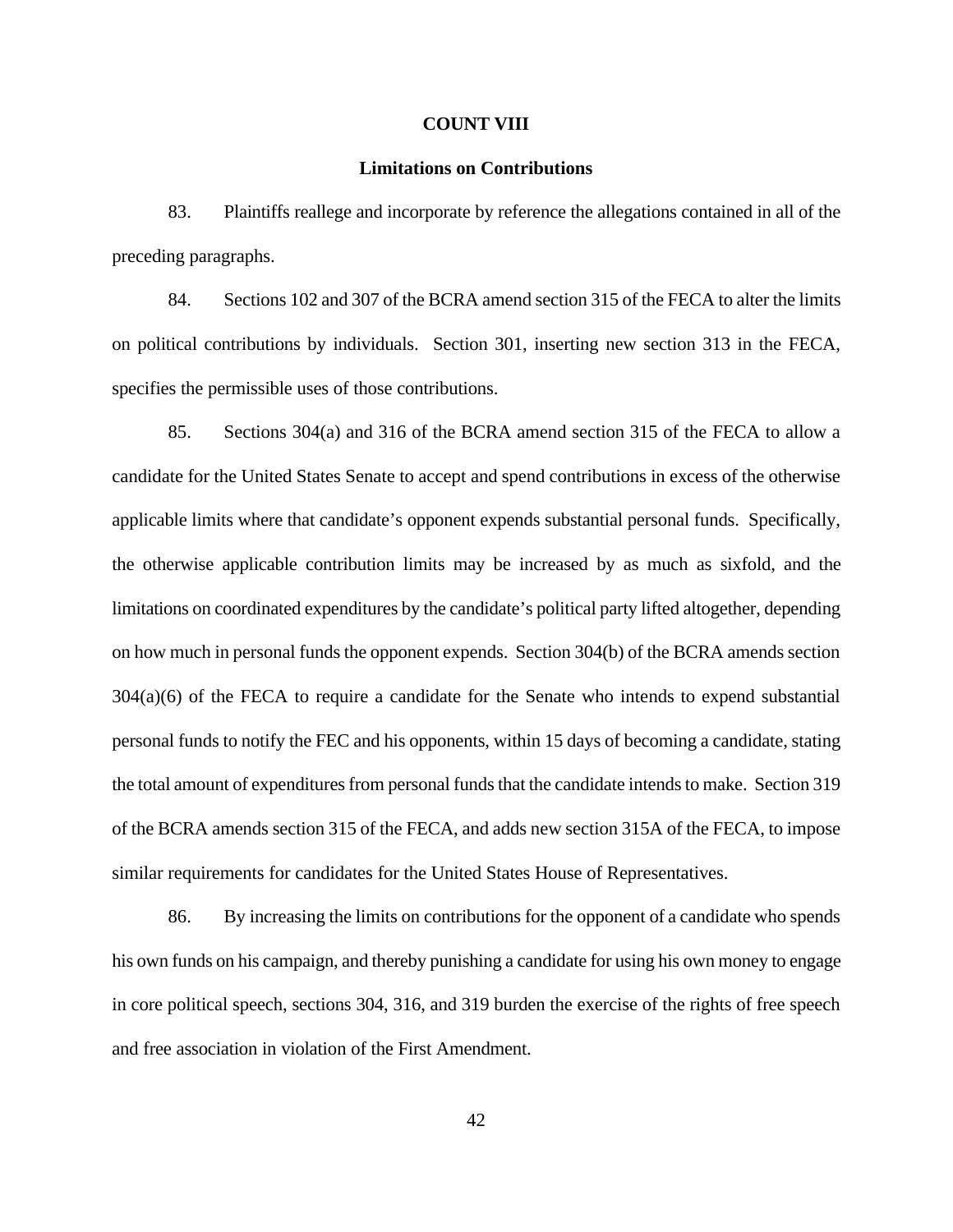87. Moreover, by increasing the otherwise applicable contribution limits, sections 304, 316, and 319 make clear that the underlying limits are not necessary to achieve the purported goals of the BCRA and the FECA.

88. By allowing a contributor to donate more to a candidate running against an opponent who expends his own funds than to a candidate without such an opponent, sections 304, 316, and 319 violate the First Amendment and the equal protection component of the Due Process Clause of the Fifth Amendment.

89. By lifting altogether the limits on coordinated expenditures by the political party of the opponent of a candidate who expends his own funds, and thereby allowing a political party to spend more money on behalf of a candidate running against an opponent who expends his own funds than on behalf of a candidate without such an opponent, sections 304, 316, and 319 violate the First Amendment and the equal protection component of the Due Process Clause of the Fifth Amendment.

90. By requiring that a candidate make advance disclosure of his intent to use his own money to fund core political speech, sections 304 and 319 impose an unconstitutional condition on the exercise of the rights of free speech and free association under the First Amendment.

### **COUNT IX**

# **Prohibitions on Contributions by Minors**

91. Plaintiffs reallege and incorporate by reference the allegations contained in all of the preceding paragraphs.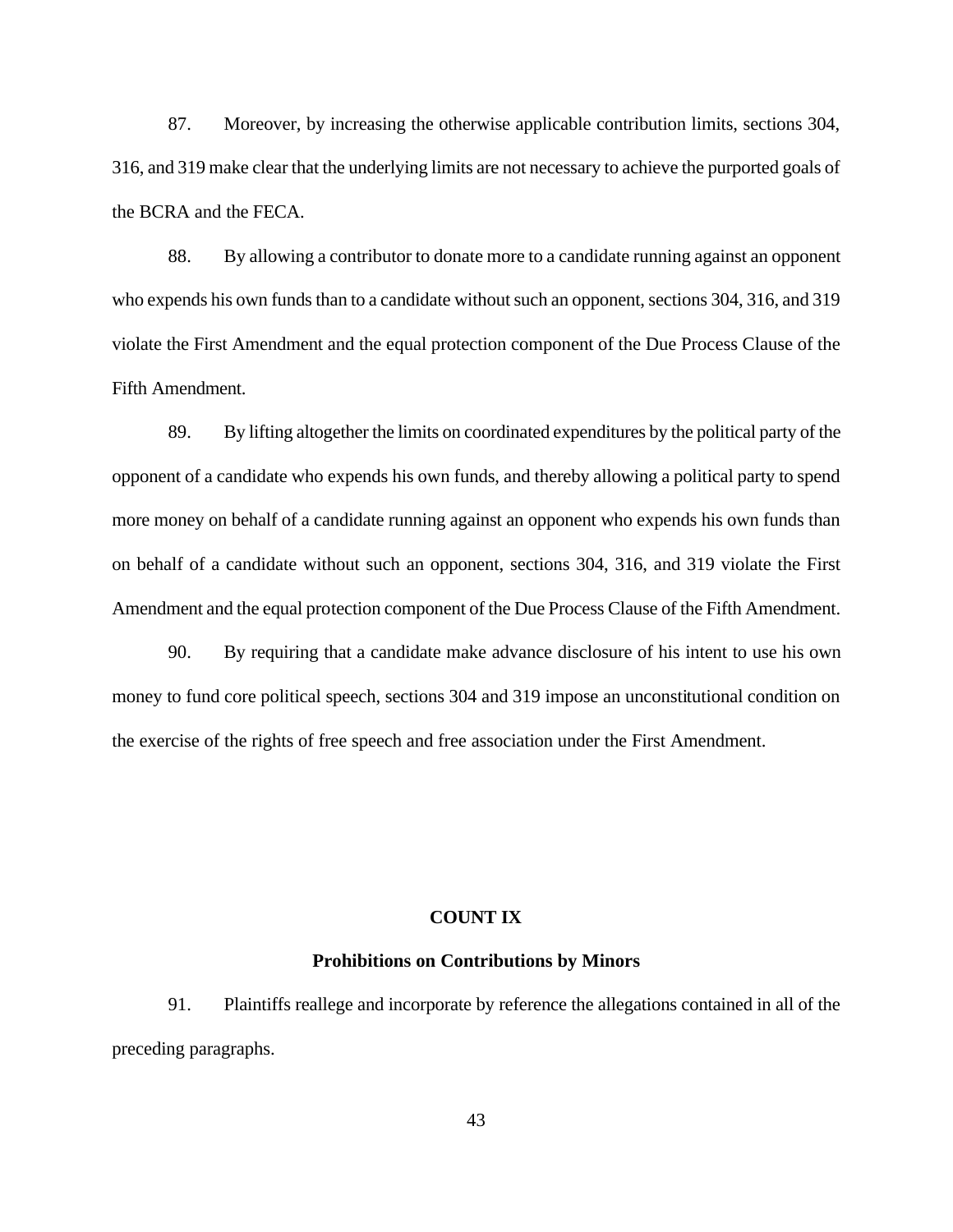92. Section 318 of the BCRA adds new section 324 to the FECA, which prohibits any individual seventeen years of age or younger from making a contribution, in any amount, to a candidate or a contribution or donation to a political party committee.

93. By barring the speech of individuals seventeen or under who wish to make contributions in their own right, section 318 violates the rights to free speech and free association under the First Amendment.

### **COUNT X**

### **Unavailability of "Lowest Unit Charge" for Federal Candidates Mentioning Opposition**

94. Plaintiffs reallege and incorporate by reference the allegations contained in all of the preceding paragraphs.

95. Section 305 of the BCRA amends section 315(b) of the FCA to deny a candidate the lowest unit charge for broadcast advertisements "unless the candidate provides written certification to the broadcast station that the candidate . . . shall not make any direct reference to another candidate for the same office, in any broadcast using the rights and conditions of access under this Act," unless the candidate satisfies the content requirements set forth in section 305(a).

96. By conditioning the cost of advertisements on their content, section 305 burdens the right of free speech in violation of the First Amendment.

44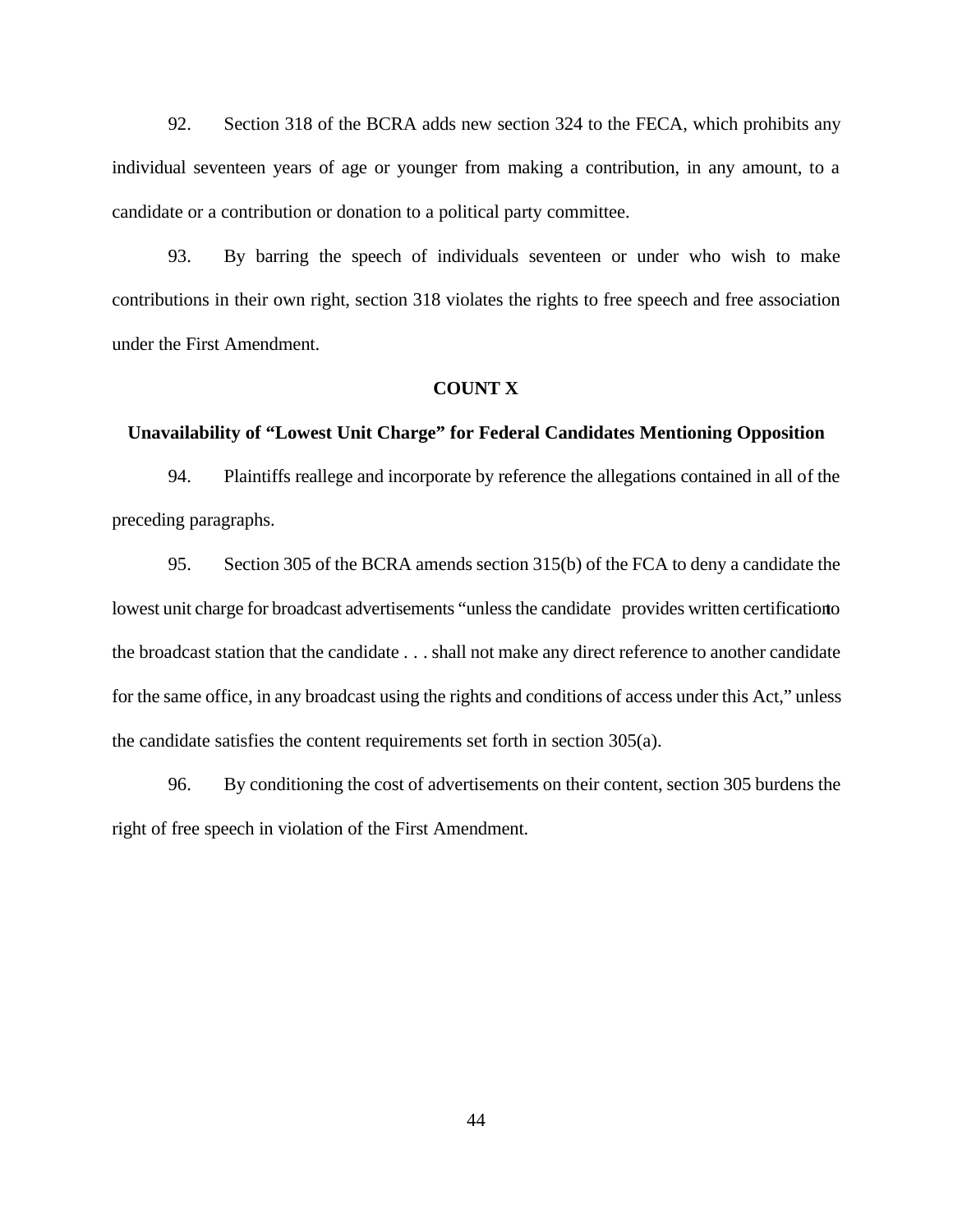#### **COUNT XI**

### **Ban on the Solicitation or Use of Non-Federal Money by National Party Committees**

97. Plaintiffs reallege and incorporate by reference the allegations contained in all of the preceding paragraphs.

98. Section 101(a) of the BCRA adds new section 323 to the FECA, which prohibits a national political party committee or its officers or agents, including a party's national congressional campaign committee, from soliciting, receiving, or directing any money that is not subject to the FECA's contribution limitations, prohibitions, and reporting requirements. This ban also applies to any entity that is directly or indirectly established, financed, maintained, or controlled by a national committee. Finally, section 101(a) of the BCRA, adding new section 323(d) to the FECA, prohibits national party committees from soliciting funds for, or making donations to, either section 501(c) organizations that make expenditures or disbursements in connection with federal elections, or section 527 organizations.

99. By restricting the funding of core political speech and restricting the amount of speech in which national party committees are able to engage, section 101(a) violates the rights of free speech and free association under the First Amendment.

100. By preventing national party committees from pooling the resources of party members and contributors in support of campaigns for office; preventing the sharing of funds with, and raising funds for, like-minded party committees and non-party organizations and individuals; limiting the resources available to national party committees for all activities, including voter registration, voter identification, get-out-the-vote activity, and internal communications with their own members and employees on non-election-related issues; and restricting the ability of a national party committee to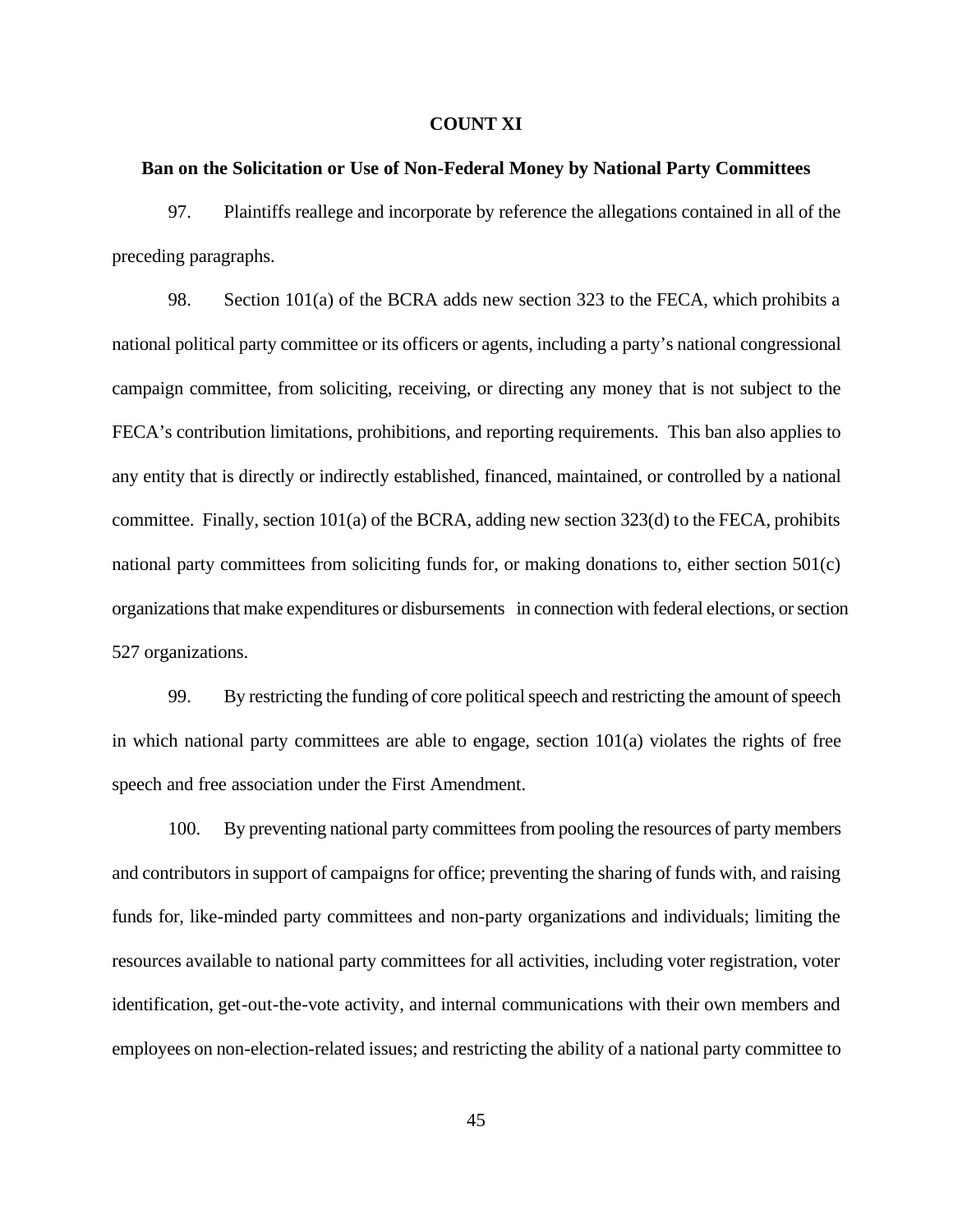associate with its affiliated state, district, and local committees, section 101(a) further violates the right of free association under the First Amendment.

101. By regulating the role of national party committees in state and local elections and barring national party committees from soliciting funds for, or making donations to, section 501(c) and section 527 organizations even when such expenditures relate exclusively to state elections, section 101(a) usurps the States' power to regulate such elections, and thereby violates the Tenth Amendment and principles of federalism.

102. By prohibiting national party committees from soliciting, receiving, or directing any money not subject to the FECA's restrictions, and thereby imposing restrictions on national party committees that are not placed on other similarly situated entities, section 101(a) violates the First Amendment and the equal protection component of the Due Process Clause of the Fifth Amendment.

103. By barring national party committees from "solicit[ing]" anything of value not obtained pursuant to the FECA's restrictions and extending its prohibition to "any entity that is directly or indirectly established, financed, maintained, or controlled by such a national committee," section 101(a) uses excessively vague and overbroad terms, in violation of the First Amendment and the Due Process Clause of the Fifth Amendment.

### **COUNT XII**

## **Ban on the Solicitation or Use of Non-Federal Money by State and Local Party Committees**

104. Plaintiffs reallege and incorporate by reference the allegations contained in all of the preceding paragraphs.

105. Section 101(a) of the BCRA adds new section 323(b) to the FECA, which prohibits state, district, and local party committees or their officers or agents from using funds not raised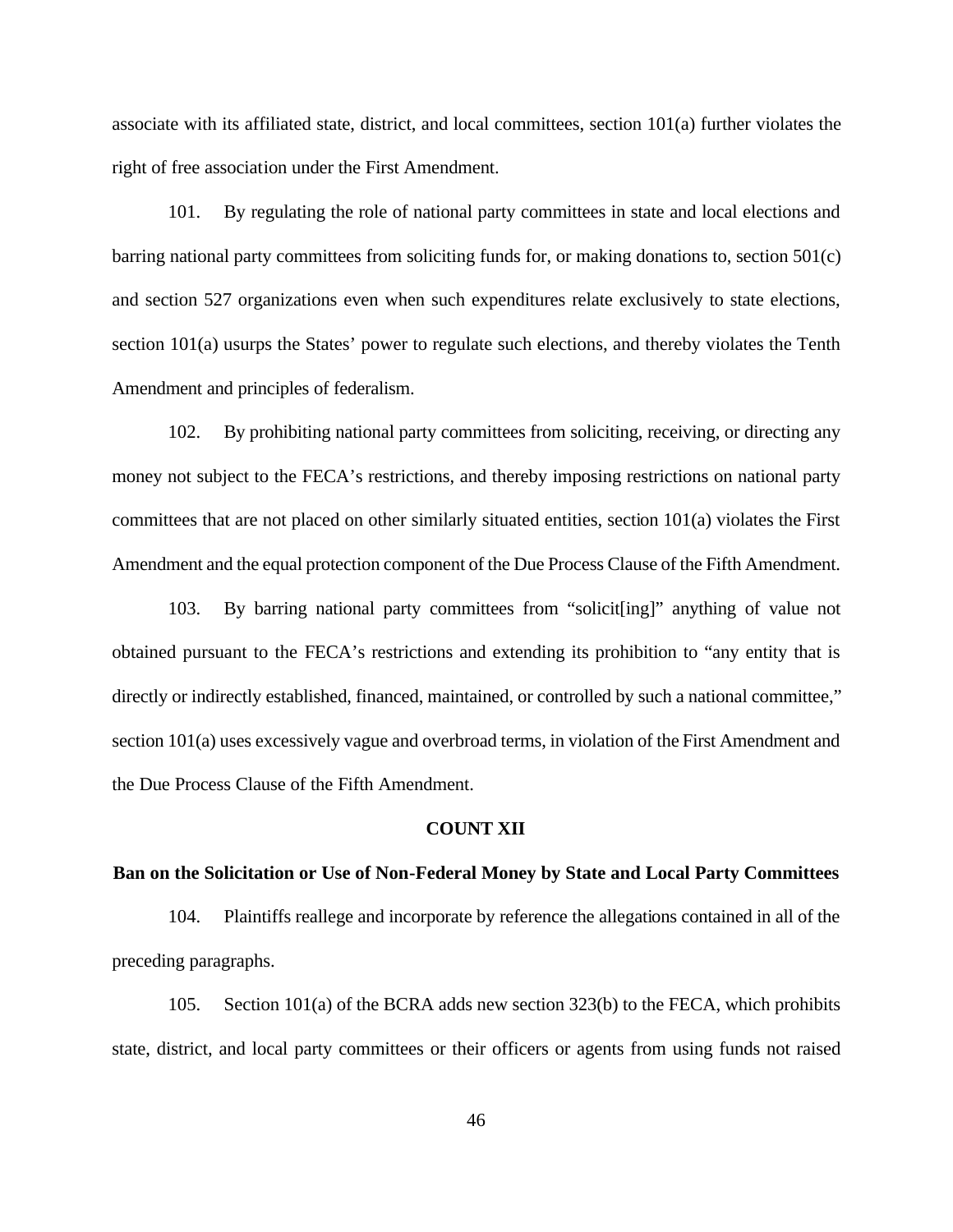subject to FECA's restrictions with respect to federal elections, regardless of applicable state law. Section 101(a) imposes federal restrictions on financing the state portion, as well as the federal portion, of voter registration, voter identification, and "get out the vote" activities. Further, section 101(a) precludes the use of non-federal money for broadcast communications, unless the communications "refer[] solely to a clearly identified candidate for state or local office." Section 101(a) limits to \$10,000 the amount that state, district, and local party committees can annually receive from one person for any regulated activities.

106. As with national party committees, section  $101(a)$  bars the transfer of funds among state, district, and local party committees for any regulated activities. Section 101(a) also prohibits state, district, and local party committees from raising money jointly or on behalf of one another for regulated activities.

107. Again as with national party committees, section 101(a) prohibits state, district, and local party committees from soliciting funds for, or making donations to, either section 501(c) organizations that make expenditures or disbursements in connection with federal elections, or section 527 organizations.

108. By regulating the funding of core political speech and restricting the amount of speech in which state, district, and local party committees are able to engage, section 101(a) violates the rights of free speech and free association under the First Amendment.

109. By barring the transfer of funds among state, district, and local party committees, section 101(a) further violates the right of free association under the First Amendment.

110. By regulating the way in which state, district, and local party committees may raise, spend, and manage funds, and barring state, district, and local party committees from soliciting funds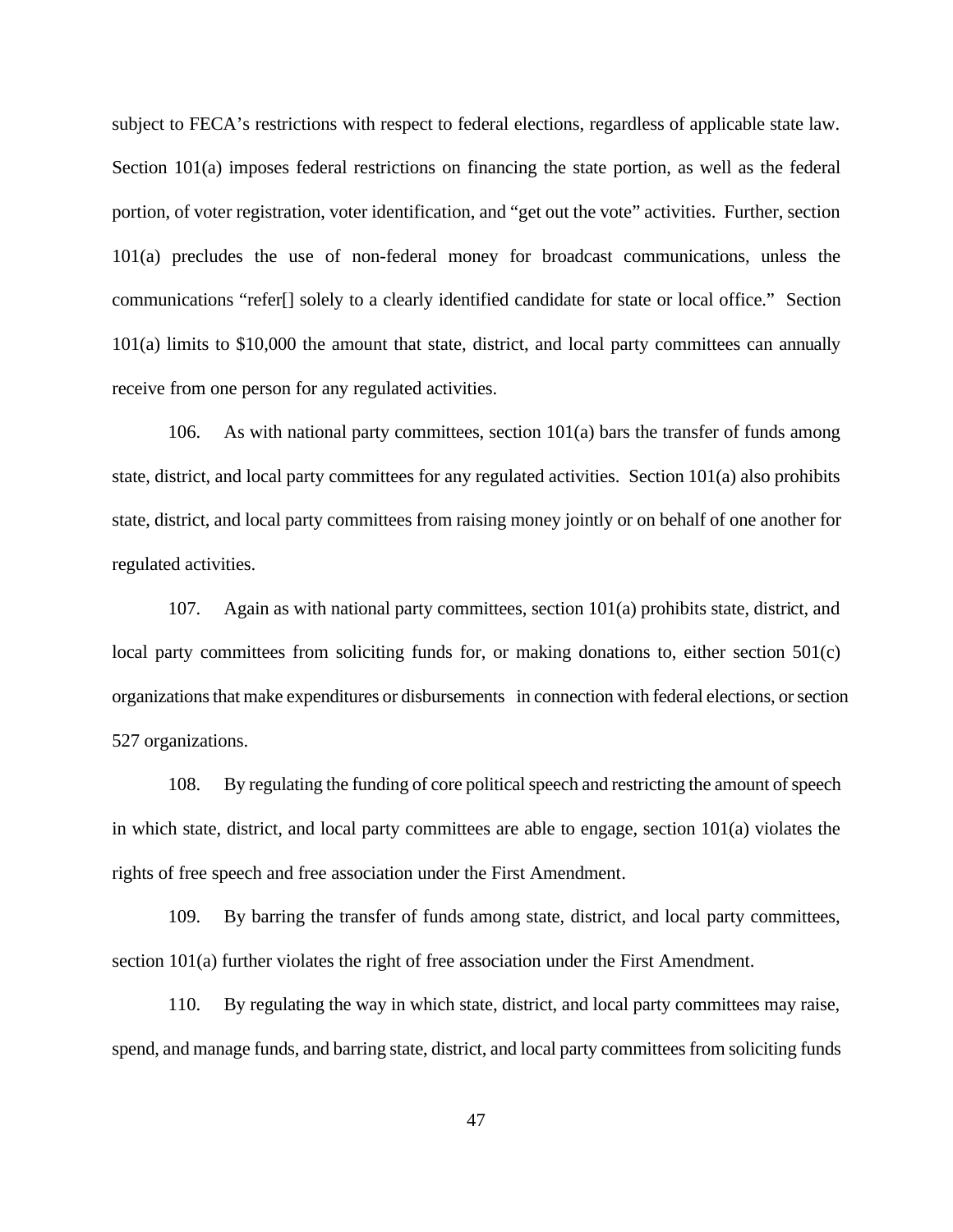for, or making donations to, section 501(c) and section 527 organizations even when such expenditures relate exclusively to state elections, section 101(a) violates the Tenth Amendment and principles of federalism.

111. By prohibiting state, district, and local party committees from funding federal election activities by soliciting, receiving, or directing any money not subject to the FECA's restrictions, and thereby imposing restrictions that are not placed on other similarly situated entities, section 101(a) violates the First Amendment and the equal protection component of the Due Process Clause of the Fifth Amendment.

#### **COUNT XIII**

#### **Ban on the Solicitation or Use of Non-Federal Money by Federal Officeholders and Candidates**

112. Plaintiffs reallege and incorporate by reference the allegations contained in all of the preceding paragraphs.

113. Section 101(a) of the BCRA adds new section 323(e) to the FECA, which prohibits federal officeholders and candidates, and their agents, from soliciting, receiving, directing, transferring, or spending money not subject to the FECA's restrictions in connection with an election for federal office, including funds for any "federal election activity." Section 101(a) carves out a narrow exception for general solicitations on behalf of section 501(c) non-profit organizations, and for certain specific solicitations on behalf of organizations whose principal purpose is to engage in certain types of "federal election activity."

114. By restricting the funding of core political speech and restricting the amount of speech in which federal officeholders and candidates are able to engage, section 101(a) violates the rights of free speech and free association under the First Amendment.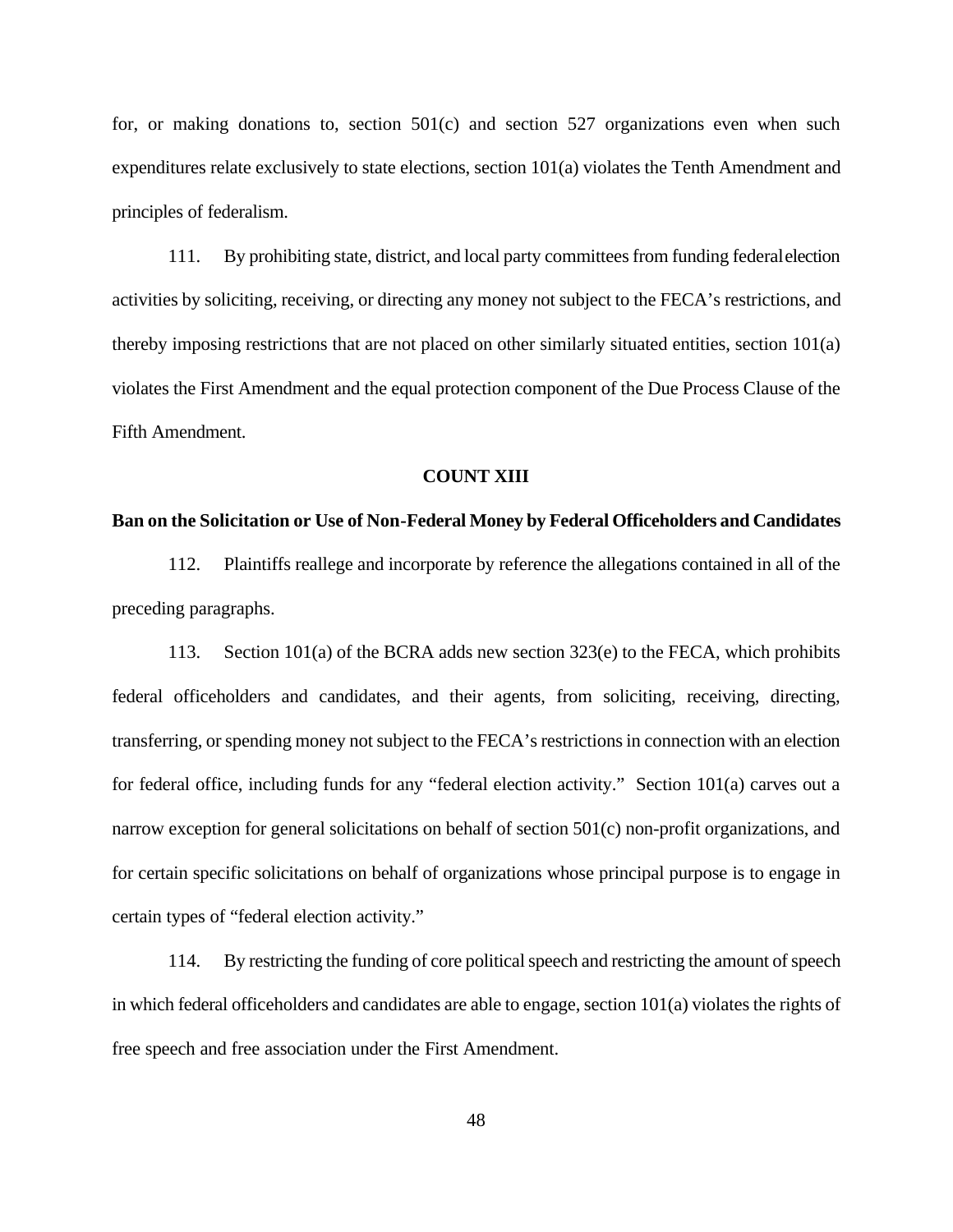115. By restricting the activities of federal officeholders and candidates with respect to state and local election campaigns and processes, section 101(a) violates the Tenth Amendment and principles of federalism.

116. By allowing general solicitations for section 501(c) non-profit organizations but not for other similarly situated organizations, including political parties, section 101(a) violates the First Amendment and the equal protection component of the Due Process Clause of the Fifth Amendment.

# **COUNT XIV**

#### **Ban on the Solicitation or Use of Non-Federal Money by State Officeholders and Candidates**

117. Plaintiffs reallege and incorporate by reference the allegations contained in all of the preceding paragraphs.

118. Section 101(a) of the BCRA adds new section 323(f) to the FECA, which prohibits state officeholders and candidates, and their agents, from spending funds not subject to FECA's requirements for "a communication described in [section 101(b)]": that is, "a public communication that refers to a clearly identified candidate for Federal office . . . and that promotes or supports a candidate for that office, or attacks or opposes a candidate for that office (regardless of whether the communication expressly advocates a vote for or against a candidate)."

119. By restricting the funding of core political speech and restricting the amount of speech in which state officeholders and candidates are able to engage, section 101(a) violates the rights of free speech and free association under the First Amendment.

120. By interfering in the conduct of campaigns for state office, section 101(a) usurps the States' power to regulate such elections, and thereby violates the Tenth Amendment and principles of federalism.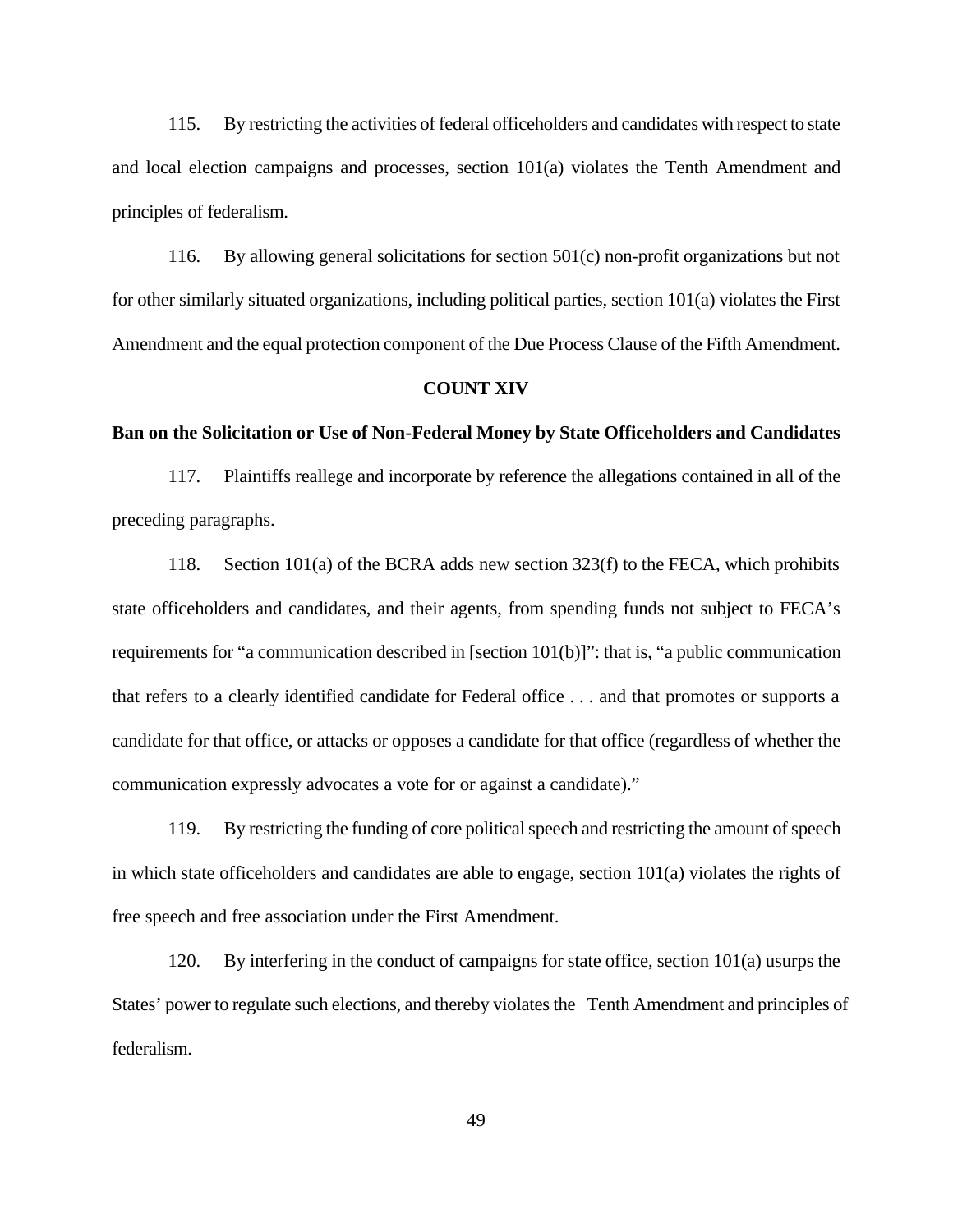#### **COUNT XV**

#### **Definition of "Federal Election Activity"**

121. Plaintiffs reallege and incorporate by reference the allegations contained in all of the preceding paragraphs.

122. Section 101(b) of the BCRA adds new section 301(20) to the FECA, which defines "federal election activity" to include "a public communication that refers to a clearly identified candidate for Federal office . . . and that promotes or supports a candidate for that office, or attacks or opposes a candidate for that office (regardless of whether the communication expressly advocates a vote for or against a candidate)."

123. Section 101(b) leaves undefined several terms used in the definition of "federal election activity," including "refers to," "promotes or supports," and "attacks or opposes."

124. Because the ability and extent of persons and entities to engage in political speech is defined throughout the BCRA by whether their speech falls within the definition of "federal election activity," and because many terms used to define "federal election activity" are excessively vague and overbroad, section 101(b) violates the First Amendment and the Due Process Clause of the Fifth Amendment.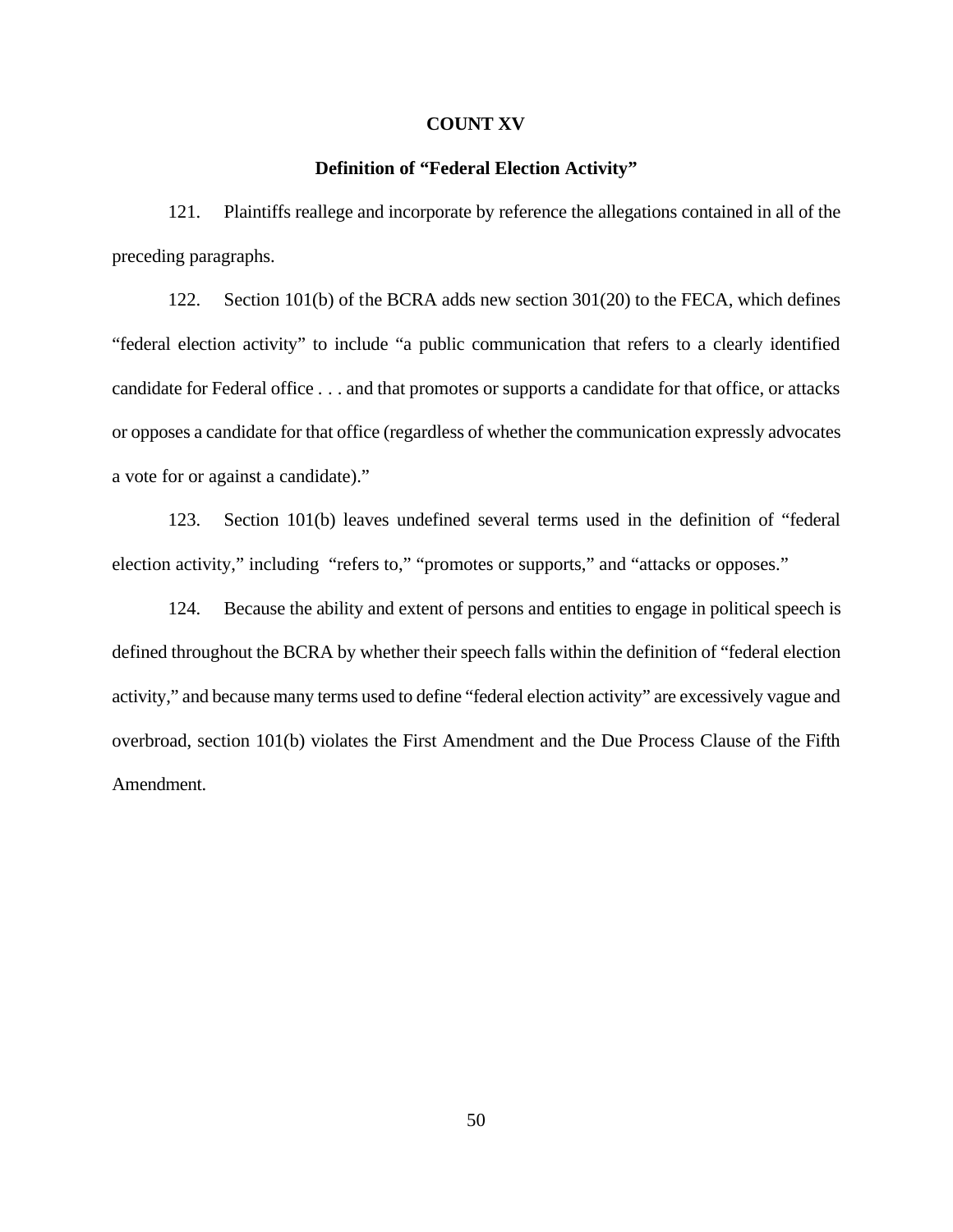#### **PRAYER FOR RELIEF**

Wherefore, plaintiffs pray for the following relief:

1. an order and judgment declaring the aforementioned provisions of the BCRA unconstitutional;

2. an order and judgment enjoining defendants from enforcing the aforementioned provisions of the BCRA;

3. costs and attorneys' fees pursuant to any applicable statute or authority; and

4. any other relief as this Court in its discretion deems just and appropriate.

\_\_\_\_\_\_\_\_\_\_\_\_\_\_\_\_\_\_\_\_\_\_\_\_\_\_\_\_\_\_ \_\_\_\_\_\_\_\_\_\_\_\_\_\_\_\_\_\_\_\_\_\_\_\_\_\_\_\_\_\_

Respectfully submitted,

CAHILL GORDON & REINDEL KIRKLAND & ELLIS 80 Pine Street 655 Fifteenth Street, N.W. New York, NY 10005 Washington, DC 20005 (212) 701-3000 (202) 879-5000

Kathleen M. Sullivan Jan Witold Baran Stanford, CA 94305 1776 K Street, N.W. (650) 723-4455 Washington, DC 20006

James Bopp, Jr. BOPP, COLESON & BOSTROM 1 South Sixth Street Terre Haute, IN 47807 (812) 232-2434

Attorneys for Senator Mitch McConnell May 7, 2002

Floyd Abrams Kenneth W. Starr (Bar No. 273245)

559 Nathan Abbott Way WILEY REIN & FIELDING LLP (202) 719-7000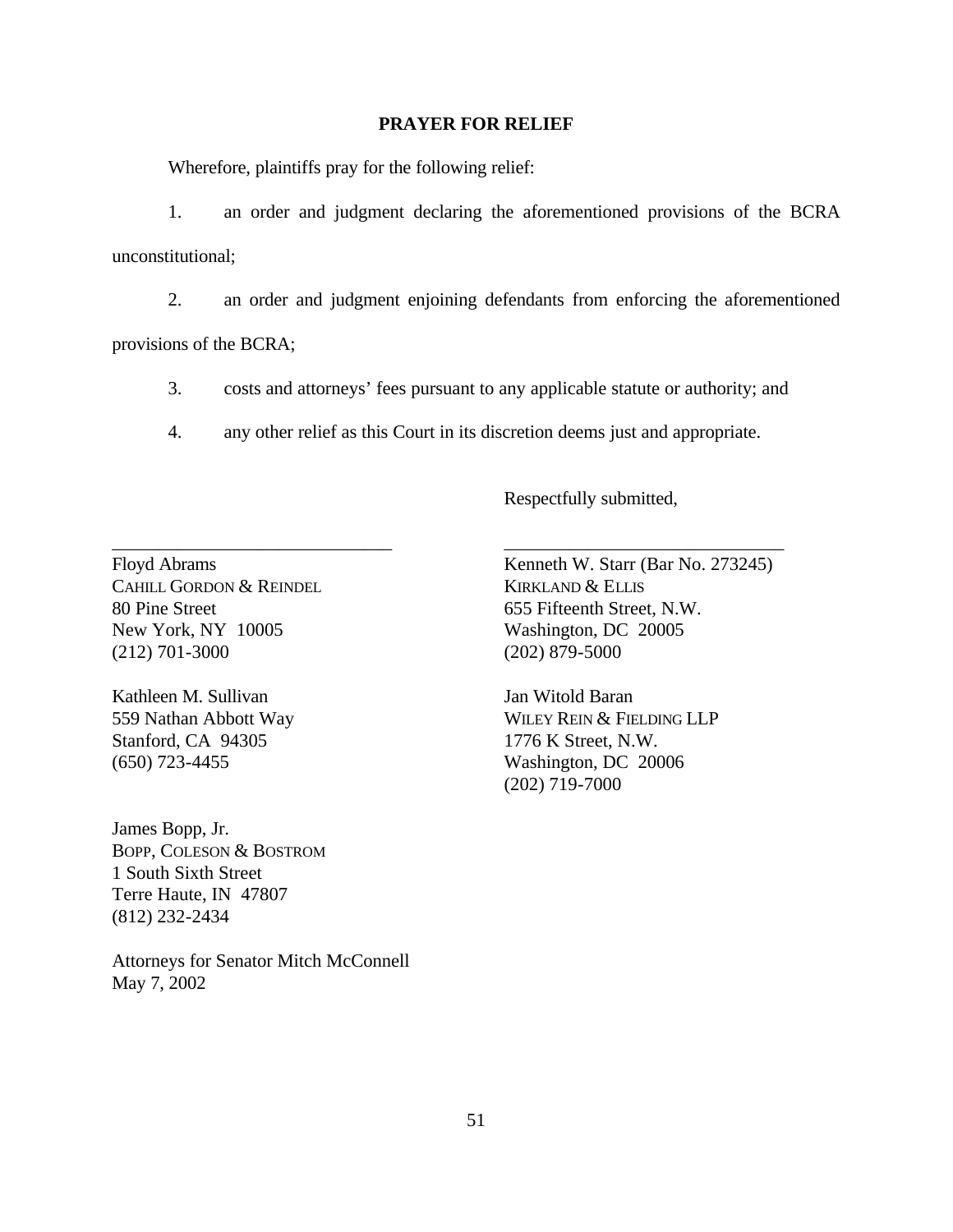# **FULL LIST OF COUNSEL FOR PLAINTIFFS**

Floyd Abrams CAHILL GORDON & REINDEL 80 Pine Street New York, NY 10005 (212) 701-3000

Attorney for Senator Mitch McConnell

Kathleen M. Sullivan 559 Nathan Abbott Way Stanford, CA 94305 (650) 723-4455

Attorney for Senator Mitch McConnell

James Bopp, Jr. BOPP, COLESON & BOSTROM 1 South Sixth Street Terre Haute, IN 47807 (812) 232-2434

Attorney for Senator Mitch McConnell

Jan Witold Baran WILEY REIN & FIELDING LLP 1776 K Street, N.W. Washington, DC 20006 (202) 719-7000

Attorney for Senator Mitch McConnell, Associated Builders and Contractors, Inc., Associated Builders and Contractors Political Action Committee

Kenneth W. Starr (Bar No. 273245) KIRKLAND & ELLIS 655 Fifteenth Street, N.W. Washington, DC 20005 (202) 879-5000

Attorney for Senator Mitch McConnell, Southeastern Legal Foundation, Inc., Representative Bob Barr, Center for Individual Freedom, National Right to Work Committee, 60 Plus Association, Inc., U.S. d/b/a Pro English

James Bopp, Jr. Richard E. Coleson Thomas J. Marzen JAMES MADISON CENTER FOR FREE SPEECH BOPP, COLESON & BOSTROM 1 South Sixth Street Terre Haute, IN 47807 (812) 232-2434

Attorneys for Representative Mike Pence, Alabama Attorney General Bill Pryor, Libertarian National Committee, Inc., Alabama Republican Executive Committee as the governing body for the Alabama Republican Party, Libertarian Party of Illinois, DuPage Political Action Council, Jefferson County Republican Executive Committee, Christian Coalition of America, Inc., Club for Growth, Indiana Family Institute, National Right to Life Committee, Inc., National Right to Life Educational Trust Fund, National Right to Life Political Action Committee, Trevor M. Southerland, Martin J. Connors, Barret Austin O'Brock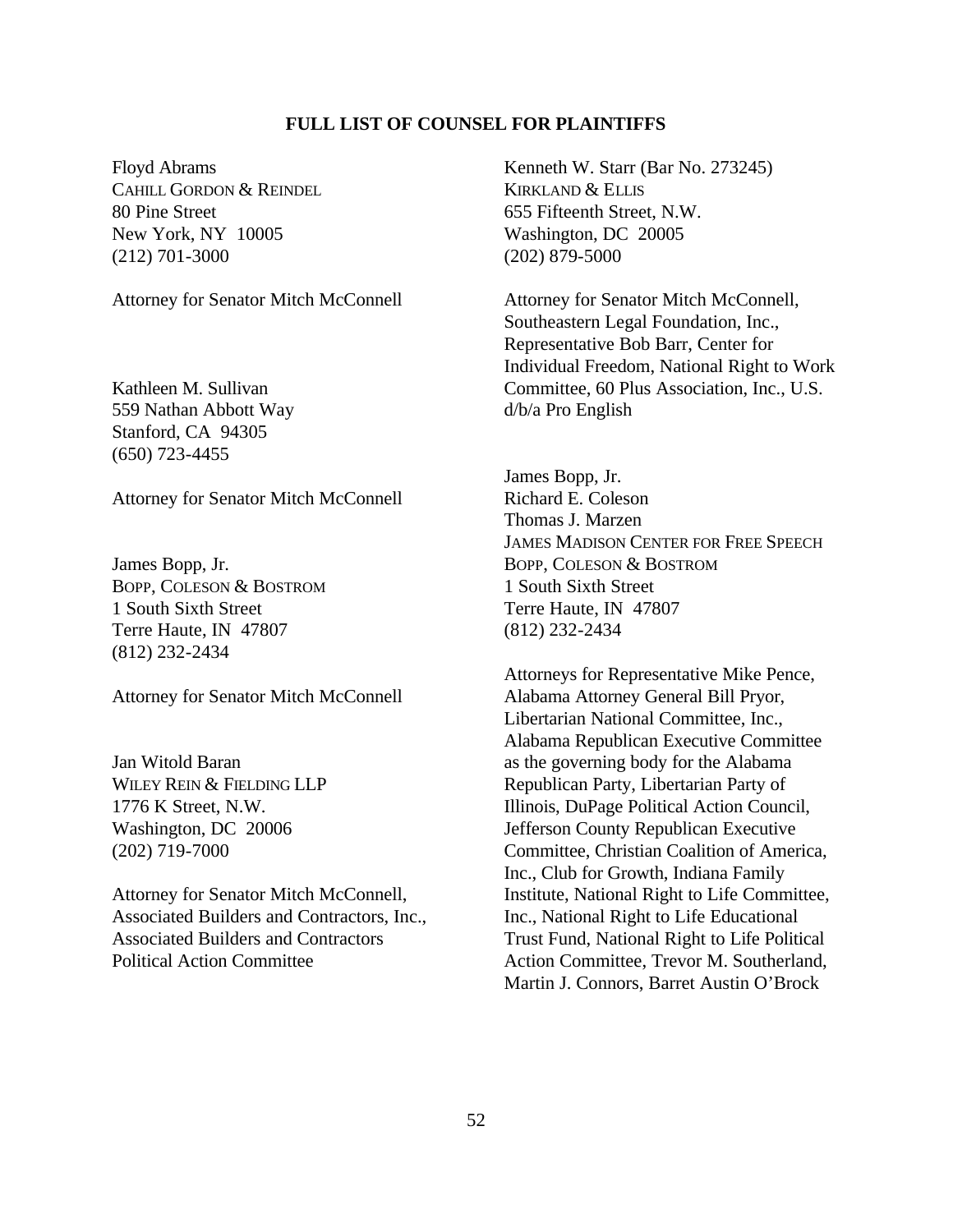Alan P. Dye (Bar No. 215319) Heidi K. Abegg (Bar No. 463935) WEBSTER, CHAMBERLAIN & BEAN Suite 1000 1747 Pennsylvania Avenue, N.W. Washington, DC 20006 (202) 785-9500

Attorneys for Representative Mike Pence, Alabama Attorney General Bill Pryor, Libertarian National Committee, Inc., Alabama Republican Executive Committee as governing body for the Alabama Republican Party, Libertarian Party of Illinois, DuPage Political Action Council, Jefferson County Republican Executive Committee, Christian Coalition of America, Inc., Club for Growth, Indiana Family Institute, National Right to Life Committee, Inc., National Right to Life Educational Trust Fund, National Right to Life Political Action Committee, Martin J. Connors, Barret Austin O'Brock

Valle Simms Dutcher SOUTHEASTERN LEGAL FOUNDATION, INC. 3340 Peachtree Road, N.E. Suite 3515 Atlanta, GA 30326 (404) 365-8500

Attorney for Southeastern Legal Foundation, Inc., Representative Bob Barr, Center for Individual Freedom, National Right to Work Committee, 60 Plus Association, Inc., U.S. d/b/a Pro English

Steven R. Shapiro Mark J. Lopez AMERICAN CIVIL LIBERTIES UNION 125 Broad Street New York, NY 10004 (212) 549-2611 Attorneys for American Civil Liberties Union

Joel M. Gora 250 Joralemon Street Brooklyn, NY 11201 (718) 780-7926

Attorney for American Civil Liberties Union

G. Hunter Bates 1215 Cliffwood Drive Goshen, KY 40026 (502) 216-9265

Attorney for Thomas E. McInerney